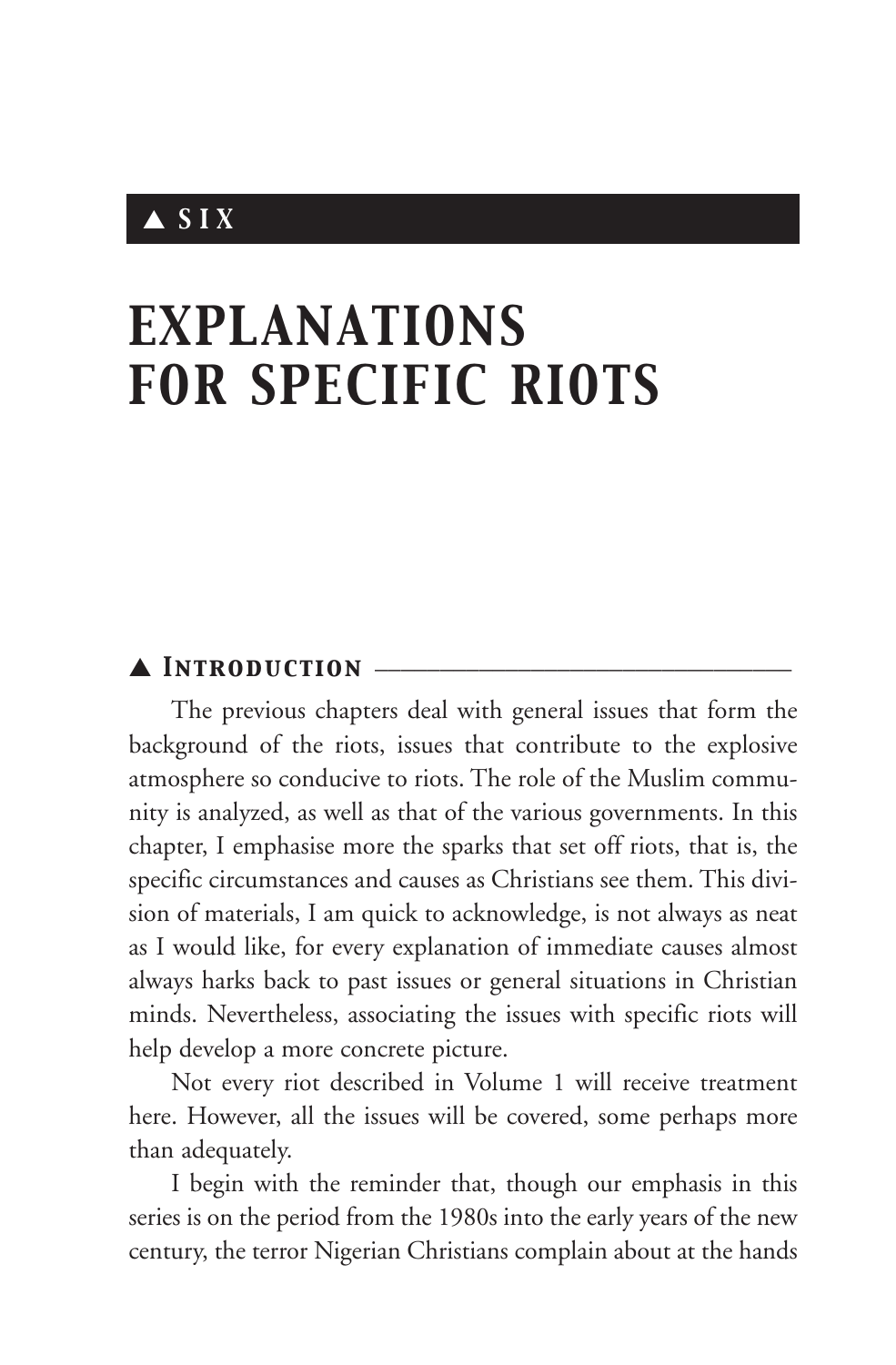of Muslims started long before that. "J. O." already experienced it as a thirteen-year-old in 1966, few months after my arrival in Nigeria. He wrote, "I witnessed a holocaust, massive killings of the Christians then. I witnessed every church in the city we were living destroyed. I still remember the Anglican church across from our house where the members were worshipping and the Muslim thugs came in, drove them out and set the church on fire." His letter closed with the question, "How much longer shall this continue?"1

In 2003, thirty-seven years after "J. O.'s" early experience, we are still unable to answer that question.

### ▲ *Focus on Kano* \_\_\_\_\_\_\_\_\_\_\_\_\_\_\_\_\_\_\_

#### 1. 1982

The Kano 1982 riot, it may be remembered from Volume 1, centred on St. George's Anglican Church in Fagge. It was the first of the major Christian–Muslim riot series treated in these studies. In response to this riot, CAN began the tradition of issuing memos to the government to present the Christian viewpoint, a tradition that continued over the decades as new riots erupted throughout the North.

This first major Muslim versus Christian riot in Kano, CAN declared, was primarily a religious event. An early paragraph states, "These religious disturbances were really persecutions directed at the Christian community by fanatical Muslims." They reached their climax in the destruction of Christian church buildings. CAN has remained faithful to this religious interpretation throughout all the riots and has consistently rejected all attempts to deflect attention and blame from Islam as the culprit. Under the heading "The Essence of the Disturbance," CAN declared that it "views this problem as one of a direct confrontation between some fanatical Muslims against the Christians." It also viewed the conflict as "a challenge to the Constitution." It was "only a symptom of a great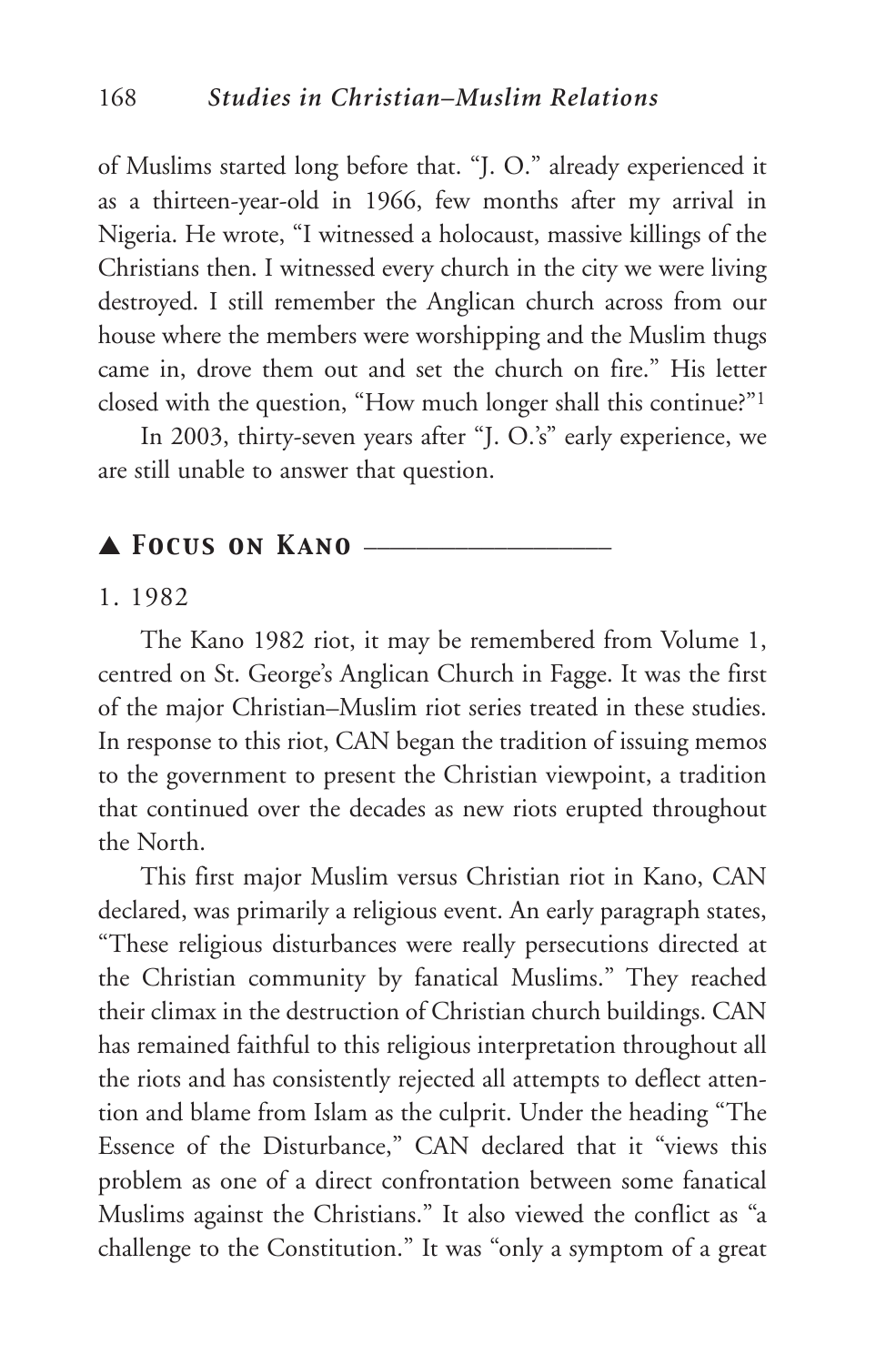problem" that has been "gathering momentum for years in Kano."

The immediate Muslim excuse about the location of a church being close to a mosque is torn to shreds with the information that the church was granted a Certificate of Occupancy way back in 1932. It has an expiration date in 2004.2 The mosque dates from 1968 only. Muslim objections to the nearness of the church really hold no water whatsoever.

Why, asked CAN, did Muslim youth go on a rampage? The answer was that they had been encouraged by the government itself. It has taken over Christian schools without compensation. Permission for opening new schools has been denied for "flimsy excuses." Christians have been denied media programming. Church buildings have been denied and demolished while Christians have been molested. Christians are even denied adequate space for their dead. Youths, when they observe such skewed conditions, draw their own conclusions as to the place and rights of Christians. As CAN interpreted it, "The Muslim sub-culture and the upbringing of youngsters in Kano State encourages youngsters to hate Christians and tell them [the Christians] that they are unwanted; e.g., the name of a Christian in the mind and lips of an average Muslim is *kafiri, arne.*"3

No one, whether in the community or in government, "considered the existence of the Christians to be anything to be reckoned with, since they are totally an insignificant minority."

The Kano state government appointed a commission to investigate the causes of this riot. However, Christians objected to its composition—as they did in almost all subsequent cases for reasons already explained in the previous chapter. CAN's 1982 Memo listed the names of the members appointed to investigate the 1982 crisis and found that only two of the eight were Christians. This imbalance, the Memo suggested, turned it into a vested interest body that could not possibly come to objective conclusions. CAN requested that, "in the interest of fair play and justice," a new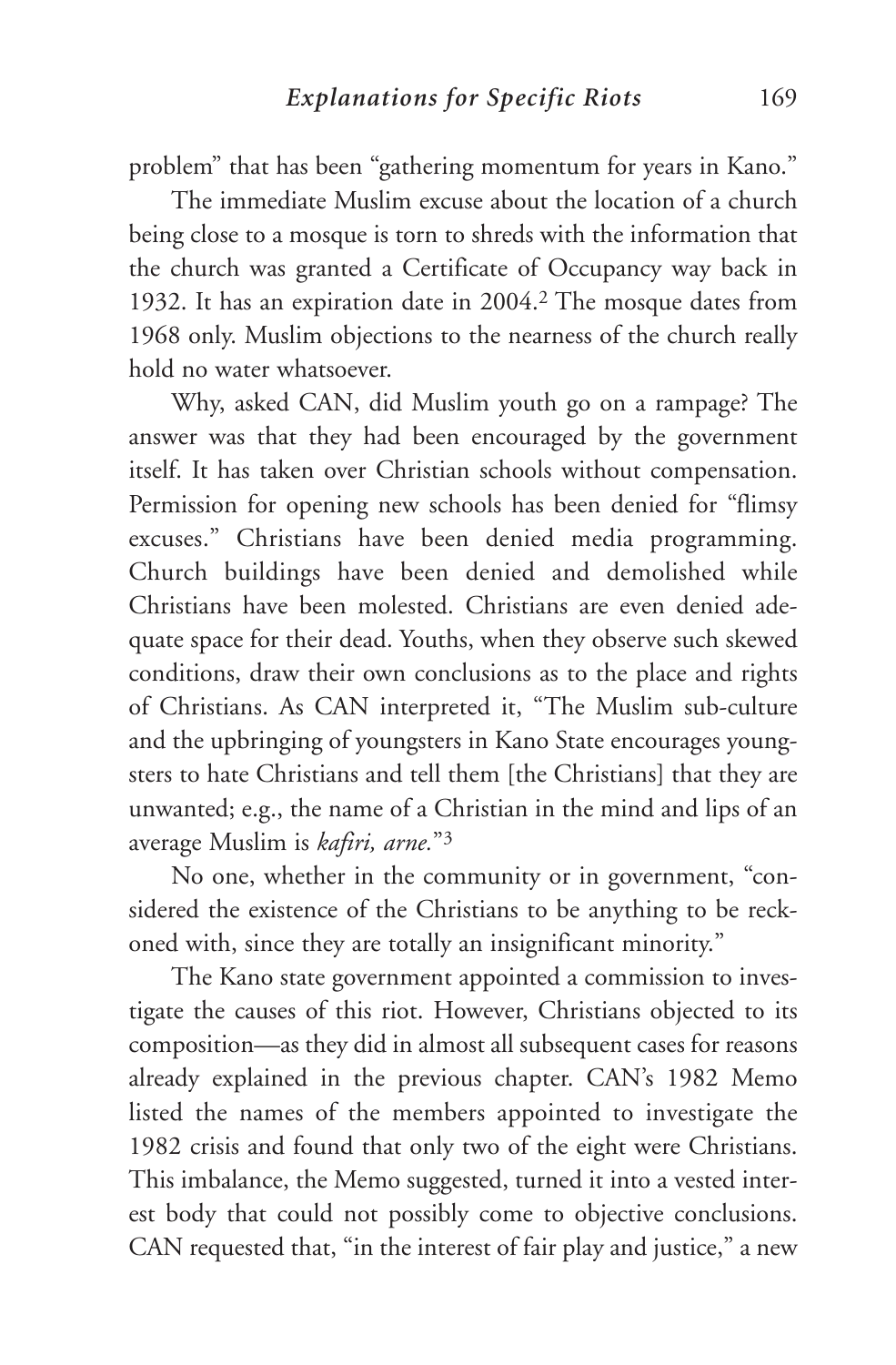and independent body be appointed that "will reflect fair and unbiased representation."4

Similarly, Haruna Dandaura, about the only Christian native with any potential clout in this context, expressed in his customary gentle language his doubts about the effectiveness of such an arrangement. The Kano government's committee to whom Dandaura wrote his letter was, he pointed out to them, "made up of men of integrity, men, who although they comprise mostly Muslims, have been endowed with wisdom and impartiality." And while he expressed happiness with the "total condemnation of the incident" by the state government, the governor, the emirate council and the emir, it "remains to be seen," he wrote, "that the perpetrators are dug out and adequately punished. People must be made to understand that Nigeria belongs to everyone of us."5 Dandaura's fears, it turned out, were legitimate. Christians were very upset about the majority report and the two Christian members presented their own minority version.

The Muslim majority reported causes on both sides of the fence. Muslim causes were the influence of provocative Iranian literature and the "intra-brotherhood squabbles among Muslims themselves." Christian provocation included recent visits of both the pope and the Anglican Archbishop of Canterbury in quick succession, which had created anxiety amongst Muslims. The re-laying of the foundation stone of the new St. George's Church added further fuel to the fire. The Christian push for secularism and their evangelistic methods had long been irritants. The fact that the CAN leadership in Kano consisted largely of southerners only proved to Muslims that CAN was merely a political bridgehead of the Christian south into the Muslim north.

The majority recommendation was to remove St. George's and pay compensation, even though the church had been certified since 1932. This, according to Kukah, shocked Christians. The episode "revealed a deep-seated prejudice against Christians. They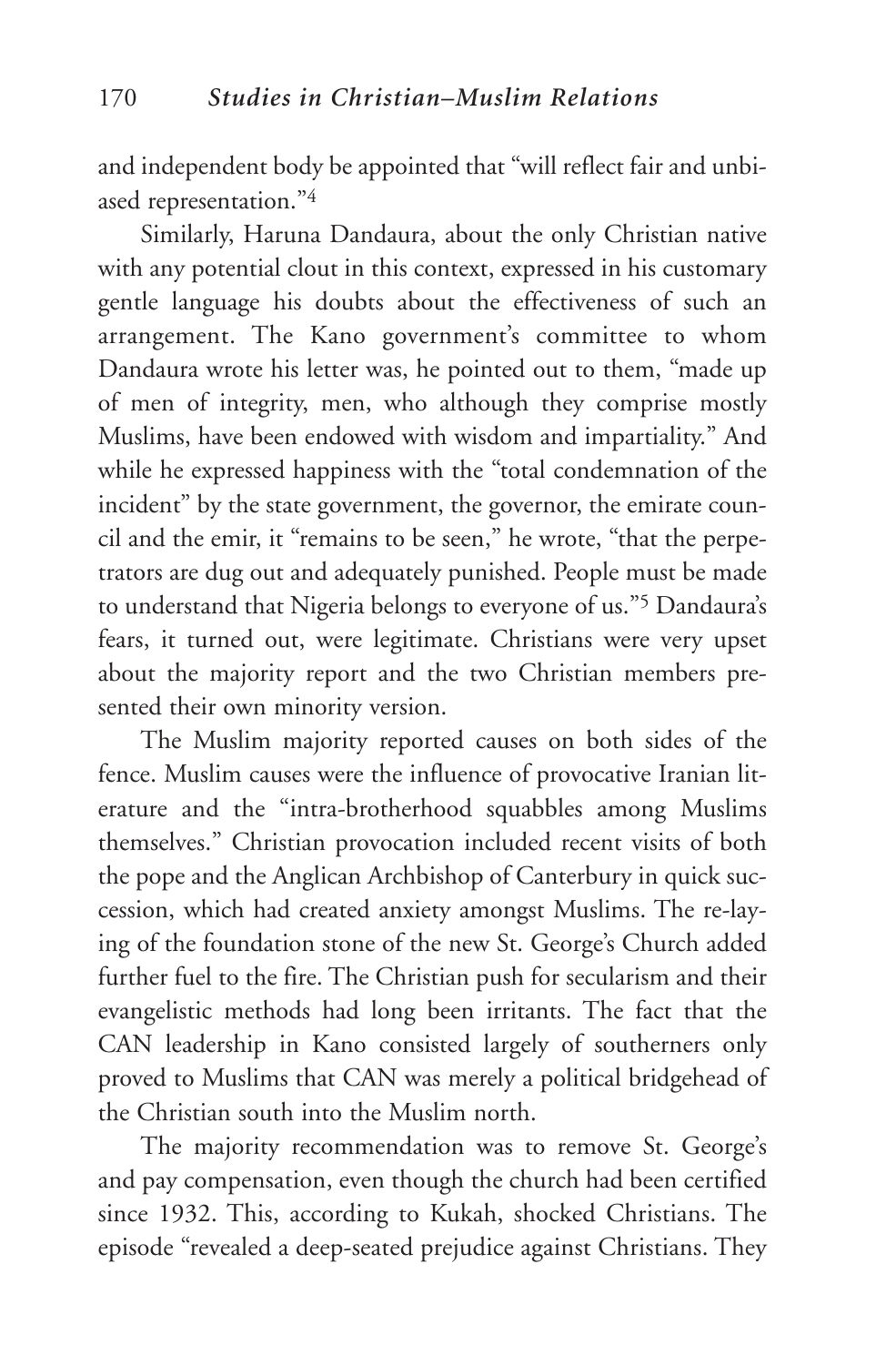… stopped short of legislating Christianity out of existence in Kano state." They also advised that any new mosque or church should have the approval of the local community. The outcome of such a policy was obvious, with Christians being a small minority in most communities.

The minority report by the two Christians on the panel, Victor Musa and James Sofa, stated that the incident was merely symptomatic of the general anti-Christian attitude in the state. If the government wished to get to the source of the trouble, it should review the entire landscape of Christian–Muslim relations. They then proceeded to a discussion of all the forms of discrimination that Christians suffer, which are treated under their appropriate headings in previous chapters.<sup>6</sup> In other words, to these Christian spokesmen, the general atmosphere was the main explanation; the specific provocation was not important when it came to solving the issue. In this respect the report was very similar to Muslim explanations.

### 2. 1991

The 1991 Kano riot centred on the coming of the German evangelist Reinhard Bonnke. The basic facts of the riot have been reported in Volume 1. The Kano State Branch of CAN submitted a memo to the investigative panel established by the state government. It reminded the panel that CAN had presented a similar memo after the 1982 Kano riot. The discouraging thing was that "almost everything therein contained as causes are still relevant today. None of the commendations were implemented nine years later."

As to the cause, CAN insisted that "the disturbance was religious in motive, nature and proceedings." The mob was chanting Islamic *jihad* songs, they came from the prayer ground and/or mosque and had been addressed by Muslim leaders. Various causes were identified in the document. The first one listed was the "derogatory and very inciting publications" by the *Pen* and *Alkalami*, the two Kano-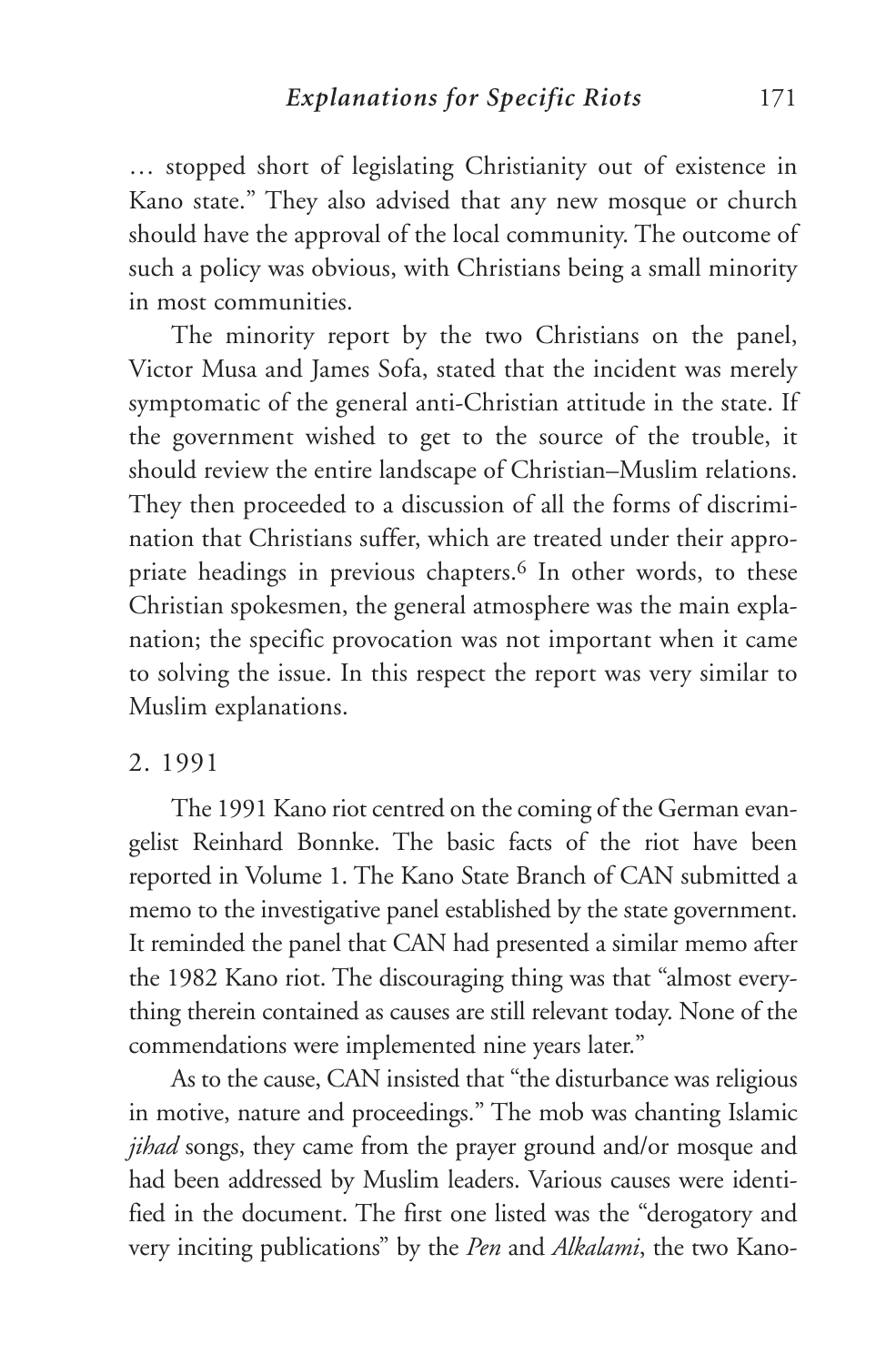based twin papers we met in previous volumes. "Their number one enemy is Christians." The notion that Kano citizens are 100 percent Muslims played a part as well. It ignored the sizable Christian minority and somehow legitimised terrorizing them. The government encouraged discrimination by its treatment of Christian students and civil servants. The latter work under "degrading contract conditions." The police performed poorly because of their recent deployment to their own states of origin, which made it very hard for them to disregard the pressure of the local Muslim community. The recent defeat of Iraq in the Gulf War was experienced as a humiliation of Islam and called for revenge. Government media in Kano fanned this spirit with their insinuations.

Muslims objected to the use of the Race Course for the crusade. With threats from both sides, the state government was in a genuine bind. The author of a write-up in *Liberation Times*, a Kano-based newspaper run by a Baptist pastor, appeared to have no sensitivity for the government's difficulty. He berated officials for "giving different excuses for not agreeing to release the place." "A lot of religious politics was brought into a simple administrative issue. In the process, bitterness and distortion of facts had a field day, thereby laying the foundation for the mayhem."

Of course, this was hardly just a "simple administrative issue;" it was a political trap from which there was nary an escape for the government. Having said that, I am quick to acknowledge that the trap did not develop by accident. It was the natural result of longstanding government pro-Muslim bias.

In keeping with the CAN memo, one Simeon Ogbonna strongly rejected the economic interpretation of this riot offered by the Christian Vice President Aikhomo. "Nothing," Ogbonna proclaimed, "could be further from the truth." It was "religious, pure and simple. It was the fear of conversion that sparked it off." The stories of Bonnke's successes elsewhere had caused fear in Kano. And so "the forces of hell would not have it so. They had to fight;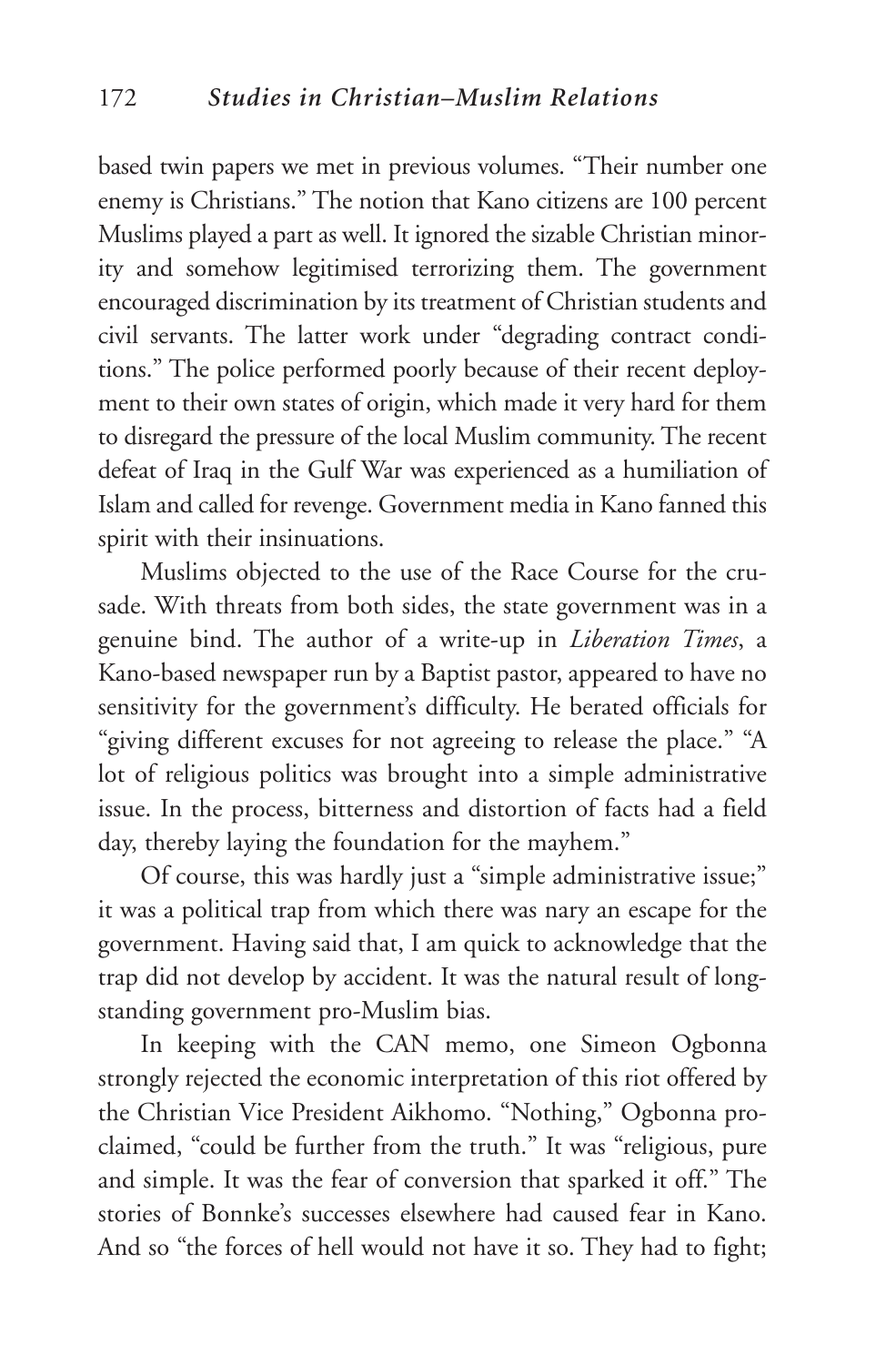they had to stop it." However, those who blame the Bonnke crusade "have no case to make," unless "they can prove that Christians have no right to stage a crusade in Kano." The history of the Bonnke ministry elsewhere in Nigeria clearly demonstrates that his crusades do not encourage violence. "The history of religious violence in Nigeria bears this out. Muslims have all along been the aggressors! Christians have always been at the receiving end."7

The similarity to apartheid was also noticed here. Joseph Fadipe wrote a strong article accusing Nigeria's leaders of hypocrisy. They opposed the white apartheid regime while they practised "religious apartheid" in their own country, especially Kano. The reason for this situation was that the oppressors within Nigeria belonged to the same religion to which the "majority of those in government" also belonged. He "marvels" that the government searched for and arrested coup plotters, but failed "to arrest those fanatical Muslims who always cause religious disturbance. Is it not because the killers belong to the so-called state religion and therefore are sacred cows to the government?"

Daniel Bitrus, a Plateau Christian leader and at the time general secretary of the Bible Society of Nigeria, in a letter of condolence to Kano Christians, stated that "the main issue is intolerance and the unaccommodating attitude of Muslims to other religions." He accused the Kano government "of taking a shallow and unfair decision by banning all [public] religious activities instead of confronting the Muslims with their barbaric action constantly meted out to the Christian community without any provocation." As already heard so frequently, he noted that the findings of investigative panels are never published and thus no good ever results from them.8

ECWA has a large compound in Kano. During the riots, staff members conducted a prayer walk around the entire compound. Rioters came twenty times to destroy the compound, but they walked away every time without touching anything. A few days after the riot, an *alhaji* was observed staring at the hospital by a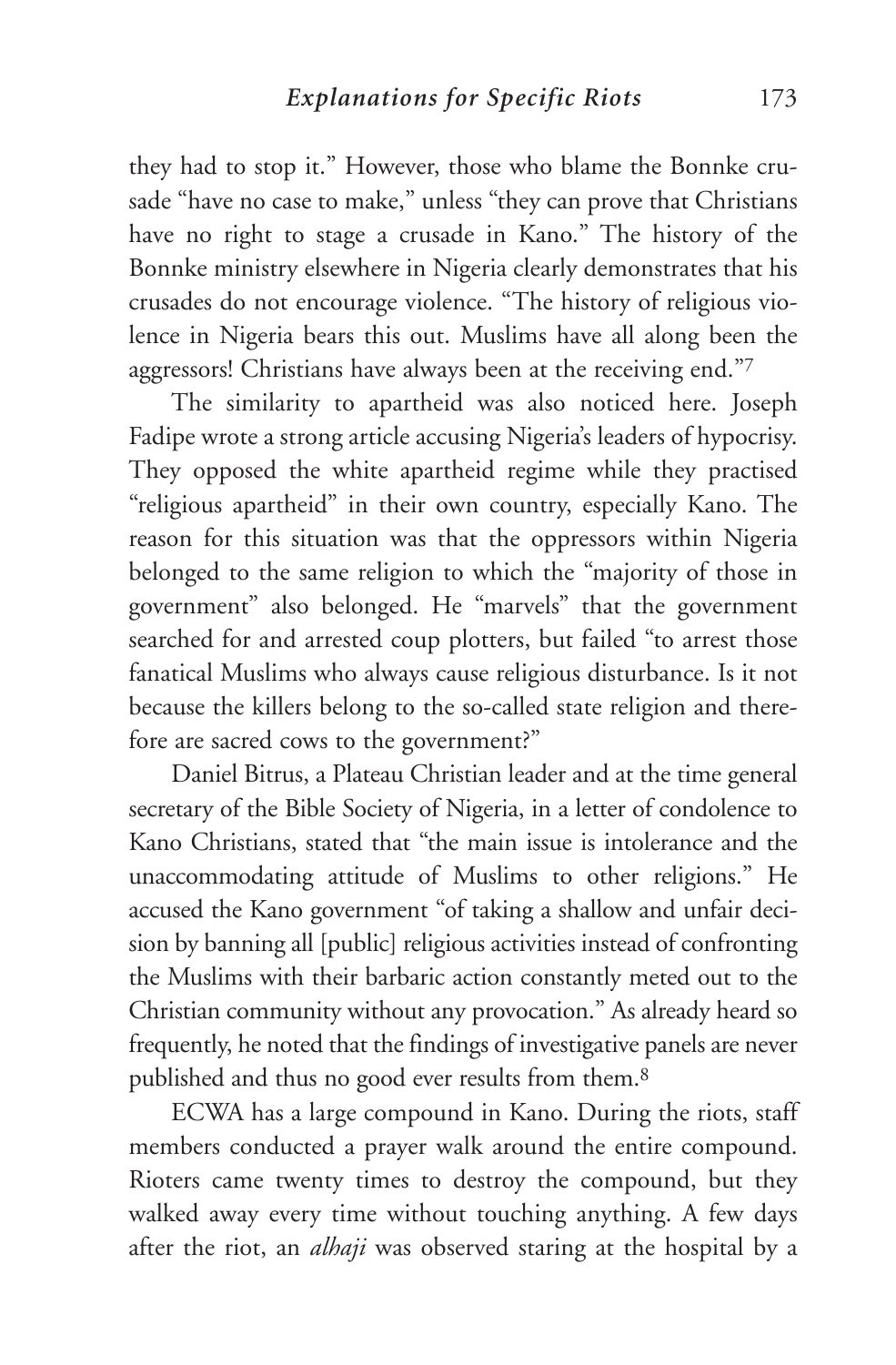hospital staff member who asked him what he was after. The Muslim told him that "he had come with a group. As they approached the compound, they stopped in front of it because the compound was surrounded by pillars of fire. They assumed somebody else had set the place on fire and left."9

What does that tell us about protection?!

The role of the other protectors, the police, left much to be desired. They were aware of the Muslim threats of violence. The *Liberation Times* reporter had read one of the threat letters addressed to the police commissioner and copied to the governor and emir. The police would only have itself to blame, if the crusade was not prevented, it read. When CAN warned the police of the threats, they were variously called "alarmists" or they were "assured of adequate security measures being put in place." Police inaction, according to our reporter, "encouraged the planners of the riot to unleash their reign of terror." When the first phase of violence broke out, the police once again claimed that "everything was under control." The police were actually seen to be conniving with the Muslim rioters instead of stopping them. When the *Liberation Times* reporter asked the police for assistance, an inspector "stated flatly that his team was not sent there to intervene in the crisis but to stay there! (whatever that means)." The reporter was fair enough to relay that some Muslims had protected Christians at considerable danger to themselves and that there were some "new breed" Muslims who disapproved of this violence. Victor Musa, the ECWA pastor, prayed that those Muslims be granted political power.10

As a final comment on this riot, I cannot escape the impression that Christians were hell-bent on pursuing their course regardless of the likely consequences. Though there was no excuse for the intransigence of Muslim intolerance, I question the wisdom of Christian leaders who proceeded with their plans under such circumstances. But I also understand their being tired of constant harassment and denial of their constitutional rights. Given the fact that both parties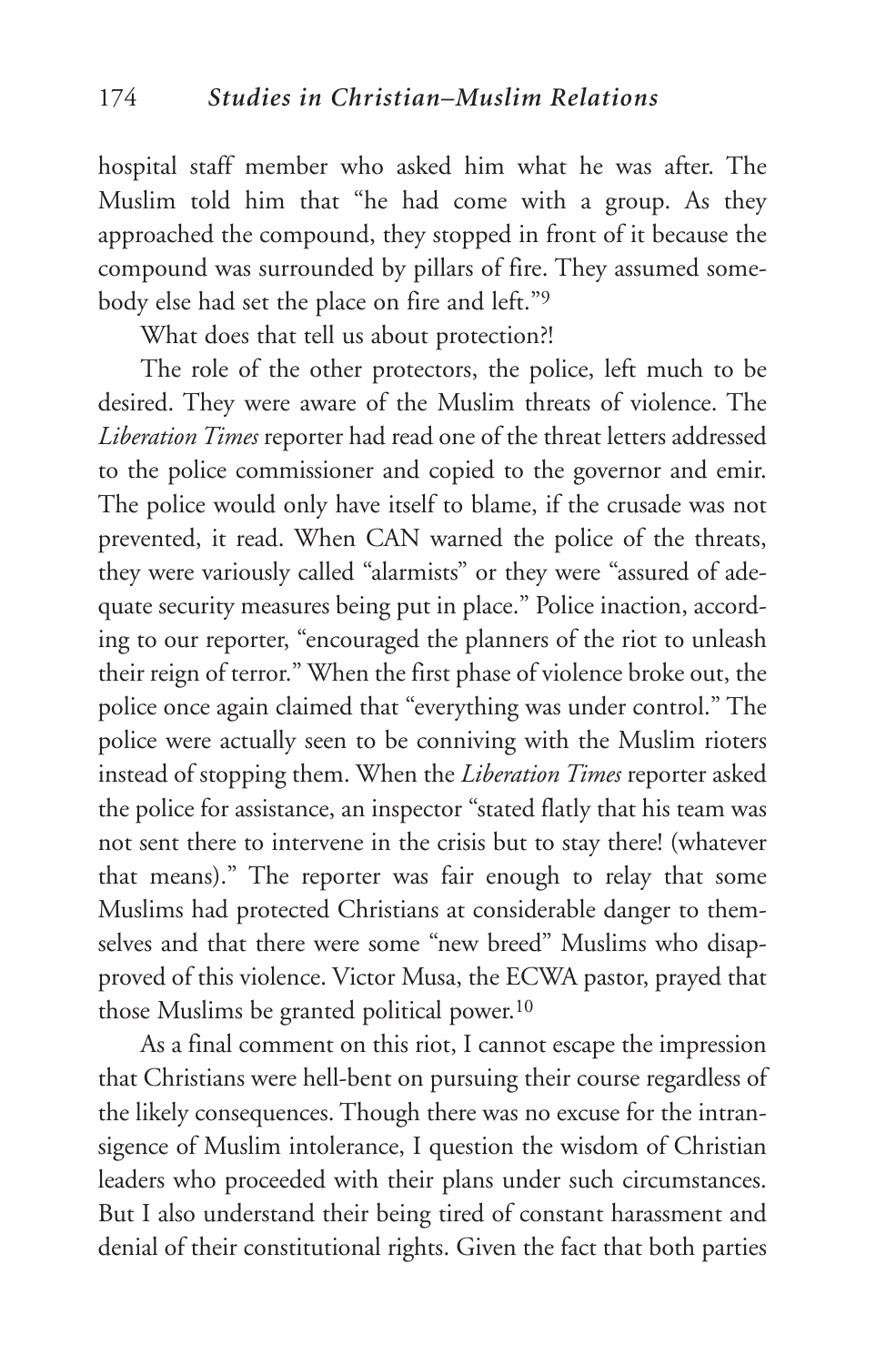insisted on their rights, this was a no-win situation, made worse by the fact that the demands for their rights were based on conflicting foundations. It was a case of a traditional Muslim view of religious liberty versus that of a secular constitution, with neither recognizing that of the other. This unresolved conflict was to play a part throughout the next decades and culminated in the re-establishment of the full sharia around the turn of the century.

## ▲ *Focus on Kaduna* \_\_\_\_\_\_\_\_\_\_\_\_\_\_\_\_\_\_\_

## 1. KAFANCHAN, 1987

Tsado and Ari were journalists with *Today's Challenge* during the Kafanchan riots. They published a "Special Investigation" under the title "Who Is Trying to Destabilise Islam?" Their story shows how extremely twisted and distorted situations can become when people turn into desperate schemers with no holds barred. Under normal circumstances such a story would simply be considered unbelievable.11

During January 1987, the Muslim Circle of the University of Sokoto, the centre of Muslim power and prestige in Nigeria, made an accusation to the Director of National Security Services that the Jos ECWA Theological Seminary (JETS) had "designed a grand subversive strategy against Muslims in the country." The documents on which the alleged plot was based were appended to their letter. As the story goes:

*It said that the documents were "dangerously provocative" to Muslims. The letter further asserted that it was the failure of government "to prevent the execution of such mischievous plans" that usually provokes Muslims to react, sometimes violently, against their opponents.* 

One of the documents is captioned "Committee on Islamic Affairs, Action Division," and bears the same postal address as JETS. Marked secret, but addressed to no one in particular, this document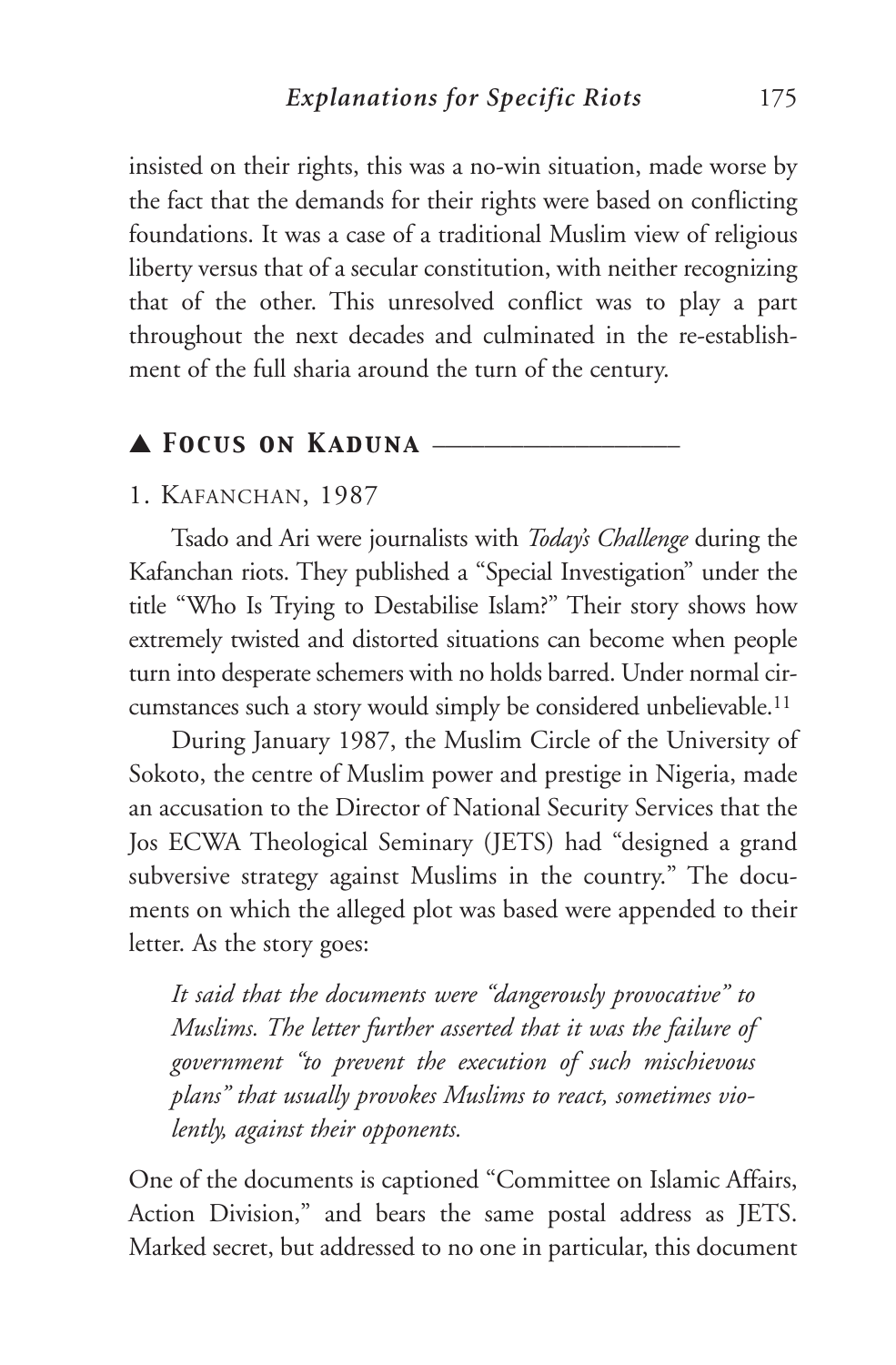stated that five booklets have been published in English, Hausa and Arabic, "using the Bible and Koran to confuse the Muslims and show them the true way." The document stated that sixty-eight million copies of the said booklets have been printed for distribution through Challenge Bookshops<sup>12</sup> in some northern states. It further said that 150 people have been appointed for the project.<sup>13</sup> The undated letter has the stamp of the "Christian Propaganda Wing."

Another document under a similar letter heading is a letter titled "Islamic School Project." The letter said one Isa Bello and Usman Bala would be sent for training at BUK Kano and ABU Zaria.14 It further alleged that several intellectuals, including Dr. Yusufu Turaki, Principal of the Seminary, and "10 others to be appointed" will "teach in the school." Said the document: "Desks, chairs all bought. School session will begin very soon. With a BA with specialization in Islamic Studies. MA Programme to be introduced shortly."

A third document under the letter heading "ECWA Theological Seminary Jos," is titled "Strategies for Muslim Outreach." It stated that "funds have been made available for the establishment of another radio and TV production centre for Muslim evangelism." It said the centre would meet [with] Christian governors "to try to get funds for such a school."

A month later, a Muslim newspaper in Lagos, *Friday Nur,* published similar materials under the caption "Plans to subvert Islam; Christians Map out Strategies." It alleged that the aim was "the total elimination of Islam from Nigeria." In the Nigerian context, this is explosive stuff and cannot be ignored by authorities. Nathaniel Olutimkayin, Chairman of the JETS Board, refuted all these allegations in a press conference, claiming that the allegations were "malicious lies calculated to whip up sentiments and cause religious confusion in the country."

It turned out that the government had in hand a letter allegedly written and signed by the JETS registrar to a former JETS student, Ebby Cheriyan, an Indian, dismissing him from the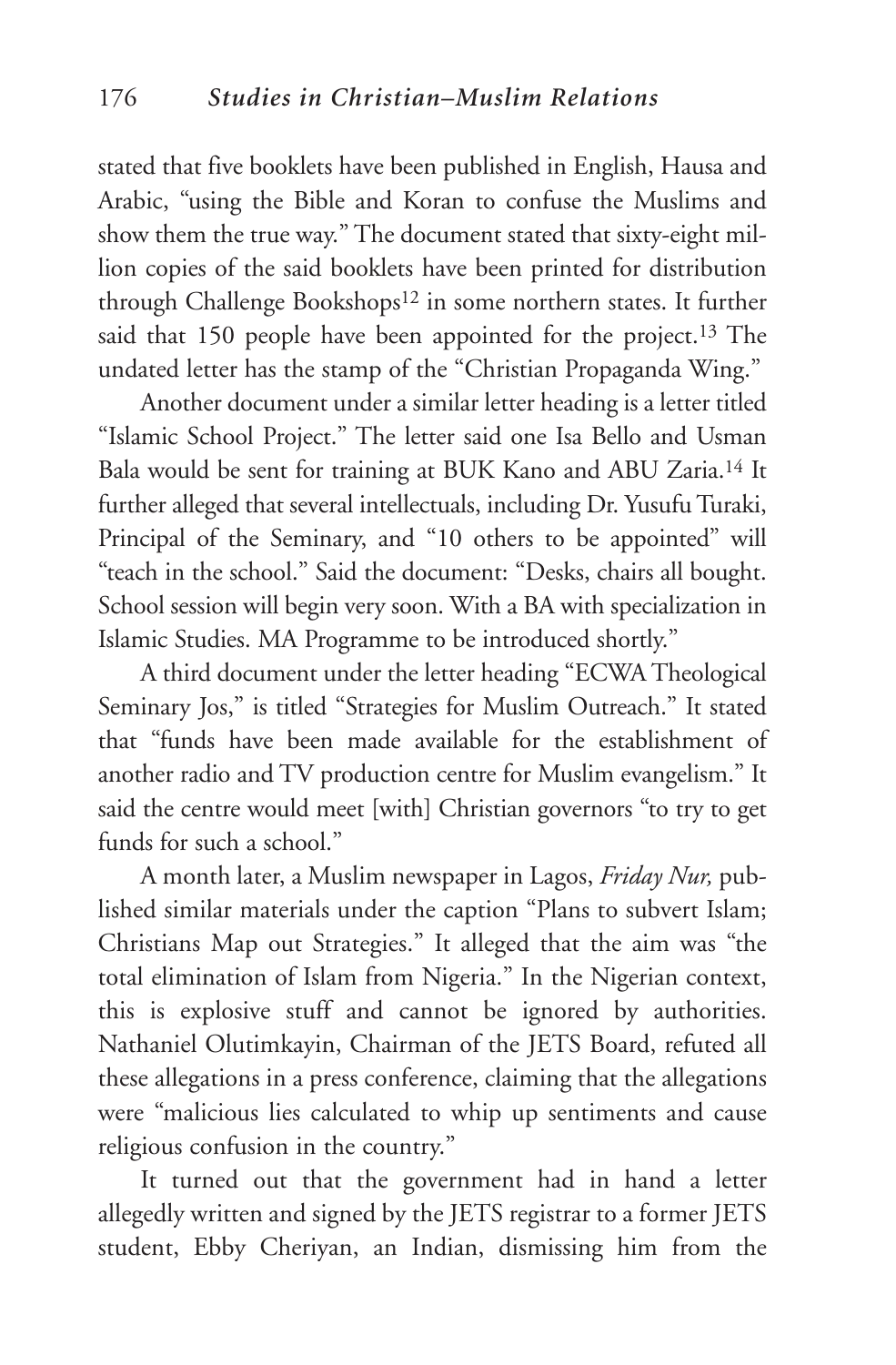school. Turaki denied that JETS had dismissed Cheriyan, but the latter had left the school in the company of his father for unknown reasons and destination. Turaki also denied all other allegations. He requested the government investigate these charges, in view of their seriousness, but officials declined.

Turaki did investigate. He learnt that Cheriyan had told a faculty member that Muslims were pressing him to convert to Islam. They also promised him a good job and a scholarship for further studies. The registrar who was to have signed was abroad on the very date shown on the letter. The parents of the young man reported how he had lied to them in various ways and that he just disappeared. When he did show up after some time, he claimed to have a job as Research Propaganda Officer with the Dantata Group in Kano. This, too, was found to be a lie.

Instead, *Today's Challenge* discovered, Cheriyan was offered a teaching position in a yet to be established Arabic Teachers College in Jos, sponsored by JNI. His name had already appeared on the list of tutors submitted to the government. He had submitted a JETS testimonial that he had the course requirements for such a position. This testimonial was indeed signed by the JETS registrar, when Cheriyan told him he was to teach at the Institute of Mass Communication Technology in Jos. Attached to this testimonial was a letter written by Cheriyan to JNI, thanking them for his appointment with them and pledging "to work to my fullest capability to serve Islam." In the end he admitted his role in all of this and sought forgiveness from his father.

In the meantime, security officers had come to JETS and told Turaki that they had found no truth in these allegations. Turaki thus wondered why "no concrete steps had been taken to stop the false rumours, and why the documents, which have been mass-produced, are still being circulated in Muslim circles and paraded in high government places across the country."

Turaki also discovered that the documents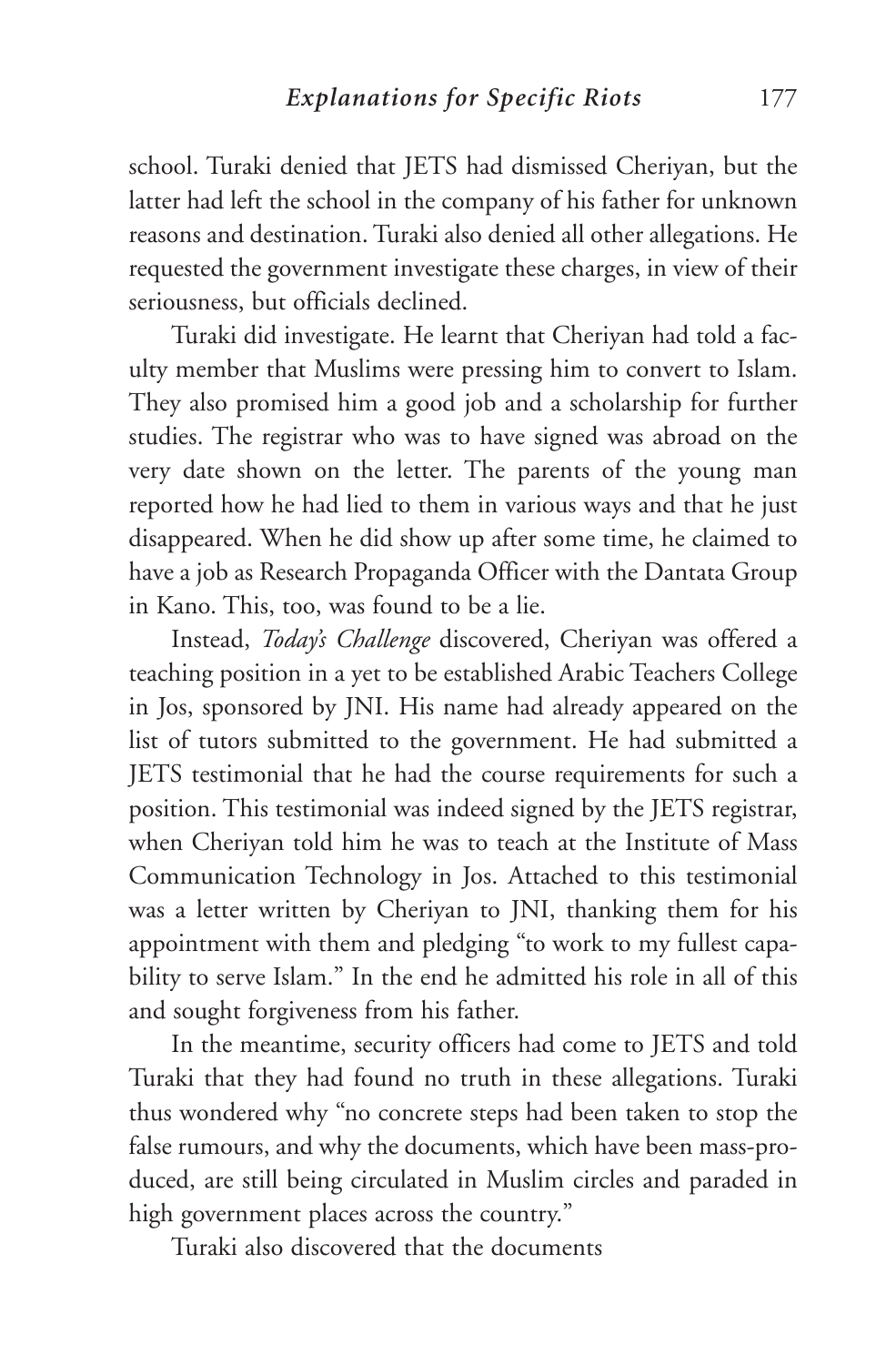*were produced by certain Muslim groups who masterminded them, fabricated them, funded and distributed them. He believed Cheriyan was only used as an agent. The fact that Cheriyan's name was on the staff list of their proposed Arabic Teachers College shows the close association of the JNI with Cheriyan and the production of the said documents.* 

He commented that his investigation made everything appear "sinister and targeted against Christians." Behind it all were Muslims.

When *TC*'s representative called on various government officials about this convoluted story, no one was prepared to talk, all of them giving reasons that sounded more like excuses. Similarly, the top official of JNI, Alhaji Abdulazeez, refused to comment "because of the situation in the country. We are all looking for peace in the country and more especially reporters and newsmen have not all been helpful in this respect. Sometimes when you say something, they fabricate and twist it to suit themselves to cause confusion, and we have witnessed enough confusion."

The Plateau State Military Governor's Office had written a letter to JETS, clearing them of these allegations: "Investigations have revealed that your Seminary never wrote any of the alleged anti-Islamic documents. However, effort is being intensified to identify those behind the plot." But *TC* could not suppress the question as to the motives behind these developments: Was it a subversive attempt to cause religious violence and political instability? For example, the letter to the director of National Security Services stated that the documents "are dangerously provocative" and that Muslims normally "react" to such "mischievous plans sometimes violently." Paragraph four of that letter reads:

*For the benefit of doubt, Sir, let's consider this hypothetical situation. If these millions of booklets were to reach the public to confuse the Muslims through Challenge Bookshops, and the*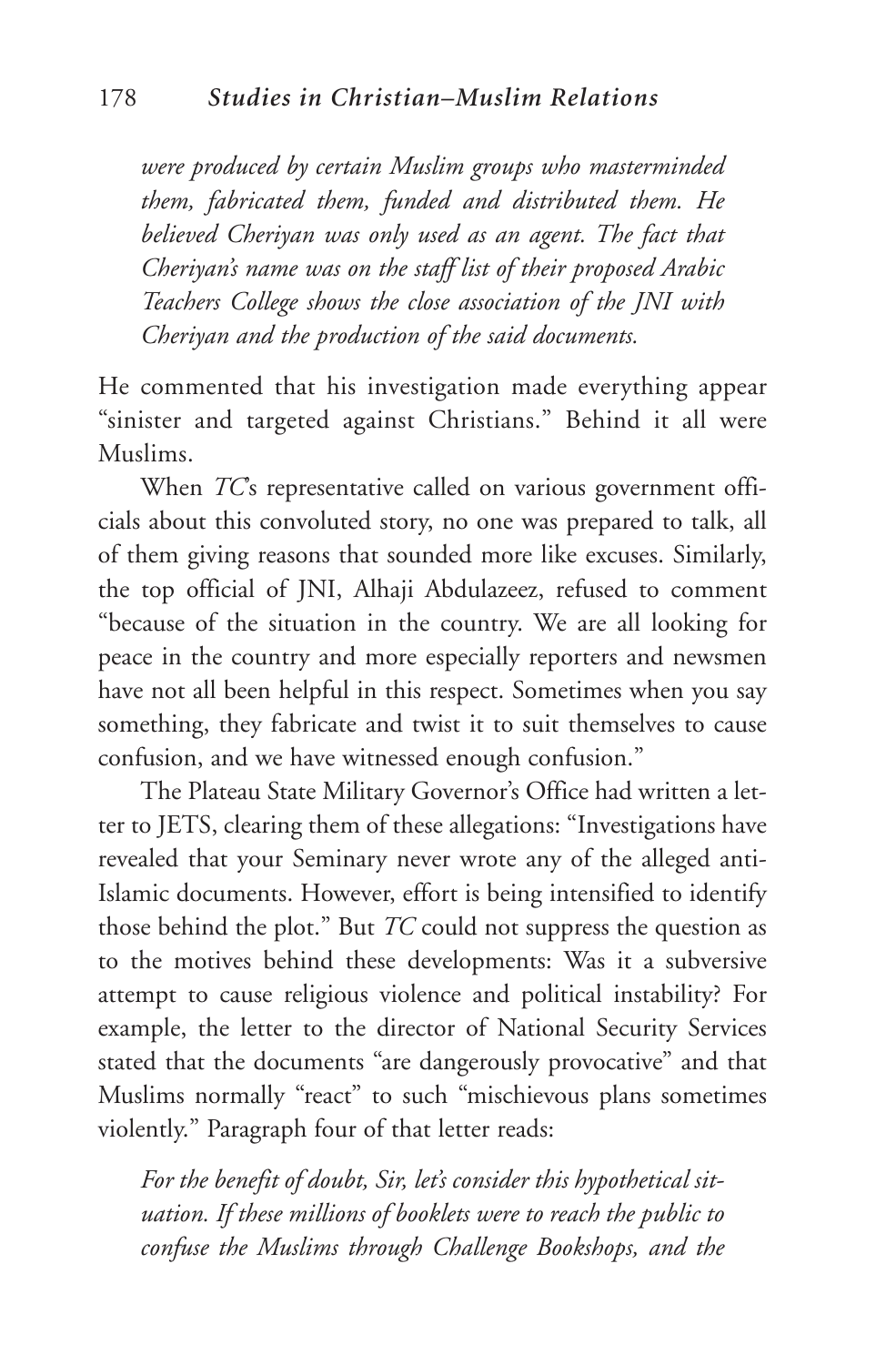## *Explanations for Specific Riots* 179

*Muslims react in one way or the other, would the Muslims be held responsible or the Christians?*

The *Challenge* reporter pointed out that this letter was written only some six weeks before the Kafanchan riots started during which more than 150 churches were destroyed. "Observers wonder if these fabricated documents and allegations were not some of the long term factors that led to the riots. They also wonder if some people are not deliberately sowing seeds of confusion in the country."15

Indeed, this may have been the case, as we shall see in the next paragraphs.

Five years later, Turaki stood before a Kaduna State tribunal investigating the Zangon-Kataf uprising. Since that body was accepting the false Muslim documents described above as relevant to that later event, he had cause to refer to them once again in his submission to the 1992 Tribunal. He charged that "Some clandestine religious syndicates masterminded, fabricated, produced and distributed the said documents which were primarily aimed at inciting and fanning the embers of religious violence in the country and tarnishing the good name of ECWA and to implicate her and Christianity in general." He further commented, "It is sad and unfortunate that some Muslim groups could mastermind these false documents to deceive the entire nation and incite Muslim youths against innocent Christian churches in 1987 and subsequently." Such acts "of telling lies and fabrication of falsehood, whether by eye-witness or radio or television or a newspaper or a write-up, these acts are in themselves strategies of blackmail and of inciting either religious or communal violence or both."16

Certainly the Kafanchan branch of CAN thought these incidents were related. According to them, the Kafanchan riots "actually have their origins in concerted attacks over the last few months, on the fundamental basis of the Christian faith by Muslims." These attacks include the widespread distribution of documents and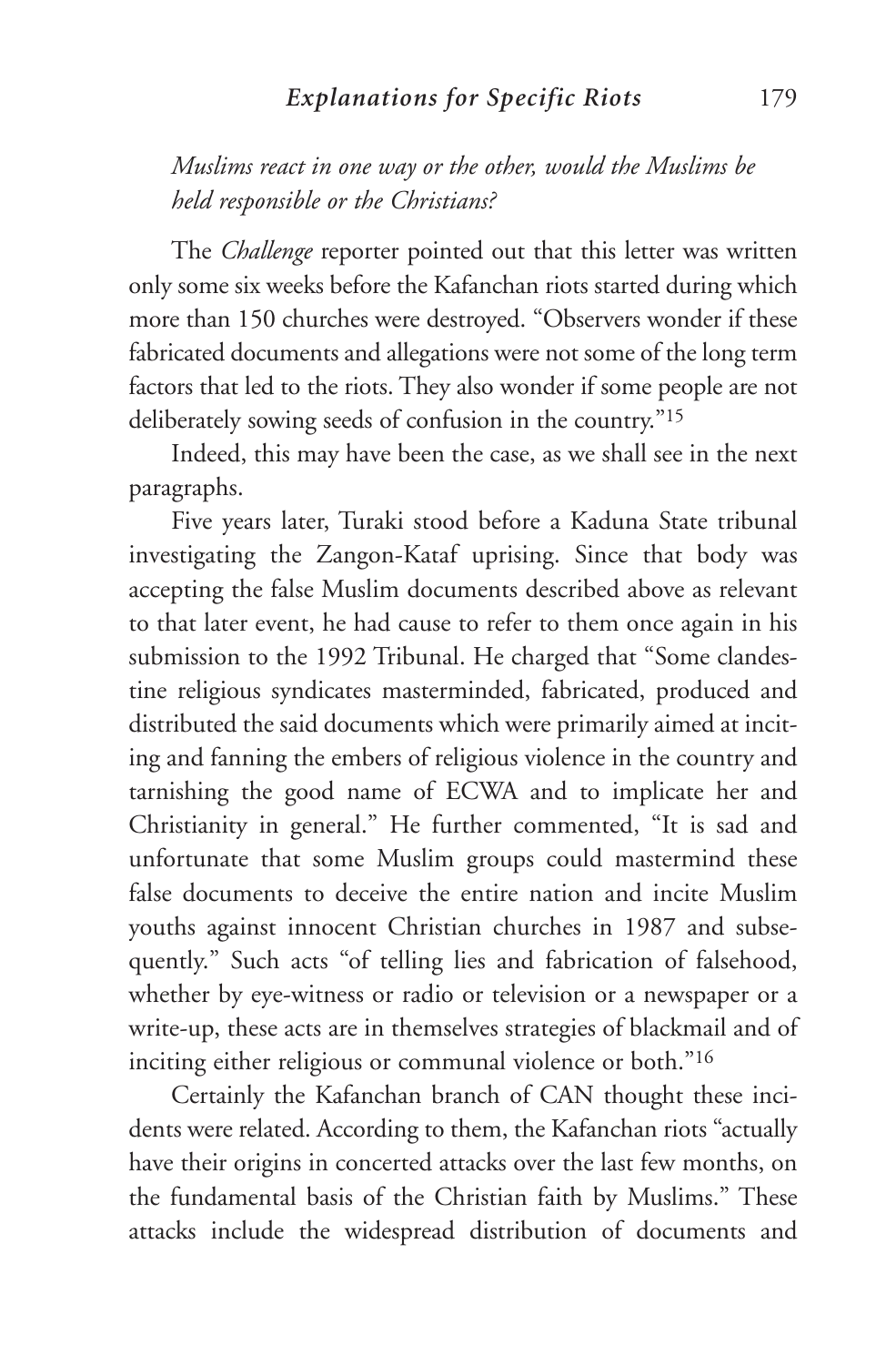videotapes about Jesus not being the Son of God and the Bible not His Word. Some of the videotapes were from a famous South African Muslim evangelist, Ahmed Deedat. They were distributed at an International Trade Fair in Kaduna and even were broadcast repeatedly on Sokoto and Kano government television stations. "When these psychological and spiritual attacks failed to provoke any counter attack from the Christians," the CAN report explained, the next step taken by the Muslims was to resort to the violence of the Kafanchan riots.

The above report by the Kafanchan branch of CAN was part of a larger package of reports, written by a number of individuals and organisations, that is bundled together by CAN in its 1987 Release.17 Here CAN suggested that the government was supporting a Muslim *jihad*. It had plenty of evidence for such a suspicion in the course of this riot. It charged that both police and military failed to protect Christians deliberately by resorting to their favourite ploy of "waiting for order from our superiors." It appeared

*that the police was purposely ill-equipped to contain the situation. The military was helpless, because they could only move when orders were given. It clearly showed that the authority waited for the completion of this phase of the jihad before allowing the police and the army to maintain law and order. So, when the order came, it was too late to salvage the situation.*

Another indication of government support was the involvement of official vehicles. Muslims were conveying "old tires and jerricans of petrol" for purposes of arson in pickups, some of which belonged to the government. In addition, a car associated with the emir was "following the operation supposedly to report the progress."

CAN reported a curious feature of the Muslim violence. During its course, "warriors" were constantly shouting that "everything in the name of Allah shall end at the palace of Lamido of Adamawa, the Emir of Yola, the capital of Adamawa State, far east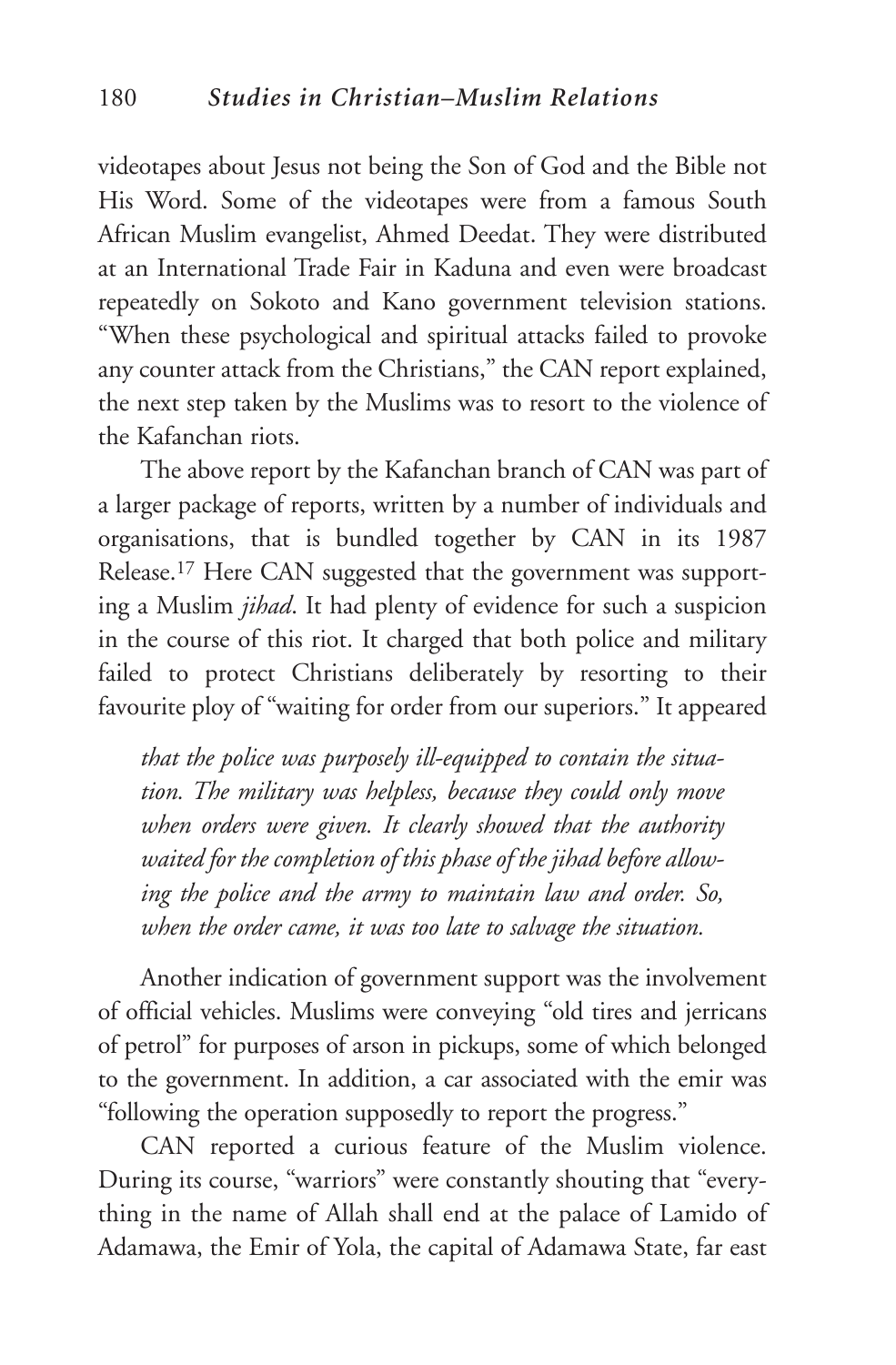of Kaduna." CAN wondered about the significance of this call.

The violence also spread to ABU in Zaria. CAN reported that a university communiqué explained that officials could not control the Muslim students because of the influx of intruders from outside. CAN questioned the truth of this claim. Why did ABU authorities "contact the emir before taking security decisions?" The emir seemed to know more about their students than ABU authorities themselves. He stated in a broadcast that the problems were started by Muslim students. How, wondered CAN, did he know this? And why did he wait eighteen hours before taking any action? "There must be more to it than meets the eye." Similarly, the governor in a broadcast promised decisive military intervention, but why did he also wait eighteen hours before stopping the rampage?18

The CAN report contains a humorous contradiction. In the main report, government media are criticised for exaggerating the violence. In the "Comments," the government is criticised for minimizing it in the media.<sup>19</sup> Who wants to be in government?! A veritable "no-win" situation.

So far, CAN's release may seem partial or one-sided, but CAN was smart enough to include a variety of reports in this bundle, even one written by a Muslim school official, that would undercut any such charge. The Muslim was Lawal Garba, the school's Students Affairs Officer, who, as one of the first victims, was beaten by the Muslims and received a fractured skull. According to him, Bako did misinterpret the Qur'an and had referred to Mohammed as a false prophet. In addition, Garba reported, Christians welcomed students from other schools with a banner at the school gate with the words, "Welcome to the Jesus Campus"—remember, it is a government college, not Christian. All of this was very provocative to Muslims. To top it off, Christian students burnt the college mosque in response to the Muslim attack.

In the Nigerian context of general volatility and Muslim intolerance, such behaviour amounts to an invitation to war. It may be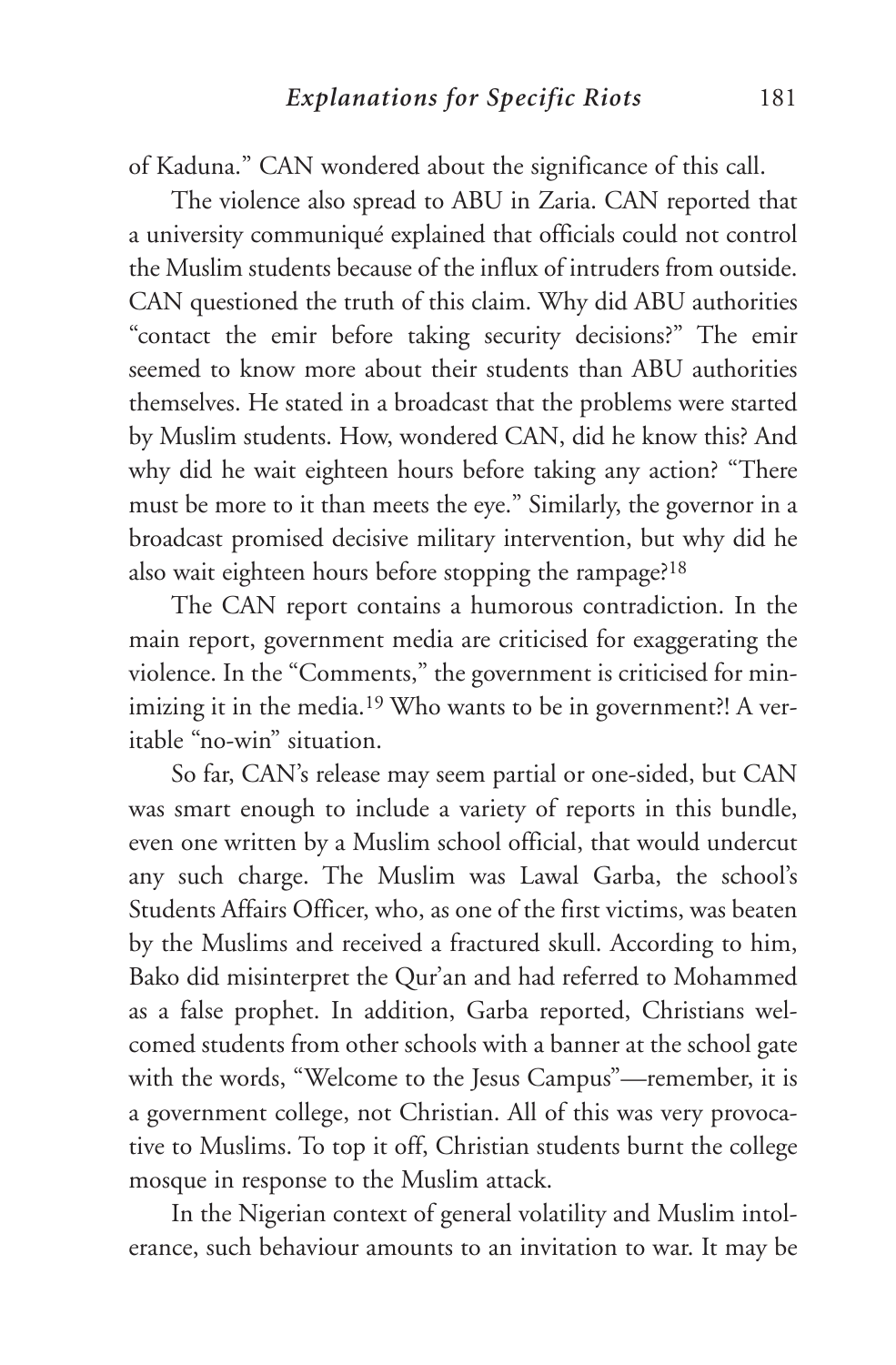debatable whether anyone should have the freedom to behave like that in such a volatile context. The lack of wisdom and restraint among these Christian students is not debatable. Garba's report also clearly indicated the same lack among the Muslim attackers. He ended up giving Christian students the higher marks.20

Another document included in the CAN release is one from the ABU Christian community. It provides helpful details of the ABU parts of the episode as well as those around Zaria city. Though written independently from the CAN release, it fully confirms all the explanations and accusations of the "mother" document. By having appended the document to its release, CAN has appropriated it as well. Because of its relatively clear and systematic coverage of the ABU part of the riots, I include it as Appendix 9.

The purpose of this ABU Christian release was to correct the skewed picture the public was given of the flow of events that included "the burning of virtually all the churches in the Zaria area" as well as three chapels on academic campuses. Though we are promised "a more comprehensive report at a later date," I am not aware that it ever materialised.

As far as the ABU situation is concerned, the origin of these riots is traced to "concerted attacks over the last few months on the fundamental basis of the Christian faith by Muslims both within and without the campus." This part of the report is similar to explanations earlier in this chapter about Muslim tracts and videos that had been widely distributed and also broadcast over government television in Sokoto and Kano. Muslims shifted to "physical attacks" when spiritual provocation did not produce the Christian counter attack they were hoping to evoke. The release gave great detail on how the authorities were informed well ahead of time of plans to destroy chapels and churches, but they consistently refused to take action. When the main ABU chapel was burning, the Vice-Chancellor "appeared either unable or unwilling to effect any action." The security agencies similarly used the traditional excuses not to intervene.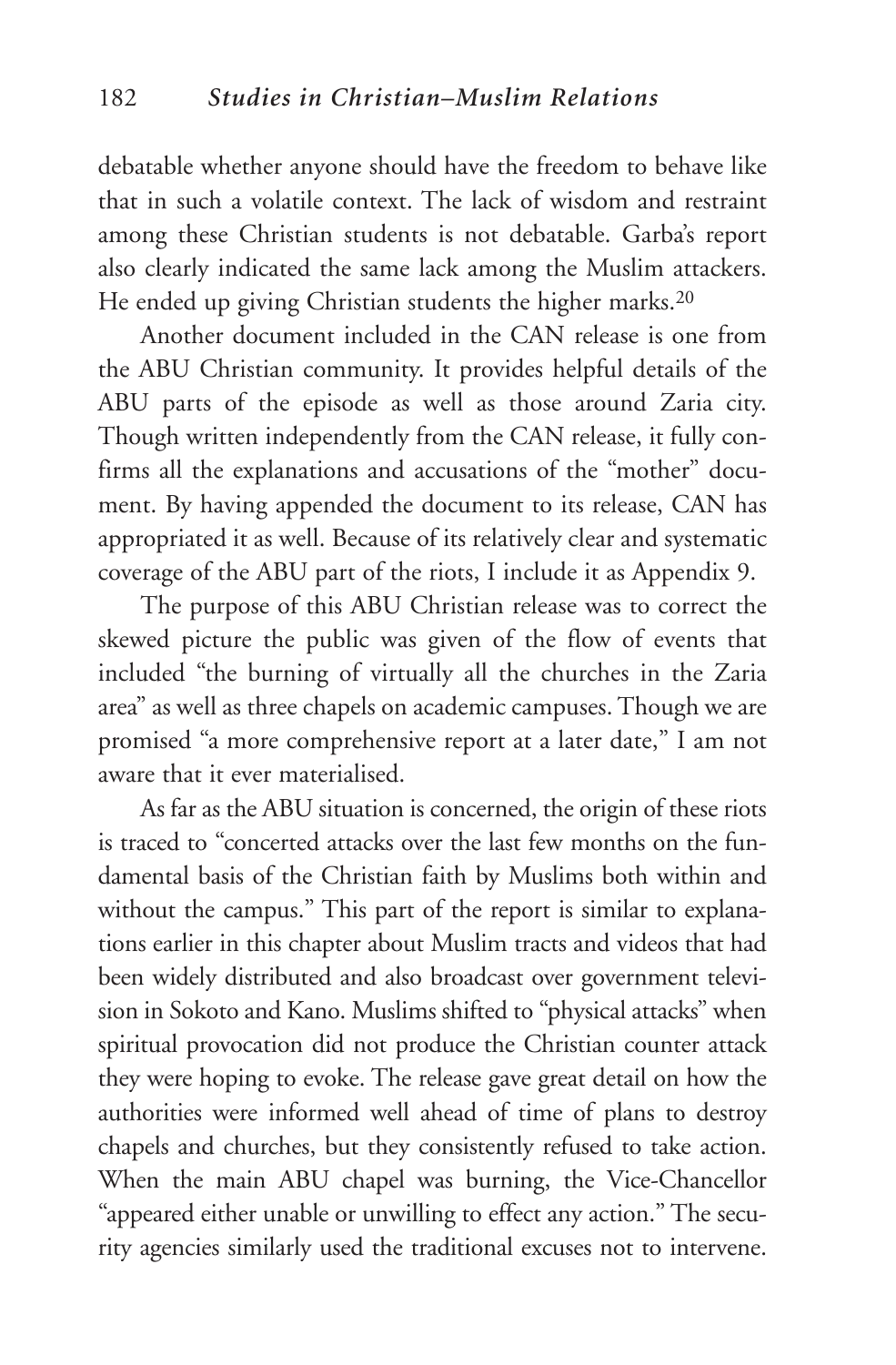The failures on the part of the emir and the governor were classic as were the shenanigans of the media. It is all there in Appendix 9. All Christian attempts to avert the mayhem ran into roadblocks of resistance, deception, evasion and dereliction of duty. It is just one more sordid story that fits right into the established tradition of the notso-secret government support of the not-so-covert Muslim *jihad* to take over Nigeria by hook or by crook—mostly by crook.

Another strong post-Kafanchan statement from another CAN official was that of Catholic Archbishop Peter Jatau, the Kaduna State Chairman of CAN. He recalled that several "religious disturbances" generated "commissions of inquiries or panels," but "the culprits have never been brought to book. We have sacred cows in our society who must never be touched no matter what harm, covert or overt, they inflict on this nation." The sacred cows, in such statements, are seldom clearly identified, but when Christians use the term, it always refers to Muslims. CAN's response to the Donli report was that, though the members were "honourable women and men," the committee's "only achievement was the dereliction of the vital duties assigned to it." The entire report was "deliberately evasive and designed to protect, nourish and sustain the cover-up syndrome that denies to all victims of oppression justice, and the sacred-cow concept that makes the privileged Muslim class bigger than the law of the land and their whims the law which the ever oppressed Christians must obey." The committee "lacked the courage to sincerely and honestly address itself to the vital issues in its terms of reference and in consequence of this want of courage, its observations and recommendations were vague, evasive, hypocritical and deliberately skewed to please the whims of the Muslims." CAN further objected that the report failed to identify specific people like Abubukar Gumi and the Kaduna government media, namely television and the *New Nigerian,* all of whom played destructive roles.21

Here is one case in which some of the sacred cows *are* identified. If the report's recommendation about the sharia was going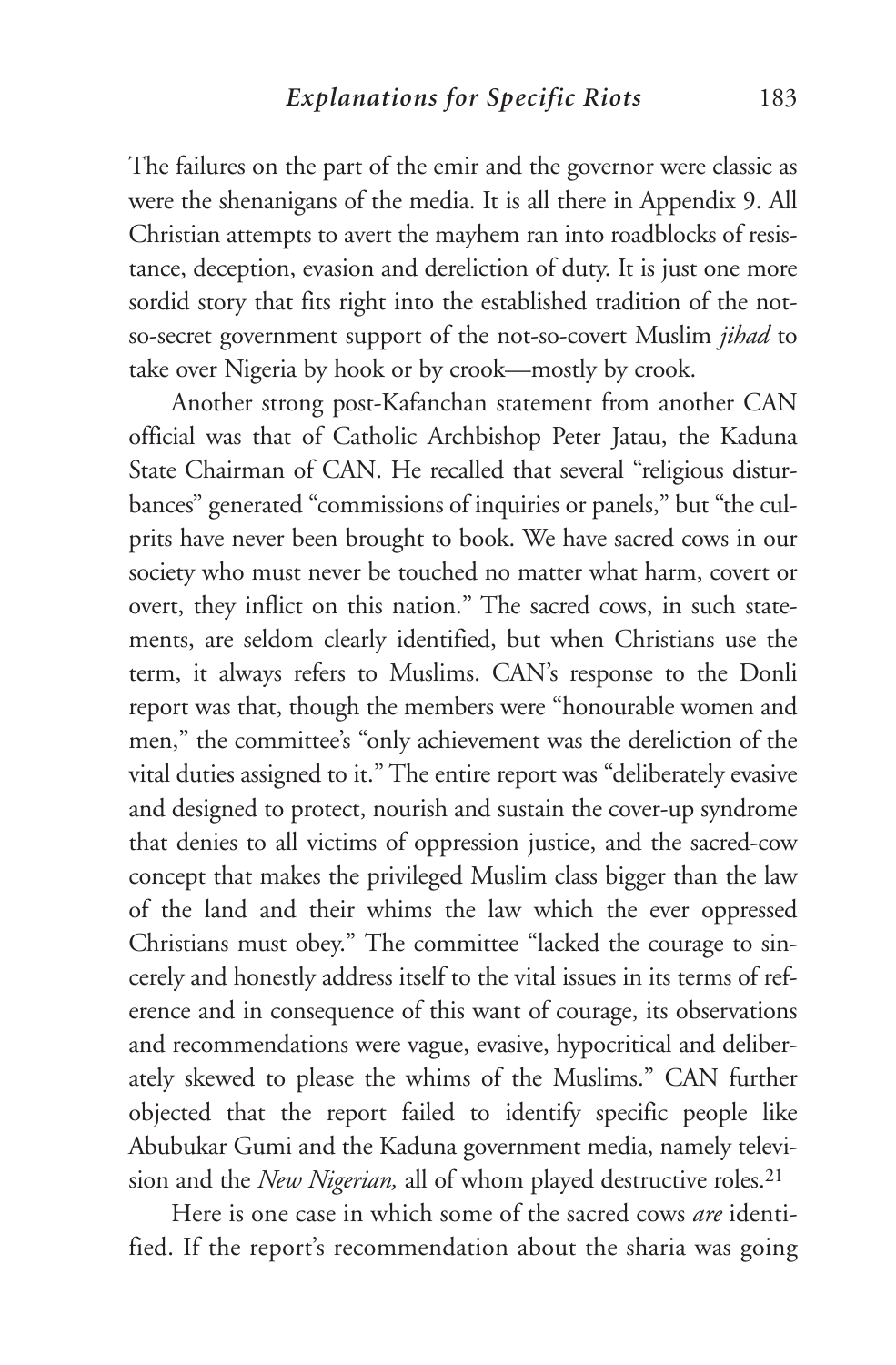to be accepted, then the government would also have to establish and pay for Christian ecclesiastical courts to apply canonical laws for Christians.22

There were a few other academics not included in the CAN release who also published significant statements about the Kafanchan riots. There was the Nerzit Committee of Concerned Citizens, a group of academics of Southern Zaria origin based at ABU. A major concern in their document is the bottled-up feelings of the locals against "the years of political domination initiated by Hausa-Fulani adventurism into Southern Zaria, dating back to the 19th century." They described their case in terms almost exactly parallel to Muslim complaints about colonial and post-colonial oppression, except that victims and oppressors are reversed. The group argued that "colonial and post-colonial policies have facilitated the control of the Hausa-Fulani ruling class over the people," a situation that still had not been addressed. This basic political factor had its repercussions in many sectors and generally led to alleged widespread deprivation and neglect of the area.

Steven Nkom, a sociologist and signatory to both the Nerzit document and the ABU inter-religious press statement,<sup>23</sup> put it this way:

*What happened at Kafanchan was the local people's way of saying we have had enough of all this rubbish. It was a way of rebuffing the expansionist bluff of the Hausa-Fulani ruling class. What the people were saying was: We rejected your ways and attempts to impose your faith then, we still do so now. We just want to be left alone.*<sup>24</sup>

A group of Nigerian lecturers at the Theological College of Northern Nigeria (TCNN) in Bukuru produced an eloquent and forceful statement about the Kafanchan chain of events. The group interpreted the ruckus as a "calculated *jihad* against Christians" that was planned and executed by some prominent and learned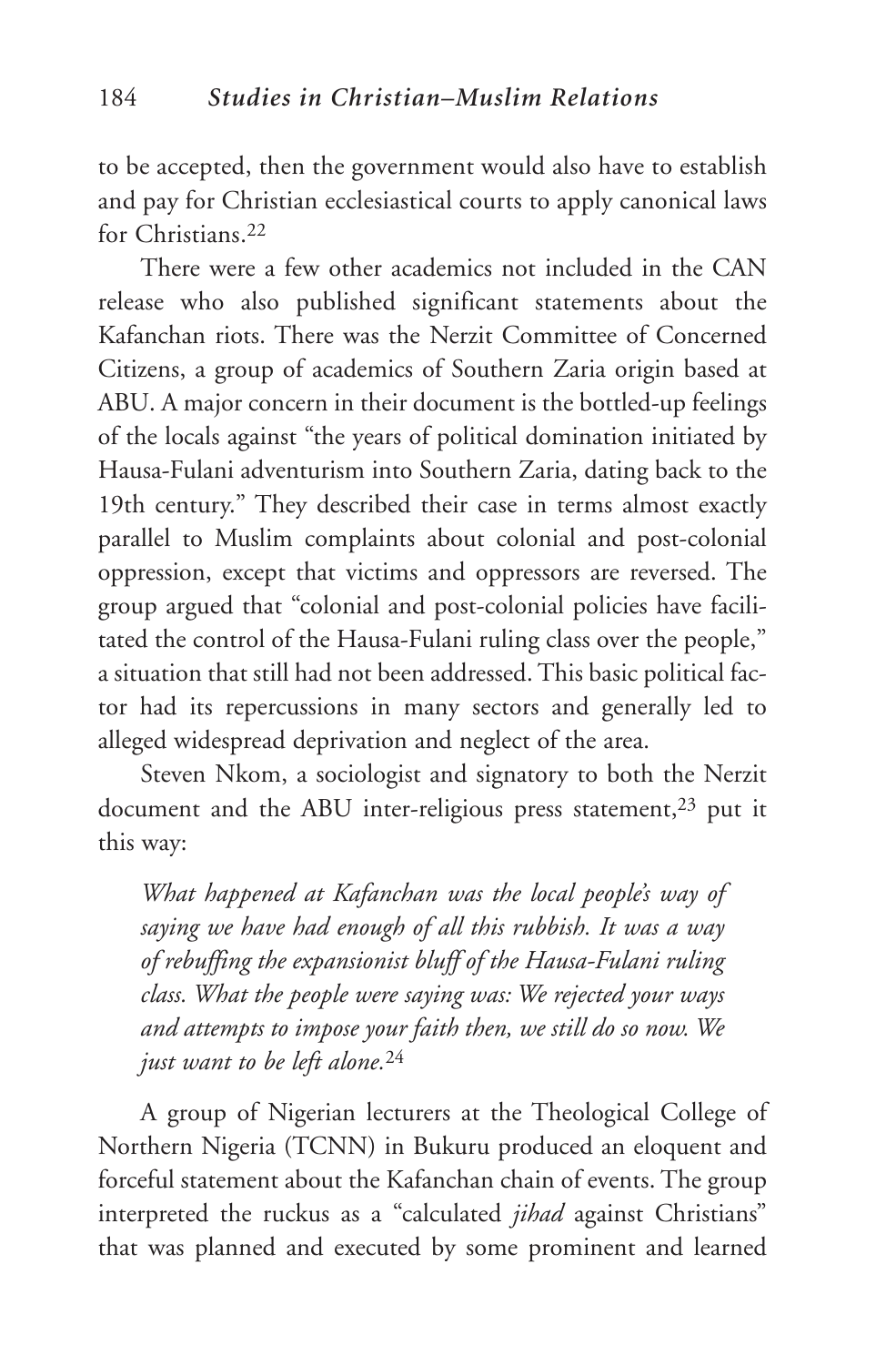personalities. They were able to carry out their plan because of their control over the media, which allowed them to distort the facts as to the origin of the fracas and "the extent of the brutality inflicted on Christians." They picked up on a statement by the ASUU of ABU who spoke of "the obviously premeditated and coordinated acts of arson and assault" in the cities around the state. The group then supported their allegations with a number of points that I summarise here. They saw a connection with the recent honour received by Gumi from Saudi Arabia "for his services in promoting Islam in Nigeria." The pretext about a Christian preacher publicly reading from the Qur'an was seen as a farce, since Muslims freely quote from the Bible, an assertion the document backed up with examples. The other pretext that the upheaval was the product of distorted "social-economic factors" was seen as equally false. If that were the case, the riots would have started between the indigenes and the Hausa settlers, not between Christian and Muslim students. The police would have come out much earlier to prevent death and destruction if it were a socio-economic event, but they failed to show up because it was a religious riot provoked by Muslims. The last point was that the governor took no steps to prevent the mayhem from spreading until "the jihadists had completed their assignments." At that point he ordered the police and soldiers to get involved. Though the police came after the fact, the governor praised them for their performance! Well, yes, if this was (note the lack of the subjunctive "were") a *jihad*, of course! They did their job.

So, wrote the lecturers, since they rejected the governor's thesis that the riots were the result of socio-economic factors, they confessed to be "shocked" that the federal government "accepted the false report from the police and the Kaduna state government." At this point the document quoted a public statement from President Babangida over the radio, part of which has already featured in Volume 2. Babangida said that though originally the cause was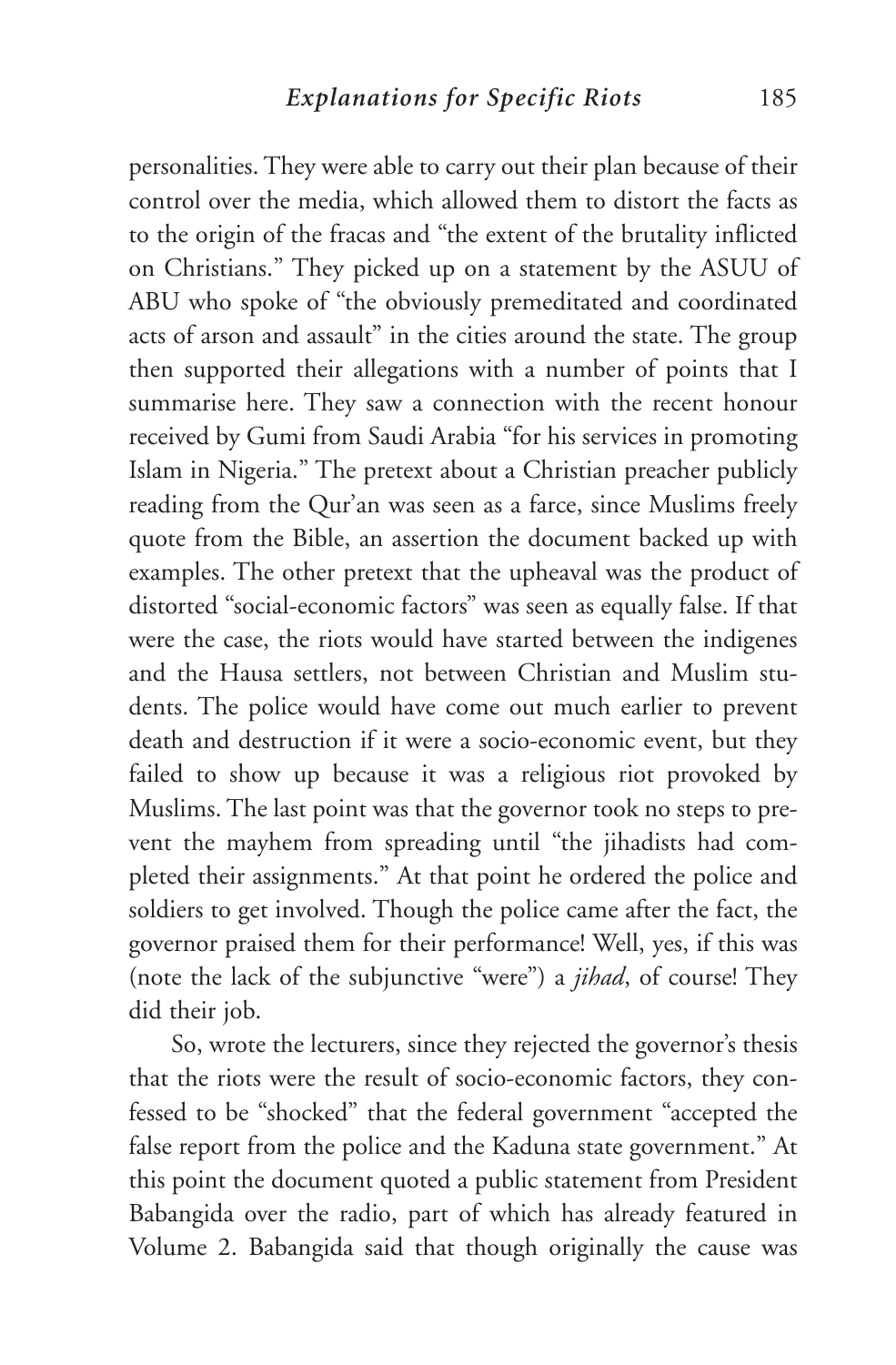thought to be "religious differences," investigations showed otherwise. While the origin may indeed have been religious, the subsequent killing and destruction throughout the state "were carefully masterminded by evil men with sinister motives, who saw the incident in Kafanchan as an opportunity to subvert the federal government and the nation."

The authors wondered whether the police and the governor were among these sinister people, and, perhaps, even the president himself. If not, why were only churches destroyed and Christian leaders killed, except for Kafanchan and Funtua "where a few Muslims were also tragically affected." In addition, the subsequent ban on religious activities and organisations on educational campuses throughout the nation "is a clear indication of the specifically religious nature of the troubles."

All the reports were seen by these TCNN authors as cover-ups to protect the guilty. The latter included Gumi. The Council of Ulama, the national association of Muslim clergy found in most countries with large Muslim populations, agreed that the culprits were Muslims. Yet they claimed that Muslims had been arrested indiscriminately and they called for "the immediate release of all innocent Muslims arrested and to stop further arrest and molestation of innocent Muslims." Since independence, the authors asserted, "Muslim fanatics have been the cause of any and every religious uprising in this country." Yet, the president wanted people to believe that the two religions had "coexisted in our society for centuries without bitterness and without violence." It was only a ploy to divert the attention of people from the truth to refer to the culprits as "children of Satan" and evil men but to refuse to identify the real perpetrators or the real cause.

Matthew Kukah once again hit the nail on the head. The ordinary locals saw the riots in terms of Muslim insolence and power. Their reasoning went as follows: "We allowed you to settle and gave you our lands and even our daughters in marriage. Now how dare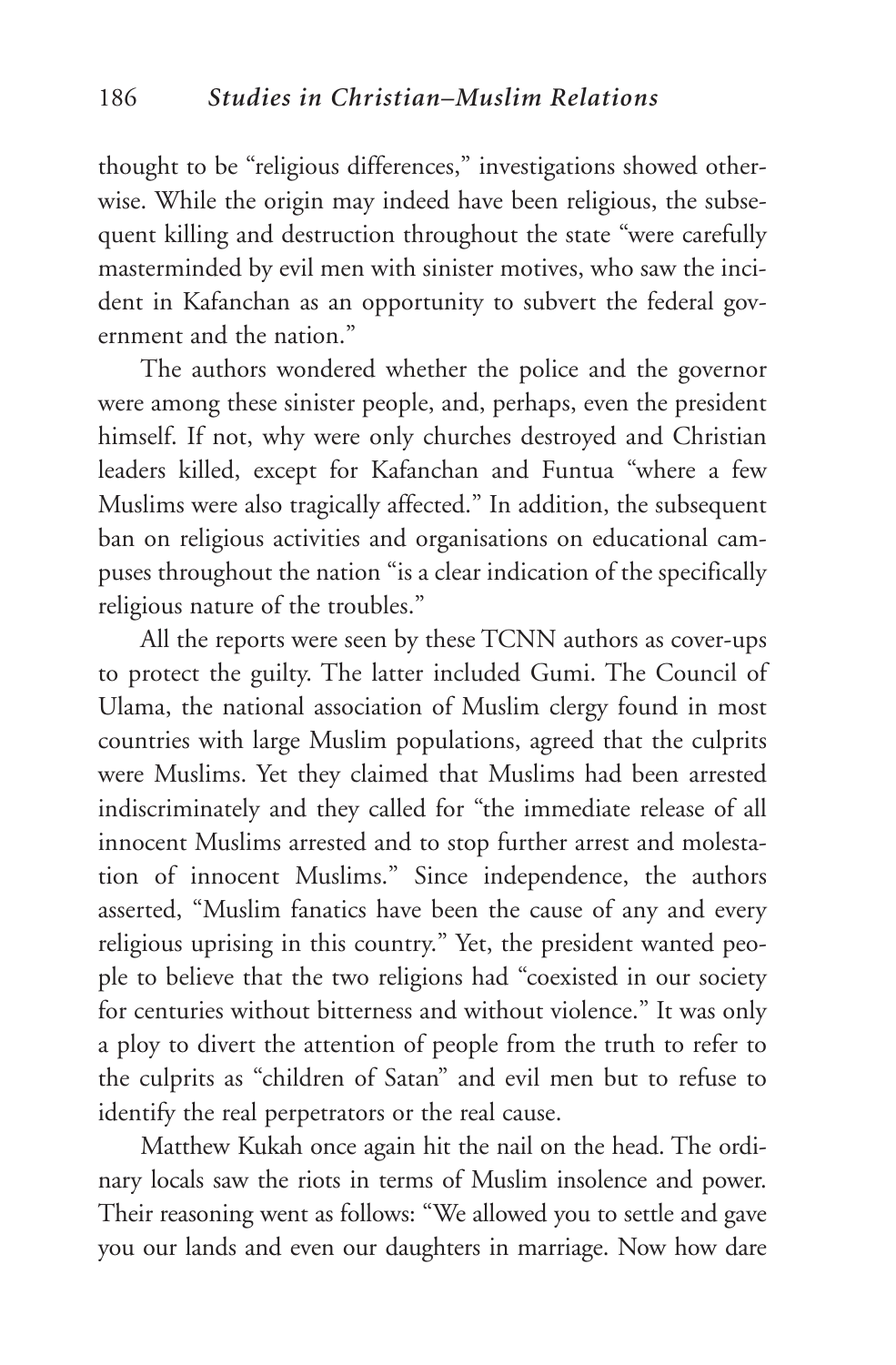you turn around to spite us? Who do you think you are?" It was the same argument that Muslim authorities in the northern Muslim cities used with respect to the Christian settlers in their *sabon garis*. The ruling classes were offended by the challenge to their power. But the people of Southern Zaria resented the position of the Hausa "as middlemen in the minutest of business engagements, from the purchase of their seeds, the purchase of fertiliser to the sale of their crops." They were upset by the continued economic climb of Muslims, while they themselves were on a "downward slope" in their own country. Even the superior education of their children could not overcome the Muslim means "of economic upward mobility." It was in response to this local challenge that the Muslim elite formed the Northern Elders' Committee, "a crisis management gimmick by the ruling class to save their power base" and to save the "false picture that the North still remained a united indivisible whole."25

As to the more remote cause for the riots sparked by the Kafanchan incident in 1987, Kukah argued that this was a reaction on the part of the indigenes against the non-indigenous Muslim ruling class imposed on them by the colonial regime. In the 1950s, the emir of Zaria had stated that "non-Muslims were meant to feed and sustain the power quest of the ruling class" and likened the parties "to the horse and the grass and warned that 'the grass must never be allowed to eat up the horse.'"26 Such amazing statements and even more amazing attitudes did not stand alone. At another time Kukah quoted an earlier emir of Zaria, one Ibrahim, who, referring to the demands of the people of the Middle Belt for freedom to conduct their own affairs, as "...people who ate dogs and whose women wore little but a bunch of leaves" and wondered how such people could be "led to believe that they could administer themselves." The Sardauna, probably the most revered Muslim ruler in northern Nigeria second only to Shehu Dan Fodio, allegedly said publicly in the House of Assembly that, "as for slaves, it is only because Islamic power is not strong here that we have not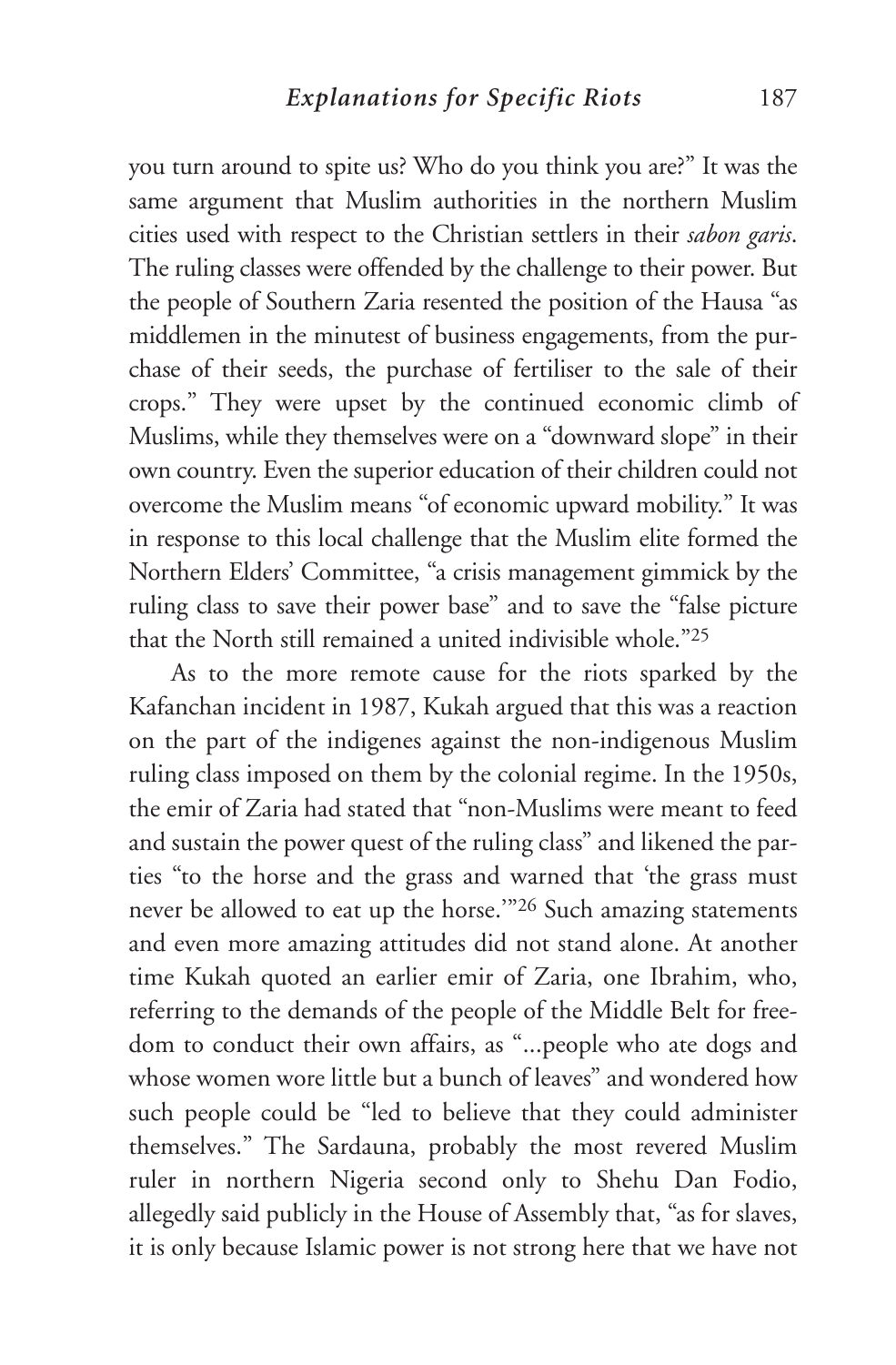got slaves to sell."27 The amazing and brazen attitude on the part of Muslims described in this paragraph must be seen as a major cause, both remote and immediate, for all the riots that involved the colonial imposition of Muslim emirs. As far as Nigerian Christians are concerned, brazen it is for sure and amazing only for those who have not lived with Muslims or not studied their history without the burdens of political correctness and secular bias.

The Kafanchan riots, Kukah suggested,

*offered a barometer for testing these relations. For, over the years, the ruling class had indeed seen the people from this area as being responsible for providing labour to service their class exploits. But the years of exposure to missionary education... (despite its limited scope) had sharpened the identities and expectations of the products of these institutions with Christianity gradually becoming a rallying point for their identities.*

Indeed, many Christians from the area had since then worked their way up into the highest echelons of power. Some challenged the very basis of Muslim power, as did Yohanna Madaki in the case of the emir of Muri,28—but it did lead to Madaki's dismissal from his own position of power as well, an indication that it takes sacrifice to challenge the Muslim power base.

Kukah's impression was that the Muslim community had expected that the Kaduna state government would automatically support and defend Islam and all Muslims regardless of the facts at hand. After all, the governor and most officials were Muslims first of all. There was no sense among them that he was governor of all Kaduna people and owed them equal protection. Duties of government were to take second place to the defence of Islam. When, instead, the governor expressed embarrassment about the behaviour of fellow Muslims, they mounted a campaign against him.29

The president initially denied the religious basis of the riots and attributed them to "evil men with sinister motives who saw the inci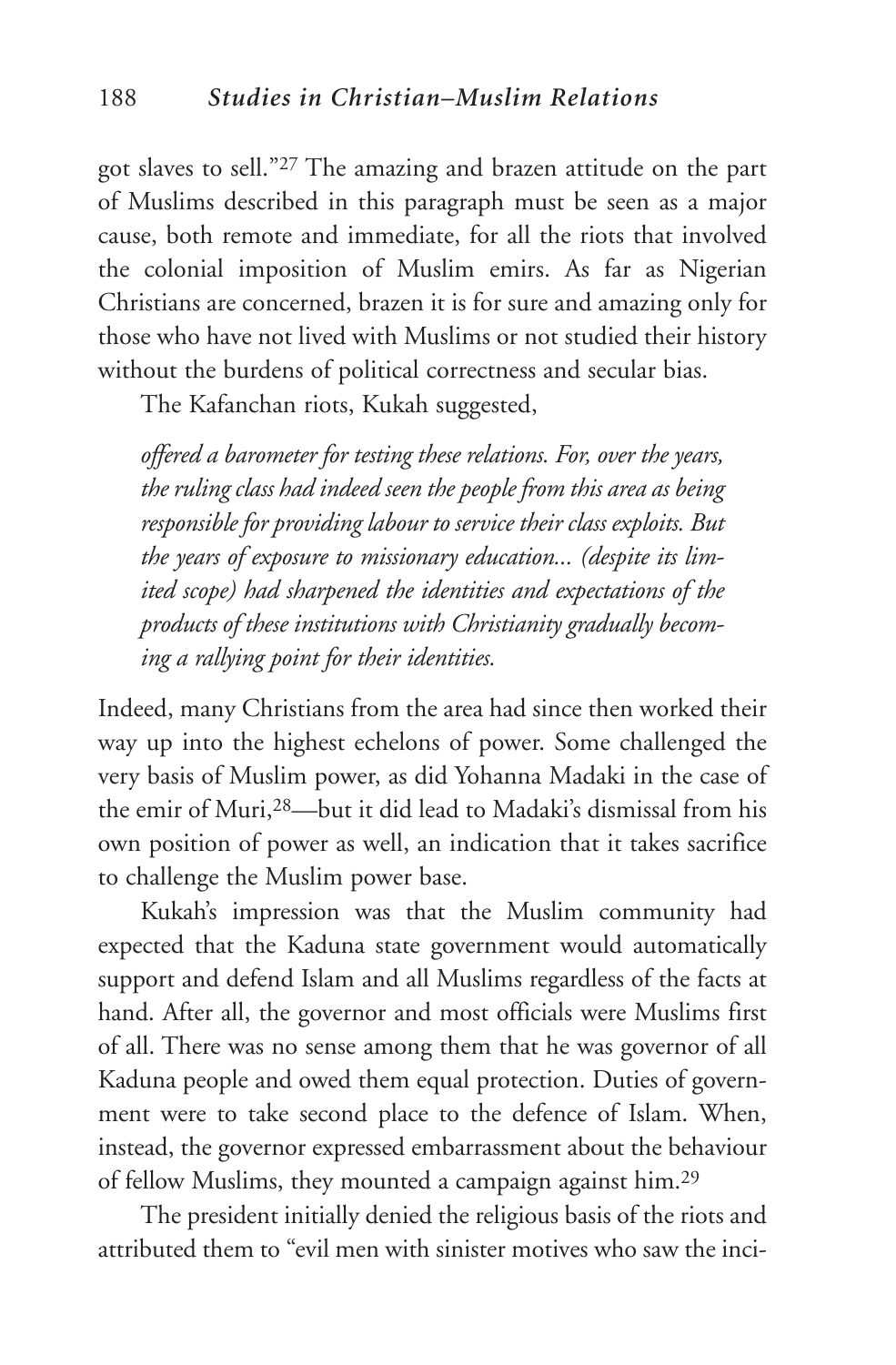dent in Kafanchan as an opportunity to subvert the government and the nation," the same statement picked up by the TCNN lecturers. Both the denial of a religious basis and the suggestion of evil men are, as we have already seen, classical responses of Nigerian governments to riots. The Kafanchan series of riots was interpreted as kind of an attempted civilian coup. The Donli tribunal rejected the submissions of various Christian groups relating to national politics, OIC and Islamisation of the country as irrelevant to the situation.

There is no way I can do full justice to all the reactions to these Kafanchan riots without creating an intolerable tome. I refer you to Kukah's *Religion, Politics and Power in Northern Nigeria,* Chapter 6, where he explains not only the background but a whole series of responses. There was the government response to the riots themselves. Then there were the "Review of the Committee's Recommendations," "CAN's Reactions to the Committee's Findings," "Muslim Reactions to the Committee's Findings," the "Karibi–Whyte Tribunal," "Interpretation to the Committee's Findings," the Northern Elders' Committee's response and a concluding section. That is a plate too full for us and, as often happens with full plates, the various foods end up mixed and difficult to distinguish. That was my experience in trying to decipher the chapter. Still, I recommend it; it will be enlightening.

We have already met Chief Daniel D. Gowon in Volume 1. Daniel was chief of Wusasa, a Christian village in the shadow of Zaria, a large traditional Muslim community. He was also brother to Yakubu Gowon, a former head of state. He could be trusted to know the inside story. I have included part of his memorandum to the Kaduna State committee to investigate the Kafanchan riot as Appendix 2 in Volume 1. He emphasised a point that was sure to raise any Muslim's blood pressure. He openly declared that there existed "extremist Muslim groups [that] seem to be questioning the fundamental basis on which this country is founded. It seems as if these groups now believe that Christianity has no place in Nigeria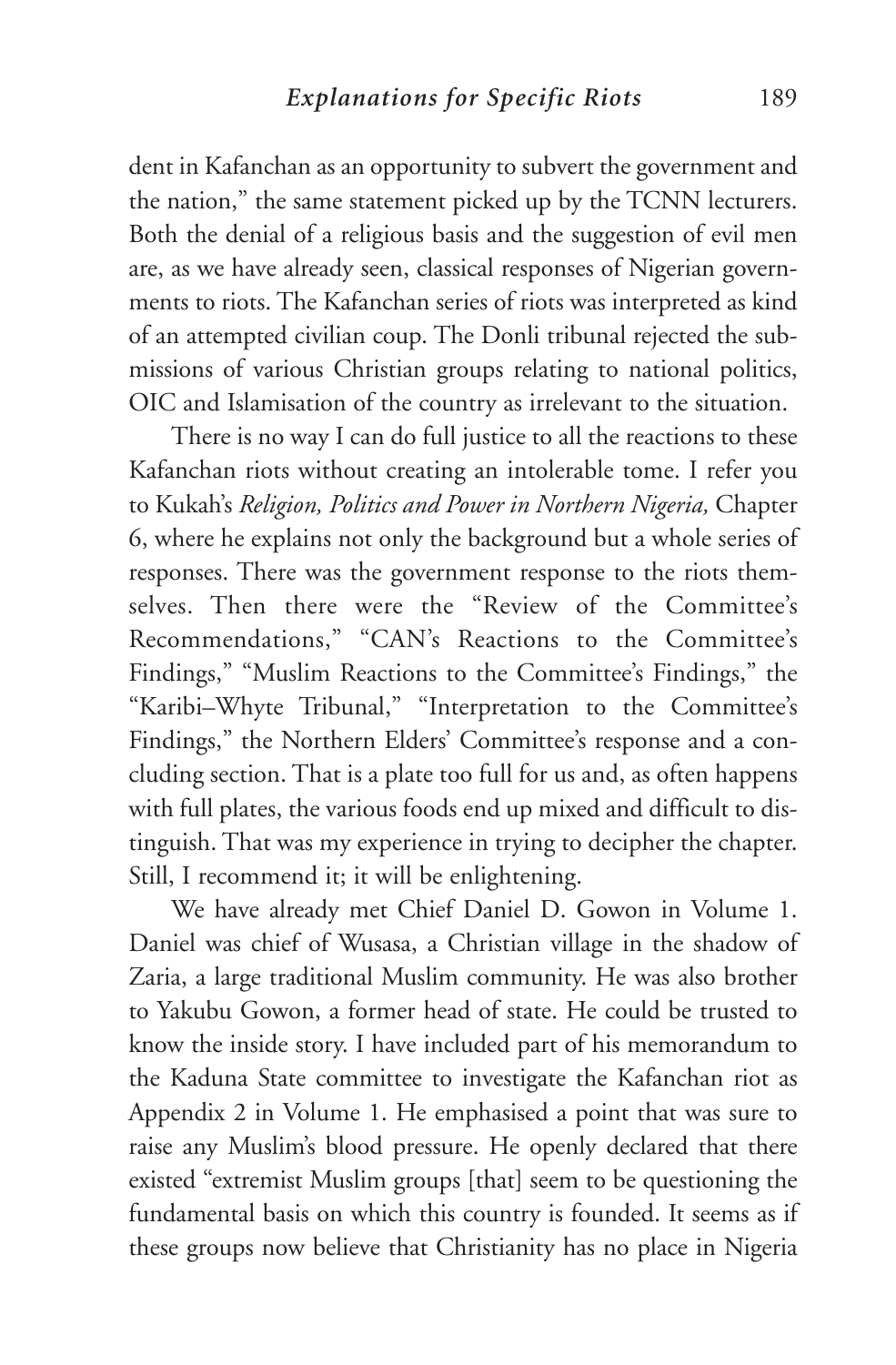and Christian communities in a 'Muslim North' should no longer be tolerated." Gowon suggested that the Northern Muslims cannot tolerate the existence of a Christian community such as Wusasa, many residents of which have come out of Islam. He tried to force them to acknowledge that the North was not a homogeneous Muslim block; it contained various religions, specifically Christians and Traditionalists. Muslims will not admit that Christians have a right in the northern domain. It is too obvious a denial of the treasured concept of a "solid Muslim North." And so, a hostile group of Muslims sent the *almajirai*30 to destroy the offence amongst them.

Like the other witnesses, so Gowon complained that both police and army failed to take prompt action. They claimed lack of authority. As a result, he declared Wusasa as "independent entity without protection, support or sympathy from those assigned to protect them." Similarly, he accused the government-owned electronic media of promoting the mayhem and thus misusing government facilities by taking sides. He referred to the radio coverage of the riots as "that misguided and unguarded despicable deed." The government television station engaged in what he called "an exercise in sensationalism" and "under-reporting" which served only their interest.

The reactions of governments and their commissions of enquiry were, unfortunately, classic. Kukah tells us that the president raised the nation's hope when he announced his intention to deal firmly with the Kafanchan rioters. With the bravado that usually accompanies such announcements, Babangida declared that the government would not stand by and watch as "ambitious and mindless power seekers… push us into…civil war." He added the traditional formula, "We do not recognise any sacred cow and none will be spared. Enough is enough."31

Little came of it. It came too close to the jugular.

*Kafanchan nearly released the genie from the bottle. Therefore, the panels set up were mainly aimed at putting it*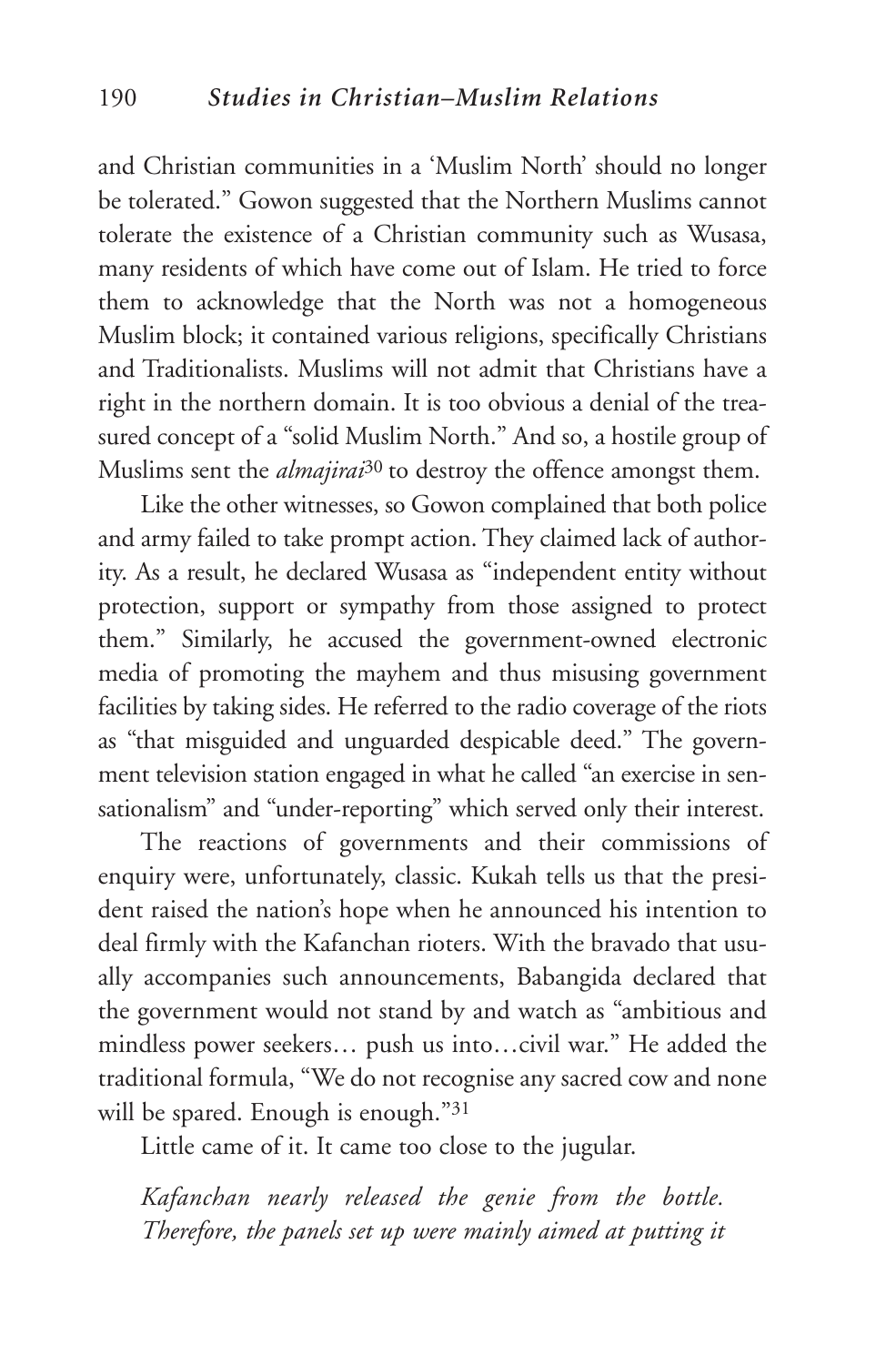*back and so did not address the real questions of the riots, which were in the main, perceived as a fundamental challenge to the ruling class, whose interests the government seemed set to protect.* 

Though at first it looked like the president was serious in his intention, once it became clear that "at the heart of the riots was the legitimacy of the ruling class in northern Nigeria," it became a different story. Representatives of this class "managed to turn back the…government's determination to get to the roots of the people's grievances, and… managed to manipulate the outcome and…consolidated its position."32

According to Kukah, the Kaduna state government Donli committee, headed as it was by a Christian female, had two unusual strikes against it and did not dare risk the wrath of the government. Consequently some of its proposals were only halfhearted, while others seemed to favour Muslims. Muslims were advised to cease using the derogatory terms "*arne"* and *"kafiri.*" The committee recommended that Friday be turned into a work-free day since it is the day of Muslim communal worship. Nigeria should remain in the international Organization of Islamic Conference (OIC). The sharia should be applied wholesale to Muslims, while others should have the option of a court of their choice. The Muslim demand for Islamic-type uniforms for college students was also supported.33 All of these had long been festering issues between the two religions. That report, together with its failure to pinpoint the root cause, can only be regarded as blatant onesided support of Islam.

Byang also wrote a clear analysis of the Kaduna Riots Committee Report in which he summarised the disapproval from both the Kaduna government and CAN.34

Since most of his analysis echoes much of the above, I merely draw attention to this material for those who want a complete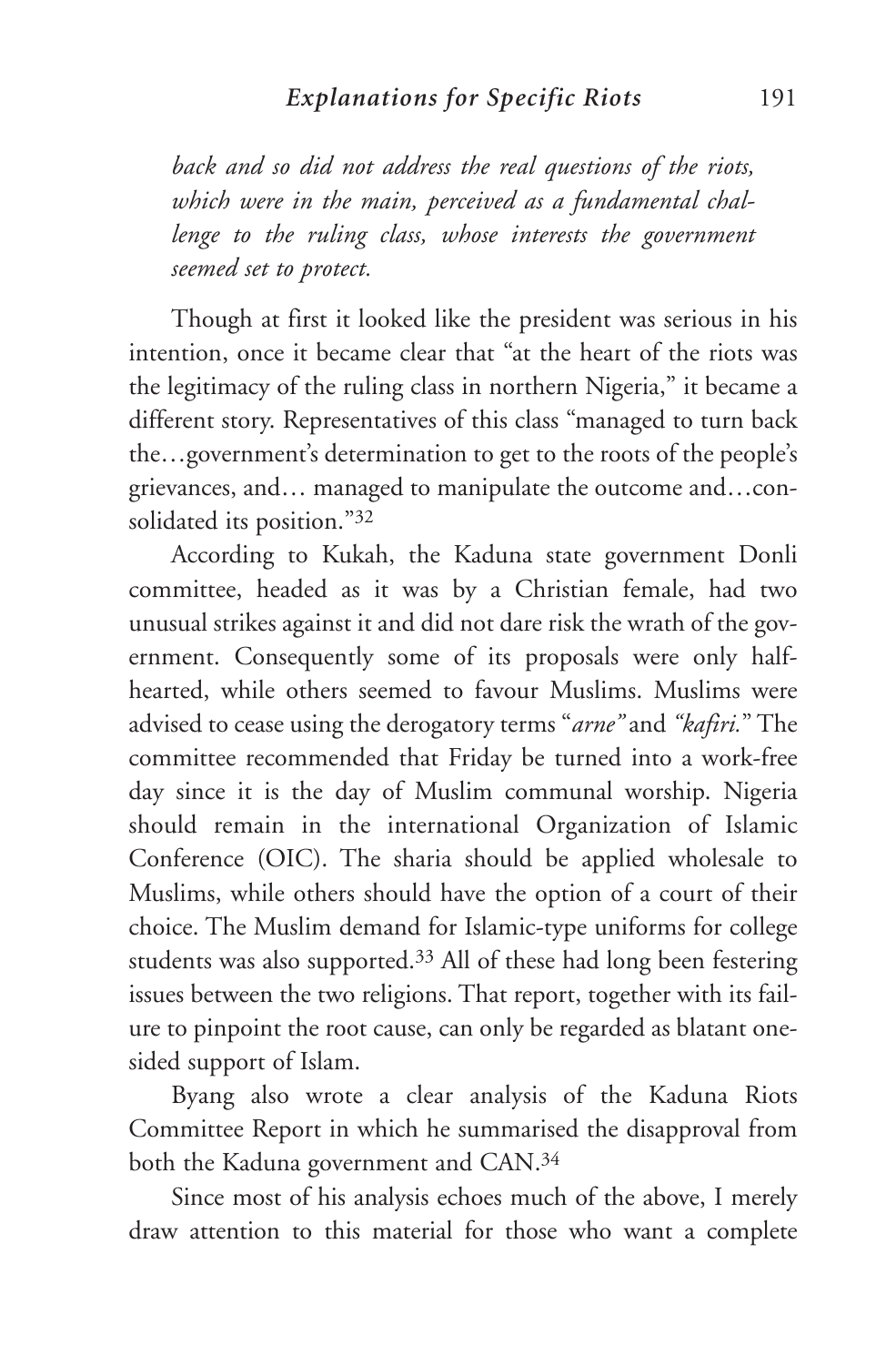report. However, in the same article Byang also treated us to some inside information about the ill-fated committee via an interview with Christopher Abashiya, who represented CAN on the committee. Byang asked him about the surprise and disappointment of many Christians that he was party to the report. Abashiya explained that with an equal number of Christians and Muslims, four each, there were only two alternatives, namely to completely disagree or to strike a compromise. It was almost designed for failure. Complete disagreement would only lead to further polarization in the country and it would be an embarrassment before the whole world if the committee were disbanded without accomplishing anything. Without going into details, Abashiya hinted that the Christian members were not united. At least one of them must have agreed with the Muslims so that Abashiya's group constituted the minority. He could have refused to accept the report and resign but decided that such a step was not helpful either. In view of Muslim threats that they would not accept the report in its totality, to achieve anything at all, they would have to be evasive. He rejected the charge that the committee had recommended the implementation of sharia in totality. He explained that what they said was that "the implementation of sharia would certainly affect the non-Muslims." Should it come to this, "then provision must be made to give the non-Muslims the option to go to their own courts." In addition, a vehicle would also be necessary for conflicts between Christians and Muslims. Such a statement hardly constitutes a recommendation for the full sharia. Let those who criticise him tell him how they would have handled the situation. Finally, the fact that the chairperson was a Christian implied she "had to be careful not to be perceived as representing the interest of Christians."

Another one of Byang's interviewees was Engineer Salifu of Kaduna CAN. He repeated the CAN charge that there was sufficient evidence to name the principal instigators. Because of the "sacred cows," the committee refused and thus merely beat around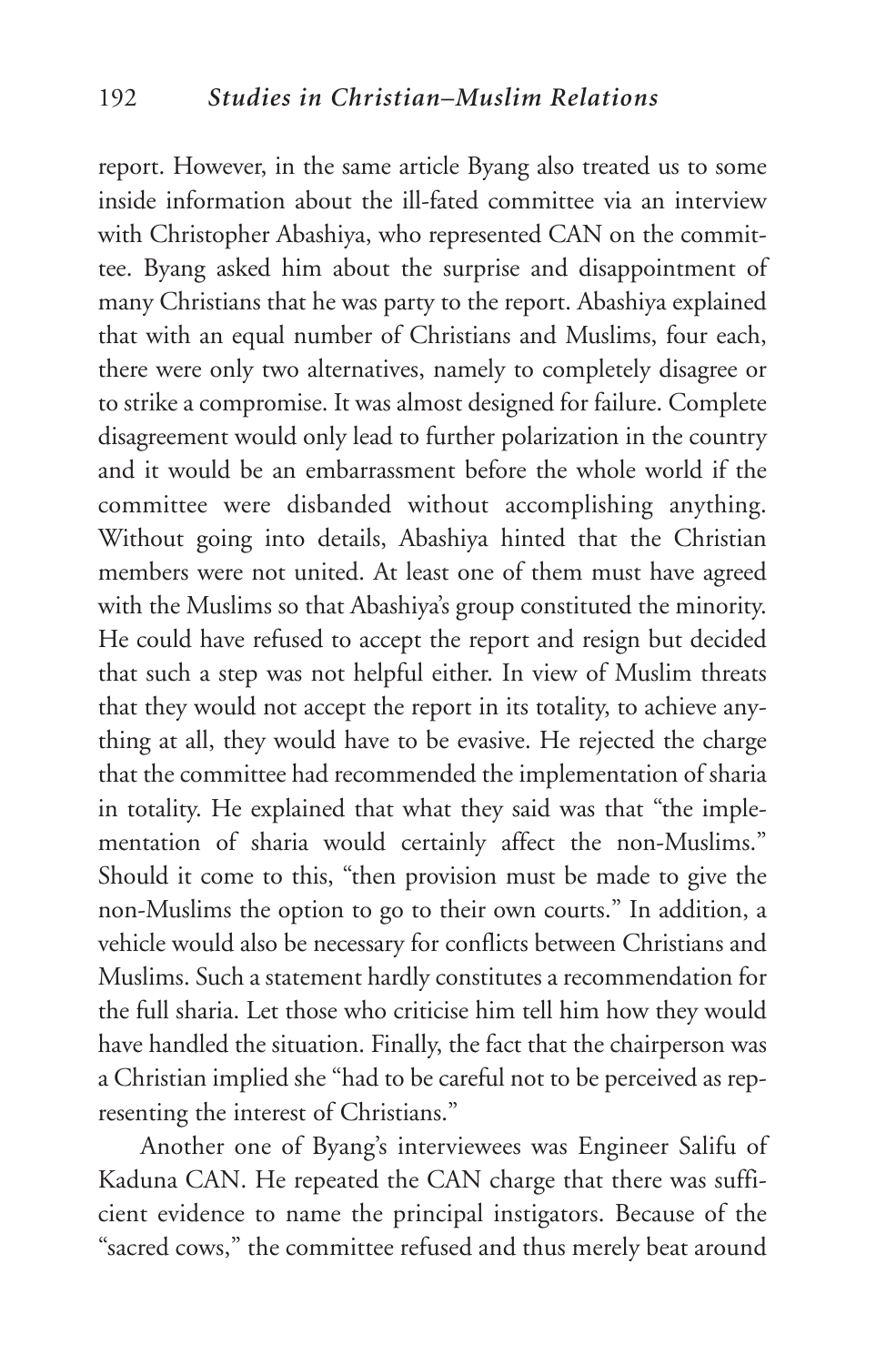the bush. If Bako's preaching had caused troubles, what of the preaching over the air by Gumi? Christians build a church. Muslims build a mosque next to it and then accuse Christians of provocation. Christians build a school. Muslims take it over and demand Muslim uniforms for the children. Then they accuse Christians of provocation. Christians build a hospital with a cross on it. Muslims say they are provoked. Is it their hospital? Have they built it? The Donli report was evasive and majored in minor issues not related to the crisis. Christians should praise the government for having rejected the report and the governor should be "commended for his straightforwardness. He did not lean towards any particular group."

Byang closed his article with the "reliable" information that the government was already backtracking on its promise to pay for the claims for damaged churches by offering a mere fifty percent.

The dynamics of hostility in Kafanchan had been released and would not be bottled up again. Mutual provocation came easily after the 1987 events. In 1996, Monday Yakunat, a young Christian street preacher of considerable oratorical skills in Kafanchan, in the course of a session at the motor park, was suddenly hit by someone in the crowd. He fell unconscious. Immediately a group identified as Shi'ites managed to transport him on a motorcycle to a house that served as the local Shi'ite headquarters. This occurrence set into motion a chain of events that led to a riot in which twenty-seven Muslims were killed, and eventually to another government investigative committee.

It seems Nigerian Muslims never learn. Somewhere near to the change of the millennium, another clash took place in Kafanchan. The state government sought to install a new Muslim emir over the largely Christian population, the same practice dating back to the early colonial regime that had already inspired so much protest and violence in the Middle Belt. Christians organised a peaceful protest to change this internal colonialism. "They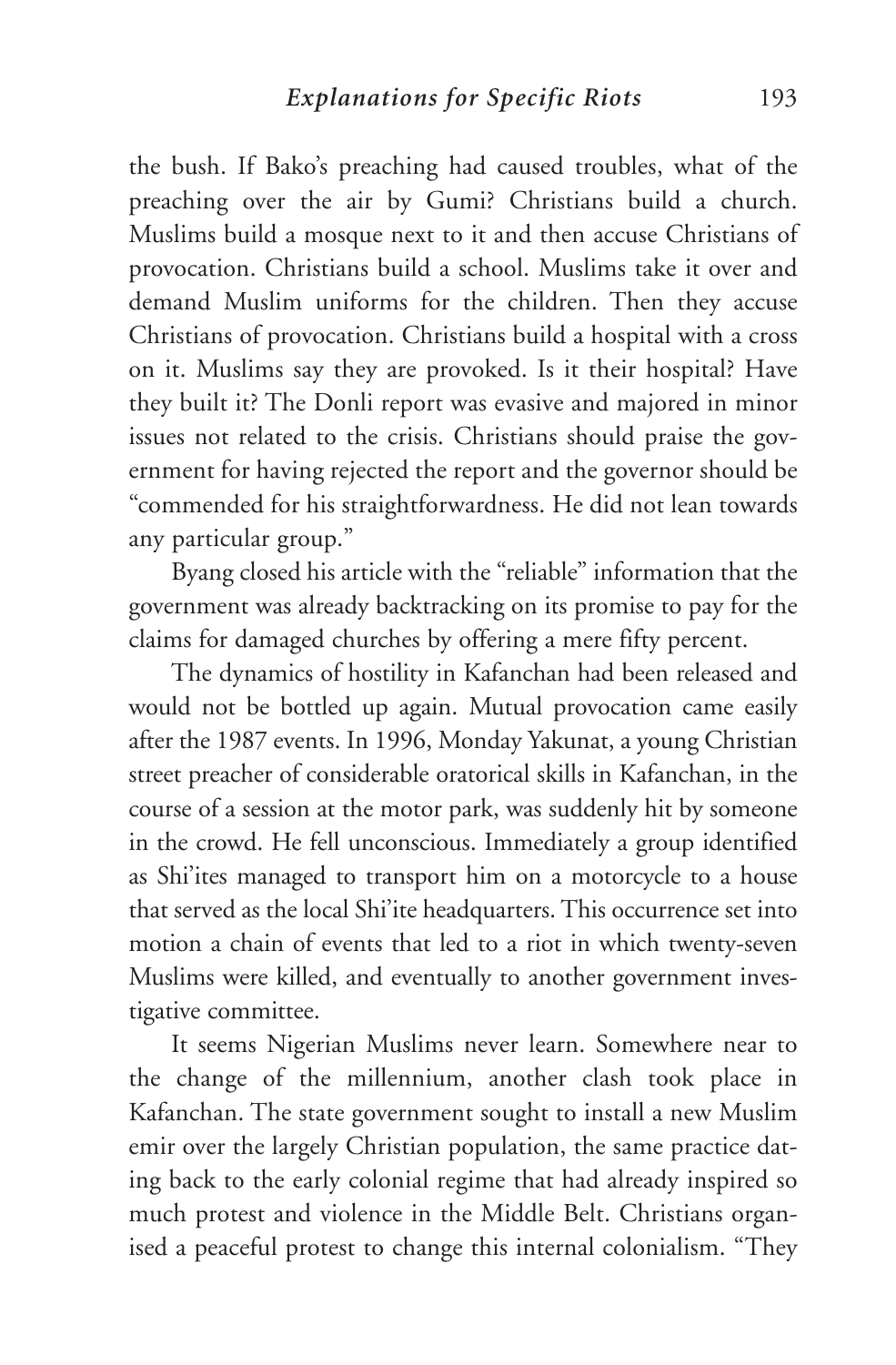blocked the roads leading into the towns and forced the cancellation of the installation." Muslims reportedly attacked the protestors, killing two persons in the process. This, in turn, sparked a riot and led to the loss of 200 lives.35

## 2. ZANGON-KATAF (1992)

The general take on the Kataf people, who are mostly Christian, is very similar to that of Kafanchan and Tafawa Balewa. For decades, a smoldering situation had existed between the local Kataf villagers and the Muslim Hausa in the town. These settlers<sup>36</sup> arrived around 1650 and were welcomed by the then Traditional Kataf people. Eventually the settlers became the dominant economic and political power in the area, but they never acclimatized in the sense of mixing with the local population. They have remained a distinct subculture. Muslim chiefs and non-indigenous Muslim emirs were imposed on the people. The indigenes complained that Muslims referred to them as "*arna"* and "*kafiri*," Hausa terms of utter contempt. The Muslim community resented the sale and consumption of both beer and pork on the part of the locals. While local women were allowed to marry Muslims, the Kataf were offended that the reverse was never the case. The Muslim explanation that this was according to Muslim law hardly removed the sting. The situation was indeed very similar to that of Kafanchan and Tafawa Balewa, though the immediate provocation differed in each case.

The Kaduna State Branch of CAN, during its World Press Conference in 1992, expressed itself in an unusually aggressive tone. They viewed this riot in the larger context of the entire riot series from the beginning. It was not just local Muslims, but the entire Nigerian Hausa-Fulani Muslim community that was the aggressor against all Christians. All Muslims are expected to support each other in this struggle, including governor and security apparatus, no matter the nature of the provocation. Islam "*uber*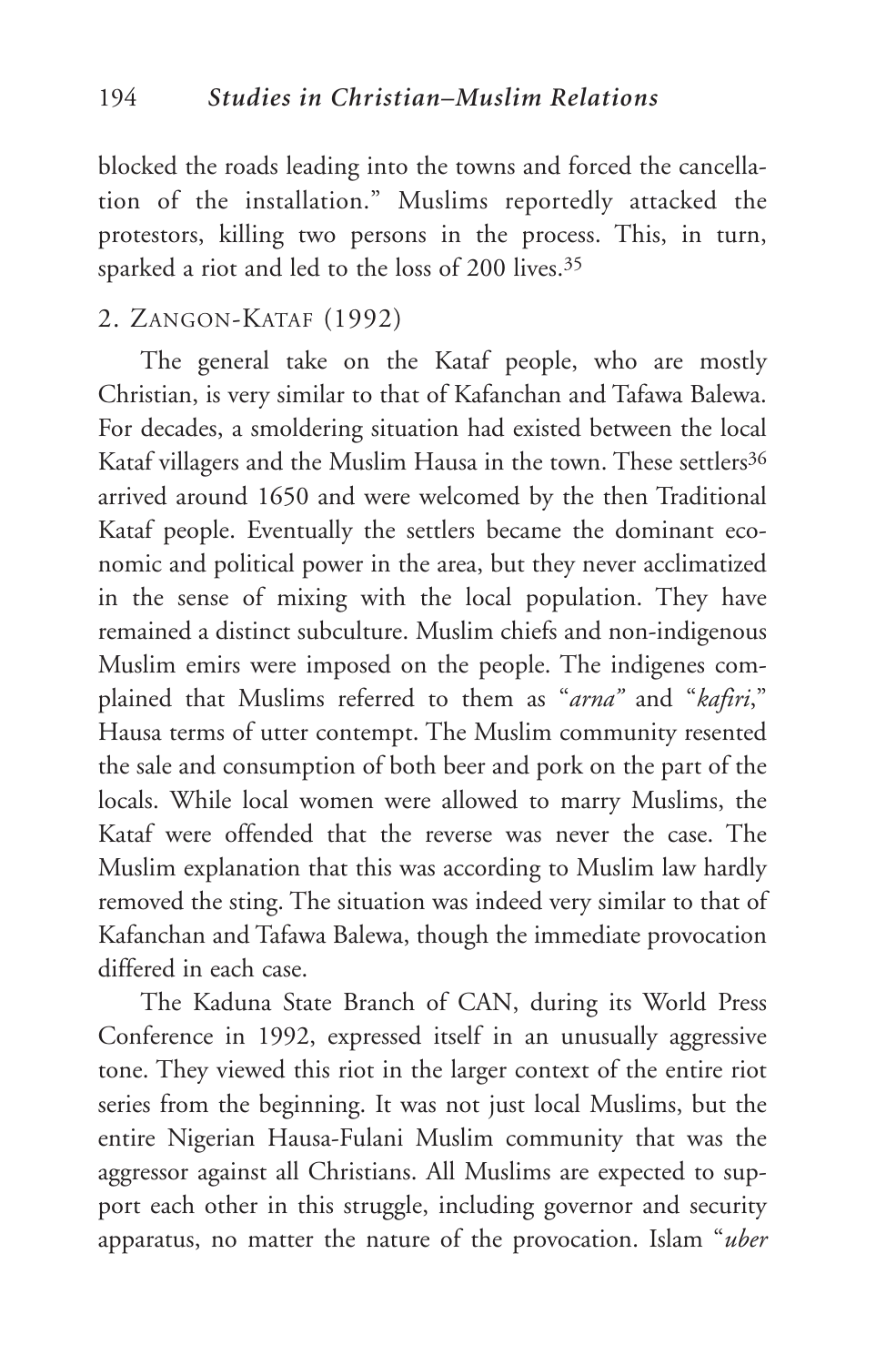*alles*!" That is why it was so dangerous that, according to CAN, the "National Security System in Kaduna State is firmly controlled by Hausa-Fulani officers."

How did this riot actually start? And who started it? It will be an interesting exercise to compare CAN's answer to this question to that of Muslims in Volume 2 and to the flow of events as reported in Volume 1. I will not repeat those here, but to whet your appetite, let me just intimate that they are by no means the same! CAN, however, was not plagued by different interpretations; it had no doubts on this score.

It all started on February 6, 1992, the day on which the market, talked about in the earlier volumes, "was to move across the street to a better location *already prepared by the LGC."* The claim in italics (which are mine) was in hot dispute. Here's the CAN version:

*On getting to the new site on this fateful day, unsuspecting early market-goers, largely Christian Kataf natives, were attacked by...largely Muslim Hausa-Fulani settlers using dangerous weapons such as machine guns and daggers, leading to the loss of lives and massive destruction of property. The situation rose to this uncontrollable level because of the stand taken by Hausa settlers who think they are above the law. Of even greater threat to peaceful co-existence are those who believe they have divine authority to rule over others and to control and determine their spiritual, social and economic life. Because of their lofty position in Government, these very few powerful and well-connected individuals, openly vowed to prevent duly constituted authority from implementing decisions taken by the Local Government Council in the interests of the larger society.* 

So far CAN's explanation of the first installment, but what of the next on May 17? Who started that one? Was it a "spontaneous action, a mere spillover or was it carefully planned?" The document backtracks to May 9, the day on which "a letter was written to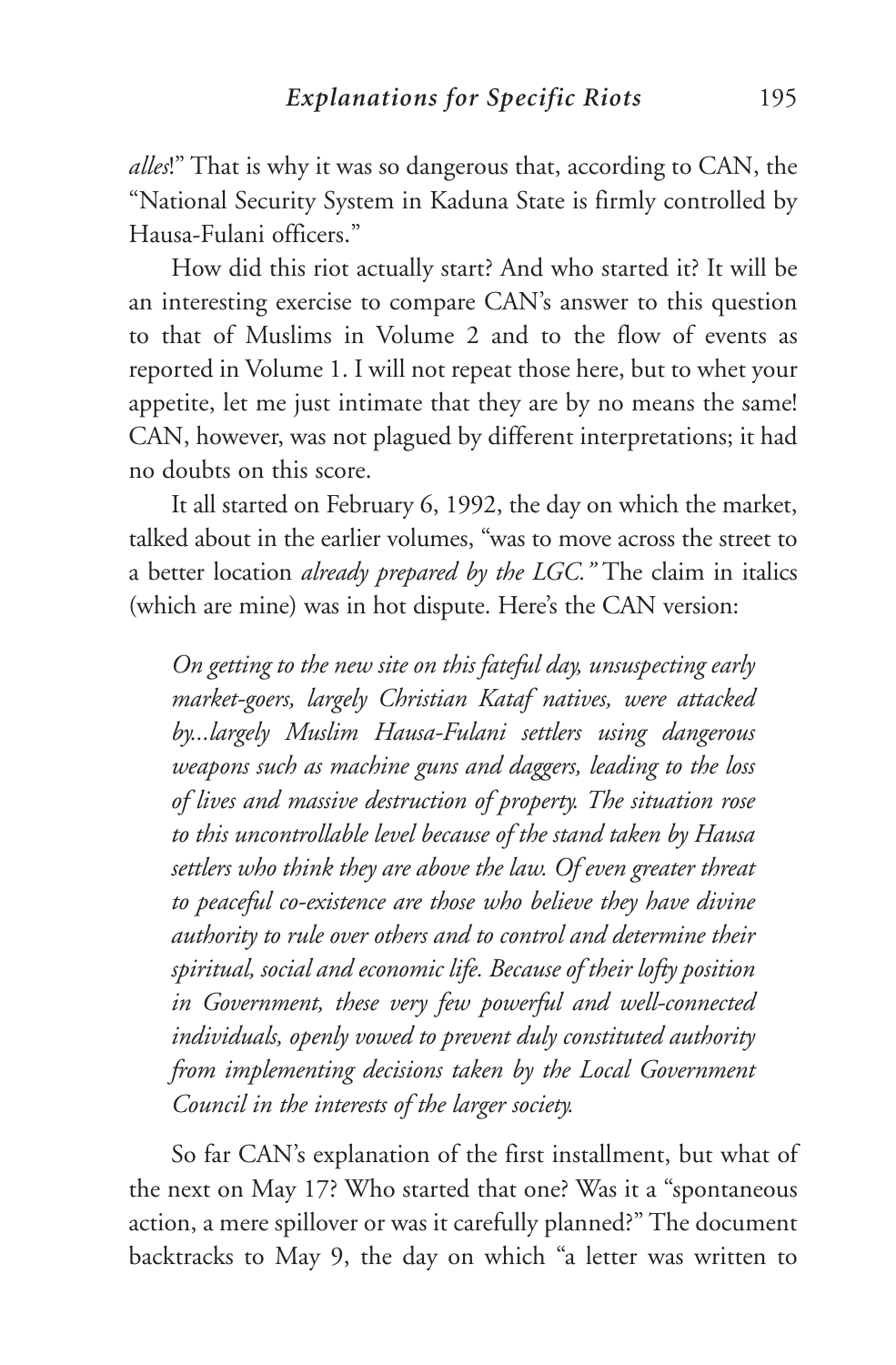Sultan Dasuki to formally notify him of plans to start a *jihad.*" It came from the " radical" Muslim Nigerian Aid Group of *Jama'atul Izalatul Bidi'a Ikamatu Sunna* in Zangon-Kataf. It was a "strongly worded letter in Hausa" and copied to the emir of Zaria, the commissioner of police and some other security officials, to the chairman of the Zangon-Kataf LGC, the district head and to "some Islamic groups." Charged CAN, "Subsequently, they made good their promise to start a war five days after this letter was written to their spiritual leaders." That is the background.

The immediate cause for the renewed rioting was "the dramatic entry into Kaduna" on May 17 of some powerful Muslim personalities who carried with them "the wounded and corpses of some of the rioters" of Zangon-Kataf, some 400 kilometres away. The vehicle was provided by the governor, himself a Muslim from Zango. The riot was clearly premeditated. It was carried out at night, which made it difficult to identify the culprits. Those who were trapped were either killed or severely wounded if they could not recite the Muslim confession or some other Arabic passage.

The anonymous author of the lengthy account in *TC,* 3/1992, reporting on the same "death parade" in Kaduna, suggested this was staged for the very purpose of arousing "religious sentiments not just against Katafs but all Christians." And so "a purely communal fracas in a village was transformed into a wider religious war covering the whole state and resulting in the death of many Christians" and destruction of their properties, including many churches.

A *TC* reporter began to notice a recurring pattern, one that became clear to me as well as I moved from riot to riot. The pattern was typical. A quarrel arises between Muslims and their neighbours in a remote place. The quarrel turns into violence and death. The Muslims then carry their injured ones and corpses to the cities where the sight will provoke the Muslim public. Consequently, a vendetta is unleashed on innocent and unprotected Nigerians.<sup>37</sup> The Kaduna series was classic.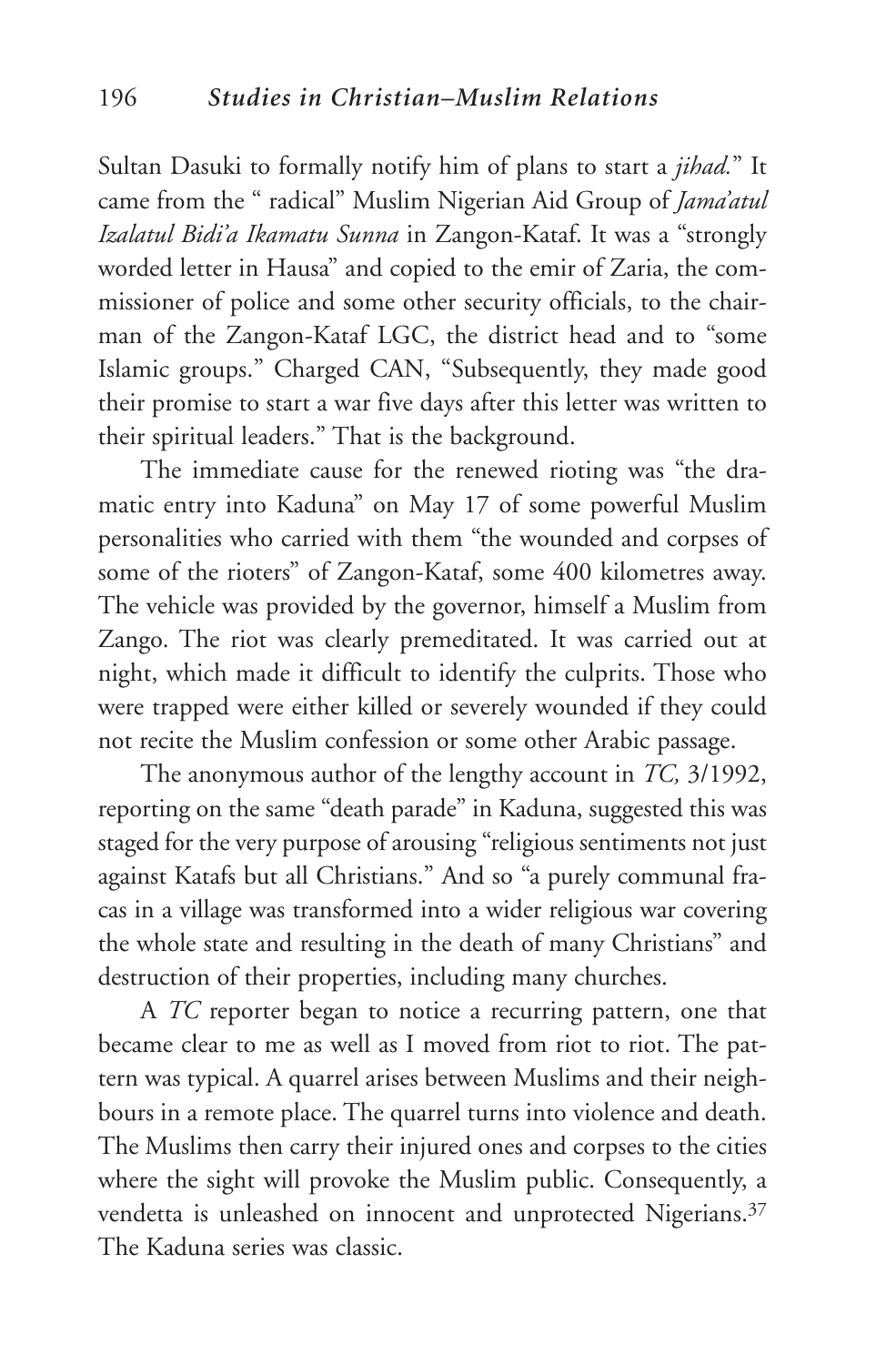It was classic in more ways. The familiar charge was once again that the security forces were slow in coming. The police did not intervene "until about 1:30 p.m. the following day." People were under the impression that "police and rioters had reached an understanding, since the commanders are their ethnic brothers." The rioters were left undisturbed until the military took over—but not until May 18.

The same ethnic power line could be traced everywhere. Both the army and the SSS (a security force) were "fully controlled" by the same ethnic group. The state governor himself, also a "Hausa-Fulani settler," was "knee-deep in this conflict." These ties were the alleged reason no Hausa-Fulani were detained, only Katafs.

The religious nature of the riots was demonstrated clearly by the fact that churches and pastors who were not Kataf at all were among the victims. It was directed at all Christians. In addition, the governor called in the Roman Catholic archbishop of Kaduna for consultation. Why, if it were not a religious riot?

The "remote cause," to use bureaucratese, the long-standing bone of contention of Muslim control over Kataf land, came up again as well. "A situation in which a minority is more powerful and dictates to the majority is unacceptable," CAN proclaimed. The situation "only reminds one of the obnoxious apartheid system against which this country has fought."38

In the previous chapter we learnt of the general role of government media in such events. This riot was no exception at this front either. The *NN* showed "brazen partiality" in its editorials of June 4 and 5. They openly served "the interests of the Hausa-Fulani." Government radio stations in Kaduna also came out with "deliberate distortion of facts" to such an extent that one could easily gain the impression that the radio was meant to benefit only Muslims. Thus far CAN.

Yusufu Turaki, an indigene from Southern Zaria and ECWA general secretary at the time, was invited to appear before the Kaduna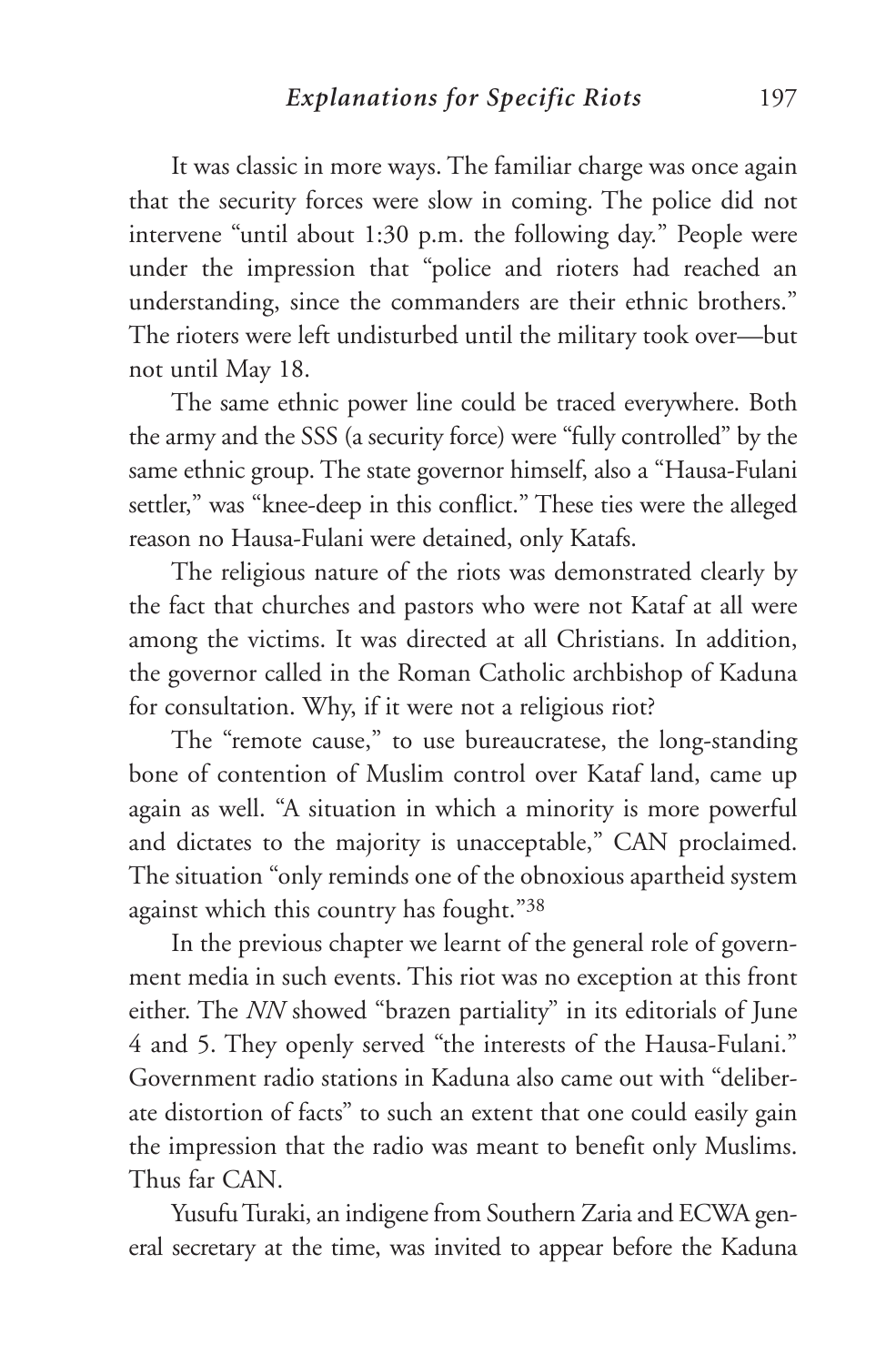State Tribunal on Religious and Communal Riots, the tribunal looking into the debacle.39 He prefaced his submission with a summary of the contributions ECWA has made to the nation through its schools and hospitals and emphasised the good relations with Muslims that ECWA has always fostered. "Prior to the 1980s," he affirmed, "the northern states had lived in relative harmony and peace, especially the cordial and peaceful co-existence between the Muslims and Christians." Of late this "balance of peace and harmony" has been "tilted and altered" and replaced with "mistrust, fears and suspicion."

In the light of that history, he expressed puzzlement at the current hostility between the two religions. He summarised the losses ECWA incurred during the various riots. Under the heading "ECWA as a Victim of Religious Riots and Blackmail," Turaki "is sad to note" that the "peaceful atmosphere has gradually moved to that of confrontation, intolerance and violence. Thus ECWA now stands as a victim of a society which has benefitted from its humanitarian, moral, spiritual and social services, which in consequence, has uplifted the lot of many northerners."

Turaki expressed dismay that documents associated with the1987 Kafanchan riots were used by this tribunal five years later. The 1992 tribunal obviously considered them relevant to the situation. It "beats my imagination," he said, to see that "the same fabricated and false documents which Muslim groups have been parading around the country to boost their propaganda of incitement and violence were tendered." How can this be when these documents were already tendered at the 1987 tribunal, "perhaps by the same groups or their agents"? These documents and related events had been investigated by the security services and by Plateau State Government; ECWA had been absolved from all the charges and the perpetrators had clearly been identified as Muslims. So why accept them as relevant for the 1992 riots? This was a serious charge against the tribunal indeed. "My honourable self had to stand before your tribunal yesterday in question of this religious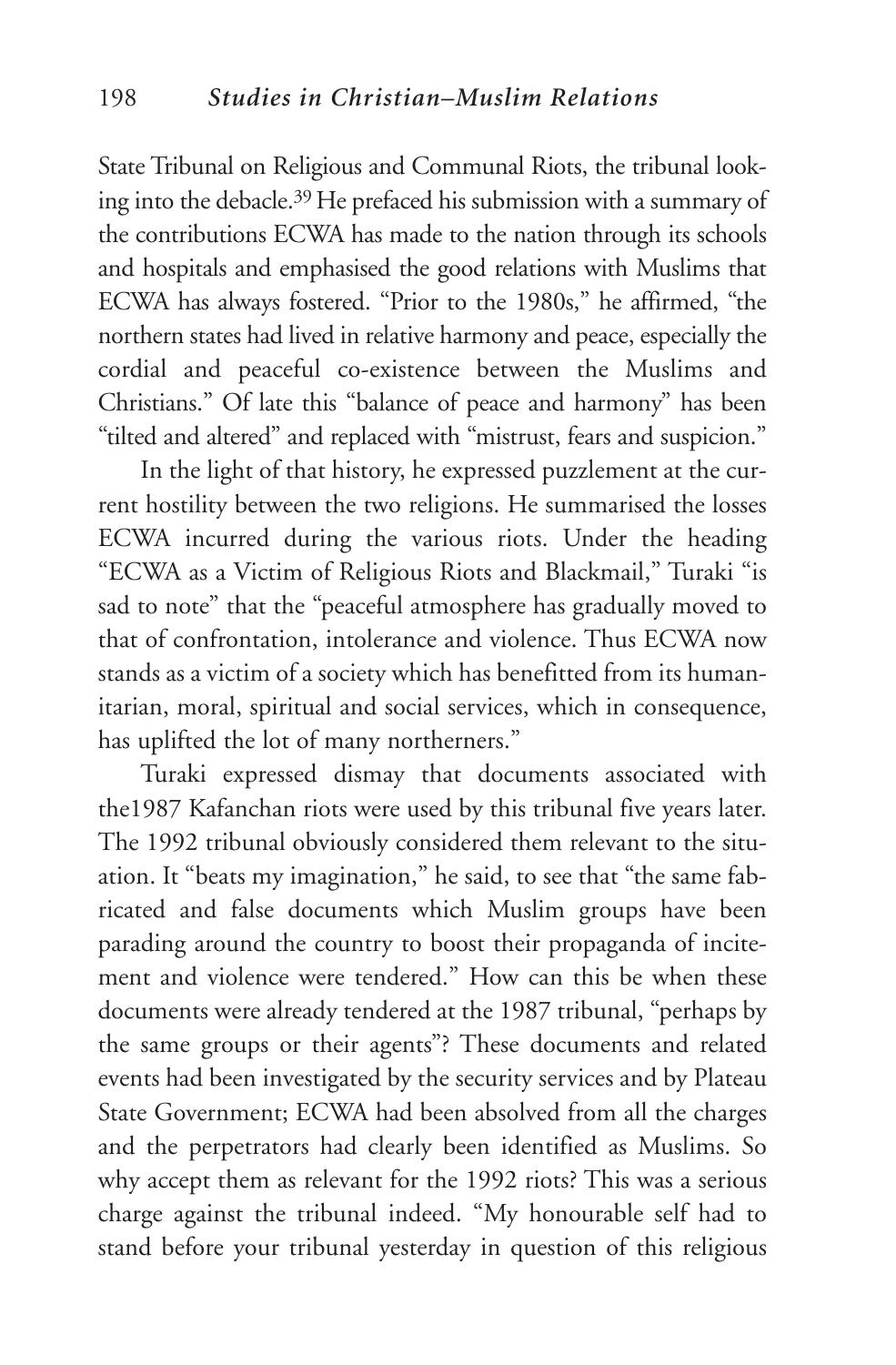blackmail and bigotry," he commented. Such procedures indicated that the derisive names some people gave to this tribunal, for example, "kangaroo court," may not have been so far-fetched.

In consonance with other Christian leaders, Turaki considered this riot, as well as previous ones, "religious and communal riots," an opinion expressed more than once in his document. However, the riots were "primarily communal but with some religious undertones, since the two parties can be divided along religious lines, as the Kataf are predominantly Christian, while the Hausa are Muslim."

Apart from the general climate of violence, what, according to Turaki, were the major factors that led to the Kataf and subsequent riots? He wrote, "Sensitive issues and questions of religion, ethnicity, property and security are quite capable of triggering immediate and spontaneous violence." This should mean that somehow the two parties were insensitive towards each other's concerns in these areas. Again, "discrimination, bias, stereotype are capable of creating outbursts of riots and violence as one perceives to be looked down upon, demeaned or [have his] personality assaulted." He was really saying that domination, bias and stereotype *have* in fact led to this violence. People *have* been looked down upon, demeaned and assaulted. There was no need to spell out exactly the identities of perpetrators and victims. The tribunal understood: He was accusing the Muslims of oppressing the others, while pretending to be evenhanded. As he proceeded with his submission, he became increasingly concrete and specific.

Turaki's list of root causes comprised three major subjects, each of which was broken down into smaller categories. Many of the points also apply to most of the other riots. Hence they are important beyond this immediate situation. In Appendix 10, I give the floor to Turaki as he presented his list of "Root Causes and Fundamental Issues."

In his conclusion, Turaki repeated some of the earlier problems. The crisis is a structural one. This was so in the North in general, but especially in Kaduna State. There were "structures of evil, manipula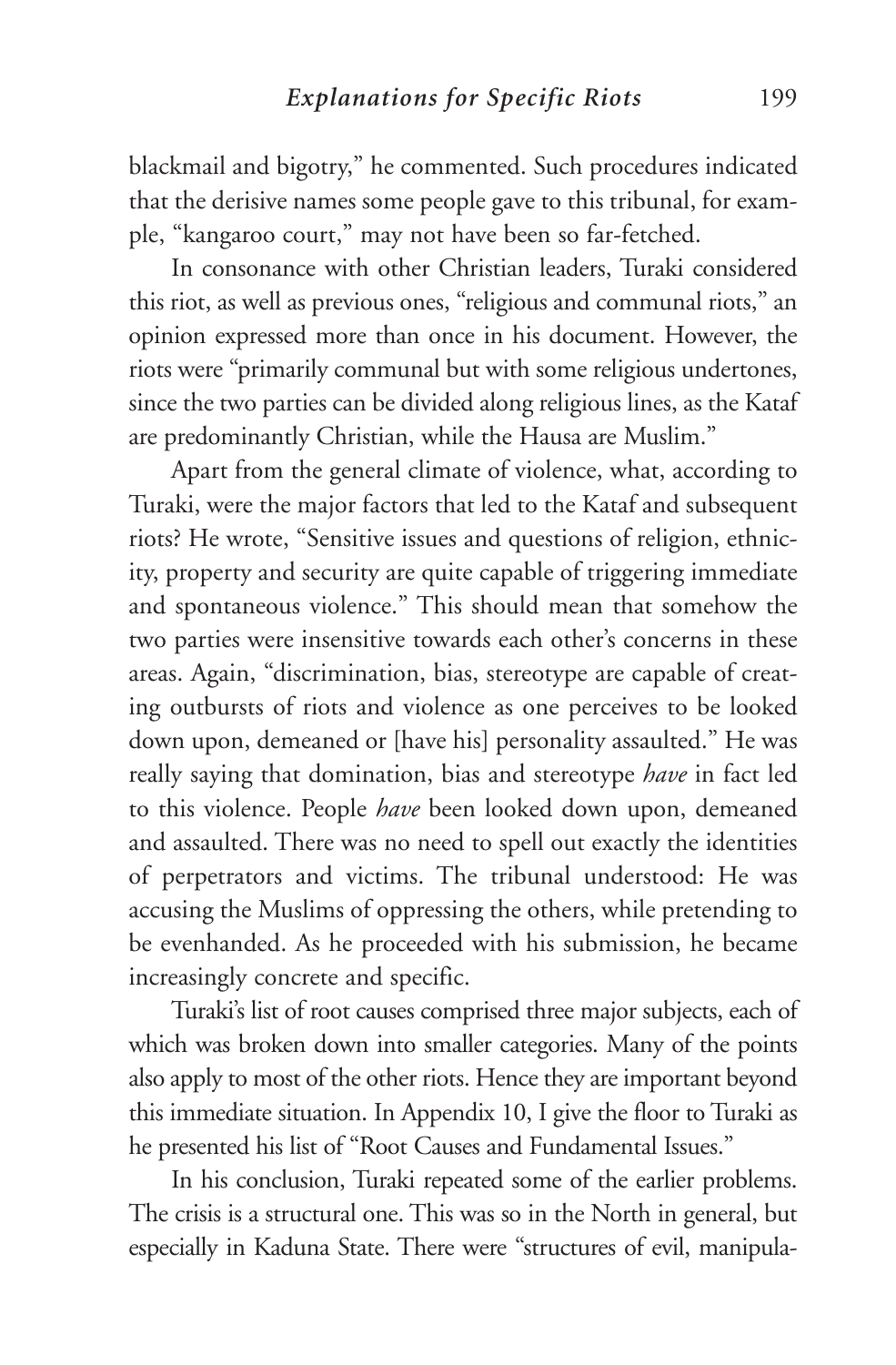tion, discrimination, preferential and differential treatment, the subordination of others under the dominance of others, the creation of first class and second class citizens." He decried the

*political imbalance and inequality between the predominantly Muslim North and the predominantly Christian South of Kaduna State and the lack of full integration of the Christians and non-Muslims into the mainstream of the State political machinery….The preponderance of Islamic and Hausa culture which dominates the State machinery to the near exclusion of all others is another major socio-political factor causing religious and ethnic riots and violence. Where others feel deprived and discriminated against, justice must listen to them.40*

Turaki also was national vice president of CAN at the time and as such he represented CAN at the funeral of Reverend Tacio Duniyo, one of the victims of the riots. At this occasion, he presented himself overtly as CAN's mouthpiece regarding the reasons for and causes of these riots. The reasons he gave were indeed identical to many other pronouncements and documents of CAN at various levels. Though tempted to merely summarise his main points, I have decided to include them in total here, because their passion cannot be captured in summary statements.

*1. The number one reason why there are frequent ethnic or tribal riots and violence in the northern states is that the political regimes of many states, whether military or civilian, have consistently and deliberately refused to create and grant autonomous chiefdoms to ethnic groups, the so-called Kabilu41 of the Middle Belt of Nigeria. In the southern part of Kaduna State, there are many ethnic groups that have, up to the present, been denied outright their rights to have their own chiefdoms and their own traditional rulers and thereby cannot govern themselves nor determine their own political and cultural destiny.*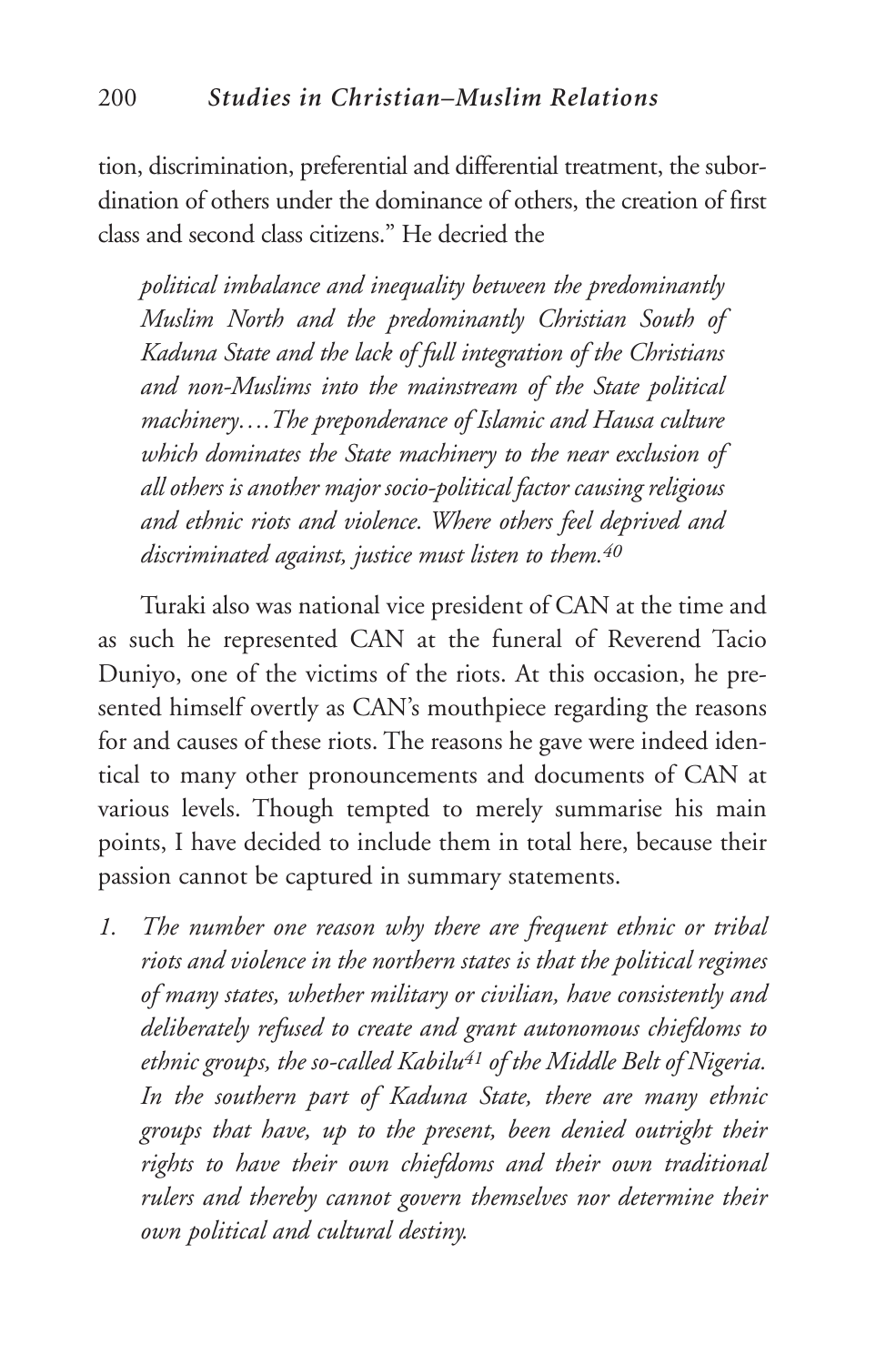- *2. Another reason is that the governments in these states give preferential treatment and also grant superior and dominant socio-political role and status to settler peoples over against the indigenous peoples. It is the consistent and deliberate denial of any political, social, cultural and even religious rights and autonomy and political equality, participation, representation and distribution of resources to the indigenous people that generates discontent.*
- *3. A significant reason is that some state governments have refused to implement and protect consistently and faithfully the constitutional rights of every Nigerian citizen under their domain. Rather, these governments have sided with the strong and powerful subnational and parochial interests that are increasingly becoming dogmatic and fanatical in denying both religious and cultural rights to those designated as minorities within their states.*
- *4. The predicament of the Christian and the Kabilu in the northern states is that when he talks, no one takes him seriously. When he cries, no one listens to him. When he begs, no one gives to him. But when he reacts to these, he is crushed to death.*

Turaki explained further,

*The Christian in the northern states, however and wherever he is designated as a minority or a Kabilu, loses all constitutional rights, whether they are political, social, cultural or religious. The draconian Islamic laws, governmental practices and attitude are being systematically applied to Christians. Hence the loss of their human and religious rights.*<sup>42</sup>

It is noteworthy that, though Turaki was addressing the Zangon-Kataf riots, he spoke of "states" and "governments"—plural. He was talking about the entire northern situation. The same situation pertained in several of them that contained *kabilu,* who were dominated by Muslims.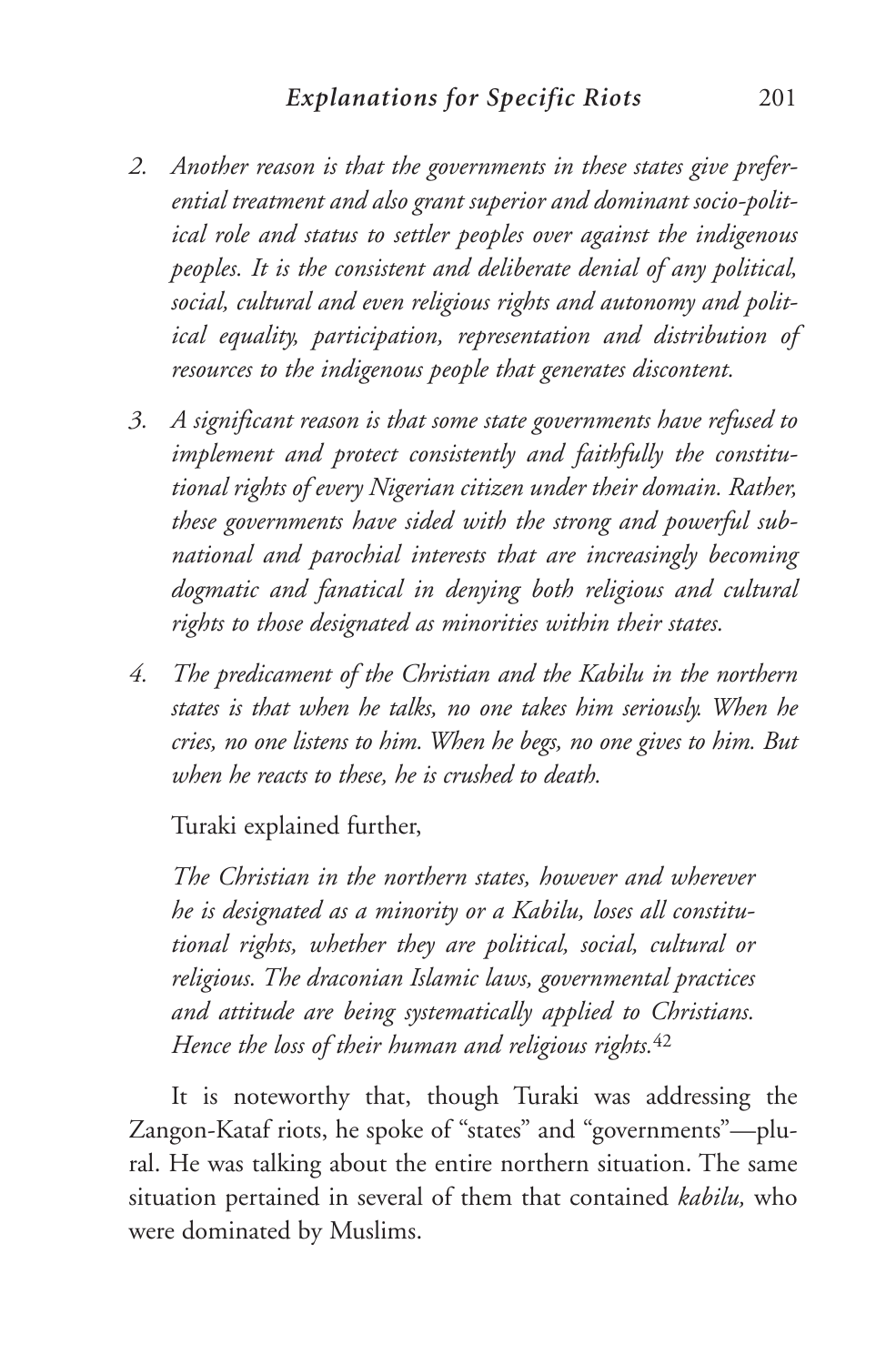#### 202 *Studies in Christian–Muslim Relations*

There was widespread agreement with these points of Turaki. Yohanna Madaki, another son of the soil, both lawyer and soldier by profession and former military governor of the defunct Gongola State and Benue State, is famous and popular with the people because he dared to face up to the Muslim emirate establishment of Muri and was subsequently "retired" by the army. He expressed himself in clear terms about the basic problems facing his people. "The main issue in this whole crisis is that of oppression. The issue is that of internal colonialism which is being rejected." The fact that

*people are oppressed in their own land causes discontent. Note that there is not any general anti-Hausa feeling or any such thing. No one is against the Hausa or Muslims. The common Hausa man or Muslim is innocent and well liked. Rather, the struggle is against the in-built domination of the emirate system which in any case favours only the ruling class.* 

*So let me repeat that the issue is not land. That is incidental and brought up to sidetrack people from the real point. The real issue is also not religion. It's only when they want to becloud the issue that they bring in religion to recruit the fanatics. The real issue is power—who dominates whom.* 

This issue was of long standing. "The outcry against domination," asserted Madaki, "is age-old and successive governments in the state have done nothing."43

Chairman of the northern chapter of CAN at the time and now Roman Catholic archbishop of Kaduna, Peter Jatau, identified three main causes for the Zangon-Kataf series. The first remote cause, according to him, was political. It was the determination of the indigenes for self-determination and their own chiefdom. A few of the indigenous groups, Kagoro, Jaba and Maro, had already succeeded, but others were still subject to the emir. "All attempts to secure their freedom have been resisted even with imprisonment." He added,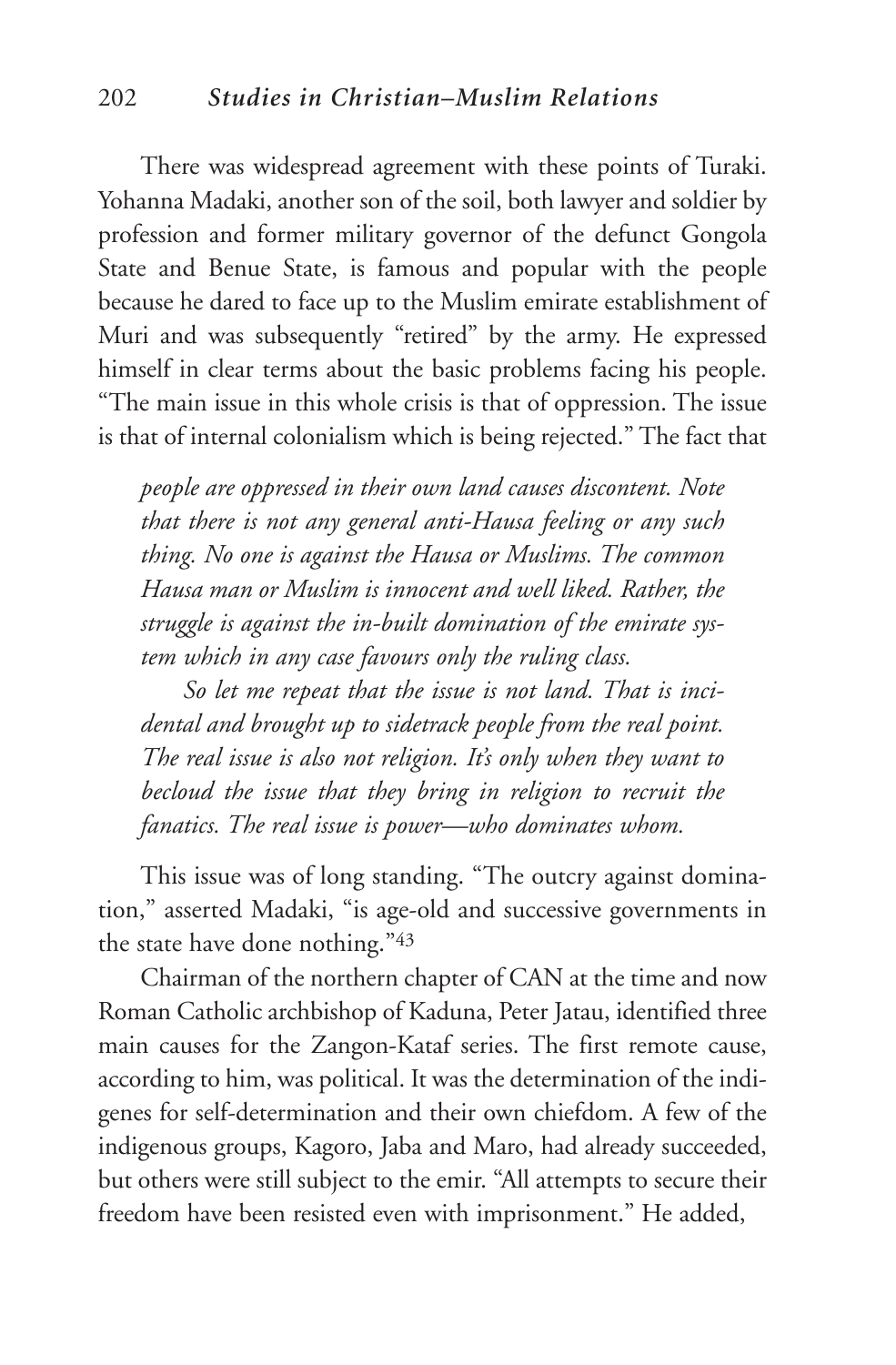*In Nigeria we condemn apartheid, colonialism and neo-colonialism, but why should we practise similar things among ourselves? This is double standard and the attitude of the emirs and Kaduna state government is against the principle of justice and fair play…. I don't think the crisis will end as long as only cosmetic measures are applied.* 

Jatau told of a 1991 meeting of Christian and Muslim leaders in Kaduna about the incessant rioting. It recommended to President Babangida to grant the indigenes self-determination and chiefdoms, but the president had taken no action thus far.

The second remote cause was the religious. Churches were targeted. Why, if the impetus was not religious? Various pastors and CAN leaders were killed. Imams were used to call Muslims to war and they called prayers for war at various times. Finally, some people were stopped on the streets. If they could not recite portions of the Qur'an, they were either maimed or killed. So, many indications of the importance of religion as a motive.

The third remote cause was ethnic. It referred to the fact that a minority was "lording it over the majority indigenes."44

An anonymous author in *TC* put it similarly. There is nothing new about such clashes in Southern Zaria, he explained. Central to it all "is the issue of political and administrative control of the area. Since colonial times, political power has been with a tiny minority of Hausas in Zangon Kataf, because the British imposed Zaria emirate rule on the people of the area." Then he dug into past history. Zango, he explained, means "a transit settlement of Hausa traders." The town was known in the past as a "slave-raiding and trading post." Thus it was part of the Muslim slaving culture that the British found on their arrival and that created so much havoc in the Middle Belt.45 To make sure non-Nigerians understand this situation, the reference is to slave raiding by the Hausa-Fulani Muslims among the indigenes in the area, which caused terrible havoc and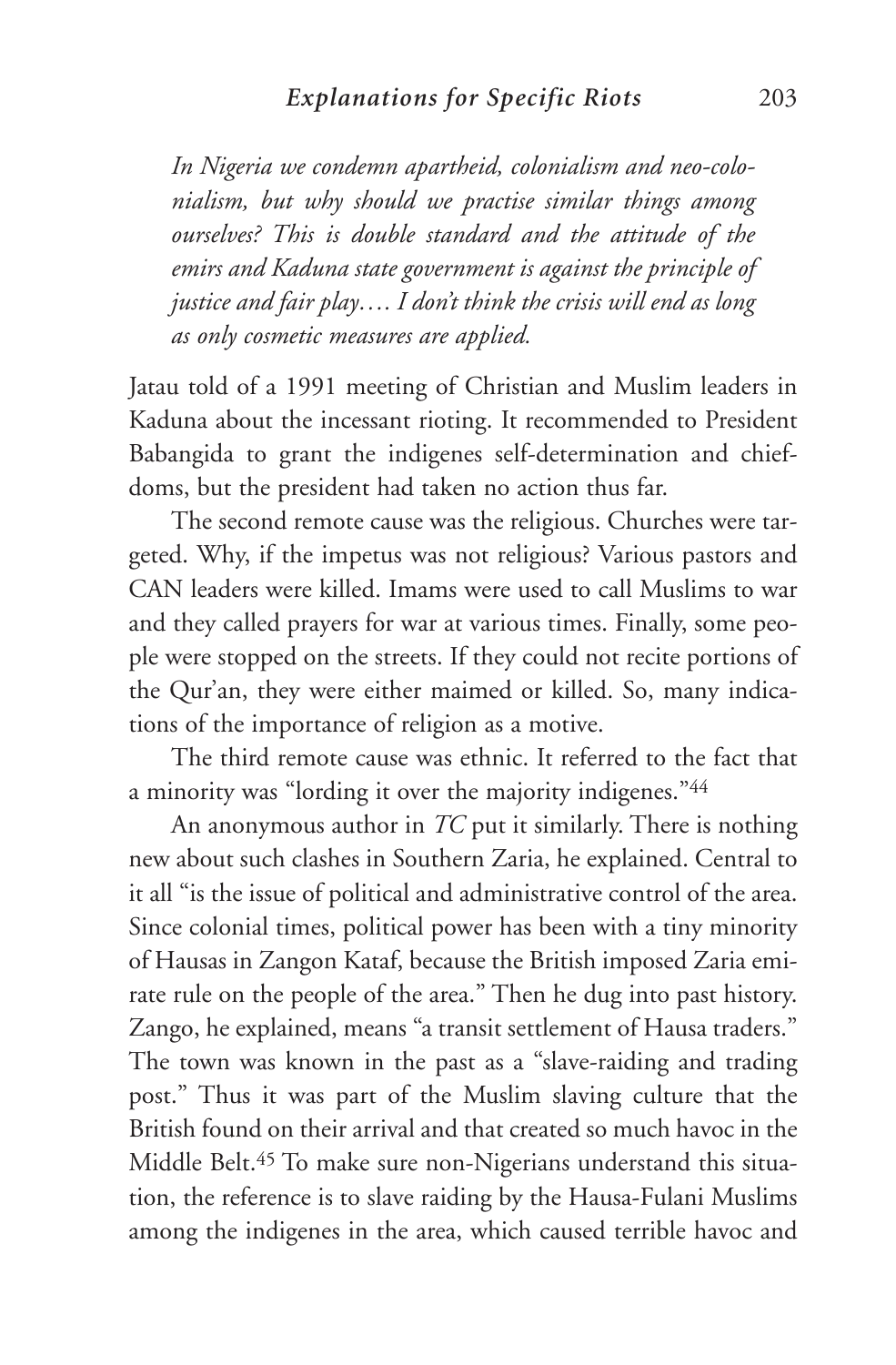suffering. Northern Christians who are aware of their history see the current Muslim campaign for control as merely a continuation of that pre-colonial pattern.

The British stopped the slave raiding, but they imposed the emir of Zaria on the indigenes.

*The history of the area since then has been one of unease, tension, and revolts against political and economic domination and oppressive Zaria rule. Many Katafs were imprisoned in Zaria and some even died in jail in the struggle for their political and cultural freedom.* 

Finally, in 1967 a Kataf was appointed district head, the "fruit of years of continuous struggle against the oppressive feudal rule. Before then only Hausa Muslims could be district head and even now the district is still under Zaria rule and any district head an appointee of the Zaria emir." There was in effect a "political and cultural philosophy of separate development or 'apartheid'" that "characterises the Zangon-Kataf Hausa settlement." From its beginning it has been "the exclusive reserve of the Hausa." The only indigenes who lived there were the district head and a few other non-Hausa officials.

The Kataf and their indigenous neighbours have long yearned for "self-determination, to have their own chiefdom with no allegiance whatsoever to the oppressive rule either from Zaria or Jema'a [Kafanchan] emirates." Not long before the riots, retired General Zamani Lekwot had delivered an application to the government for a chiefdom. Ever since then, he and other indigenous leaders were allegedly targeted as rebels and subjected to "wrath and intimidation." This lay behind the arrests after the riots. Some have been fired from their posts in the civil service. The election of Muhammed Lere as governor made things worse, for he hailed from the area and is related to Alhaji Mato, who was regarded as an important factor in the crisis. Since "their son" was governor, the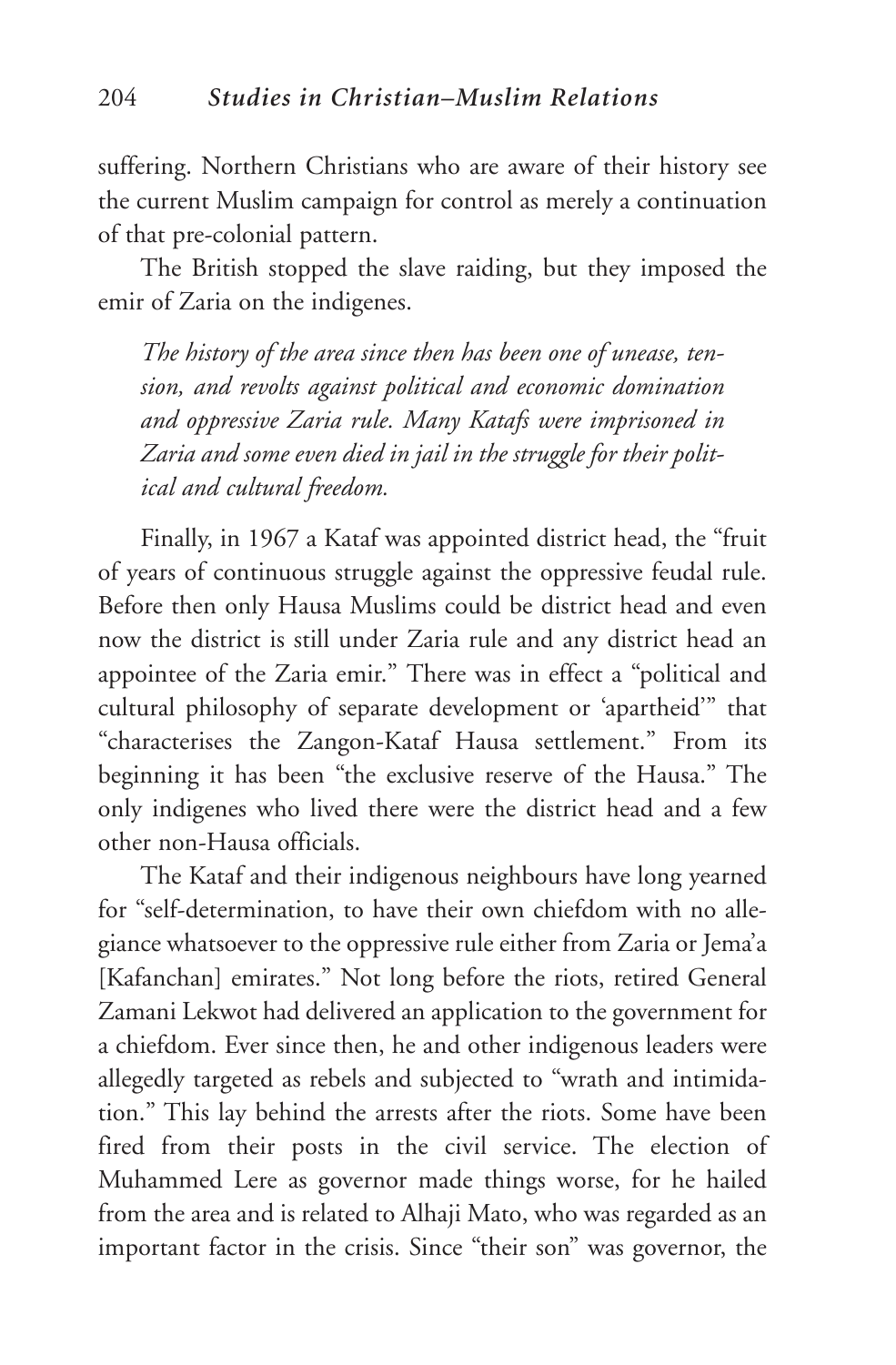Muslims of Zangon Kataf "became bolder and more daring in asserting their dominant and powerful position." This relationship "led to the earlier crisis" about the market.

The market was located in the middle of the town and too crowded without room for expansion. The Kataf had long complained about various market issues, including "the maltreatment" of their women by the Muslims. When the local government wanted to relocate the market, the Hausa opposed the move, probably because "almost all the stalls and shops" were theirs. They wanted to retain control. They feared losing their privileged position through redistribution of stalls.

With his relative as governor, Alhaji Mato became brave and declared that the market issue was dead. He threatened a bloodbath over government radio if anyone moved it. He and his friends dealt directly with the governor and emir, bypassing local authorities, who were indigenes and would favour relocation. The resulting riot has already been told of in Volume 1.

Afterwards, the emir visited Zango to condole the Muslims and even gave them money, but he returned to Zaria without seeing the local authorities or condoling the Kataf. Instead, he summoned the Kataf leaders to see him in his distant palace. They refused the summons. The emir then paid them a visit and gave the Kataf an equal sum of money. In the meantime, the Kaduna government had also brought relief materials, but again only to the Hausa!

Relationships kept deteriorating. The Kataf started to demand the return of land said to have been "forcefully acquired" by a previous emir. This set in motion drawn-out procedures and wrangling that ended up in favour of the Hausa. Life became "disruptive," with "allegations of abductions, forceful ejection of Kataf from public transport vehicles," while the "Hausa never shied away from boasting about how prepared they were to deal with the Katafs." Then, when the Hausa began to destroy Kataf farms, their youth threatened a *jihad*. Strangers were bused into town in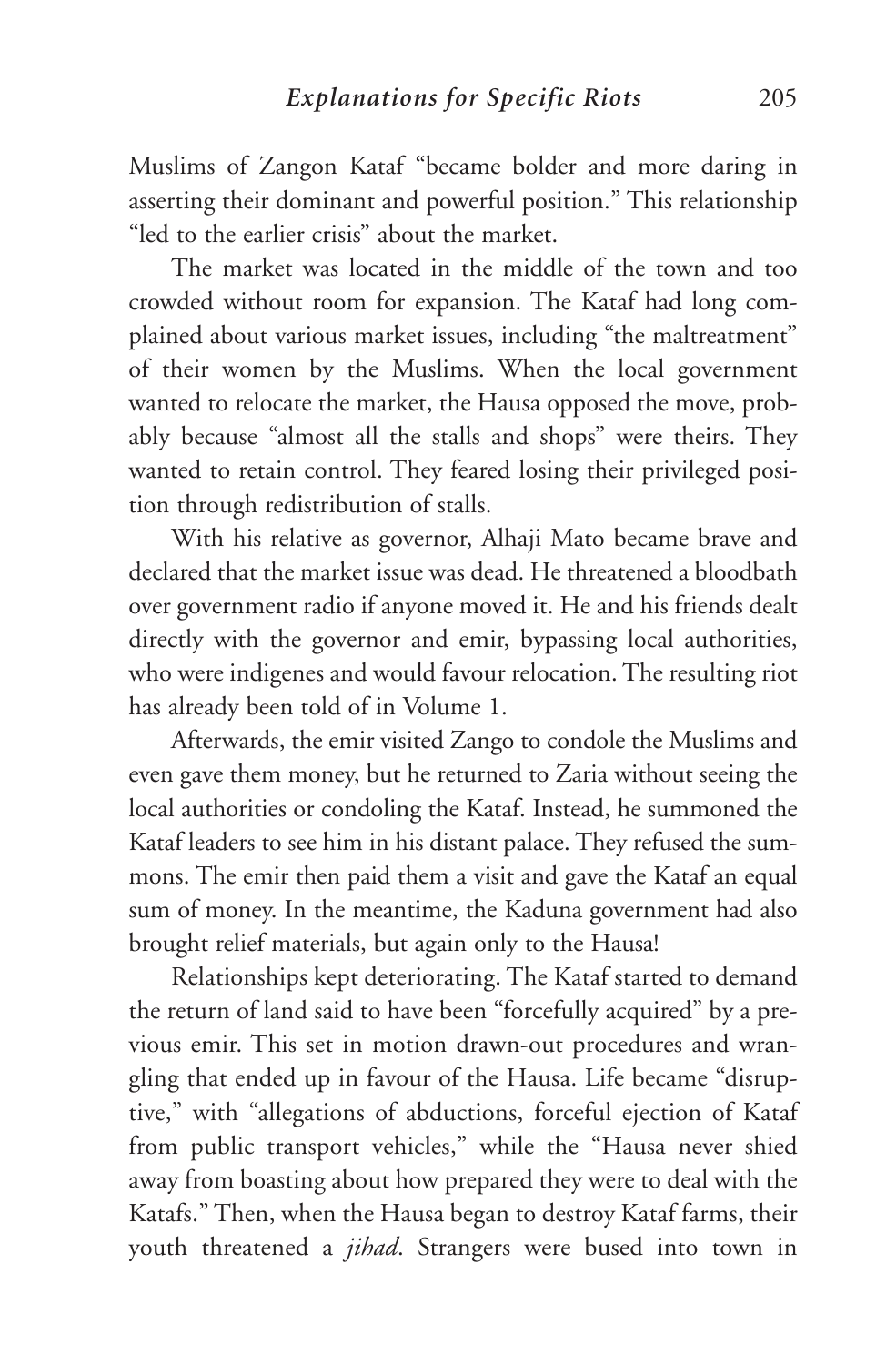preparation for violence and, finally, corpses were displayed in the city. The situation was simply one of a riot waiting to happen.

As per tradition, the state government appointed a Judicial Commission of Enquiry into the crisis. Again it was headed by a Christian female judge, Justice Rahila Cudjoe. The Kataf boycotted its meetings for they objected to the composition of the Commission—not a single Kataf representative among them. Apart from the chairlady, all members were Muslim appointees of the emir of Zaria. It was felt to be biased in favour of the Hausa and expected to reject all evidence provided by the Kataf.<sup>46</sup> The Commission sat in Kaduna, but visited the area twice. During the second visit, Alhaji Idiya, a member, in the hearing of his colleagues allegedly publicly threatened that the Muslims could "finish the Kataf community in three days."47

Among those who submitted memoranda to the Commission were the Kataf Youth Development Association of Zaria. Their complaint is also worth hearing for its emotional value. Ever since the 1980s the following tendency developed:

*The Kaduna government appoints people from the stranger communities of Zangon-Kataf [and others] to be the "representatives" of the people on the executive council and institutions. The occupants of Government House always know that these so-called "representatives" disdain the indigenous people, they never mix with them, and although they are born there and they live in those areas, they know nothing of the languages, customs and traditions of their host communities. These settler communities call the people "arna." It is these blatant acts of discrimination by the government that give the minority settlers the audacity to attack the indigenes, whenever they wish, believing that the government is on their side.*

These youths clearly indicated how little they expected from the government in terms of solutions. "In the final analysis," they wrote,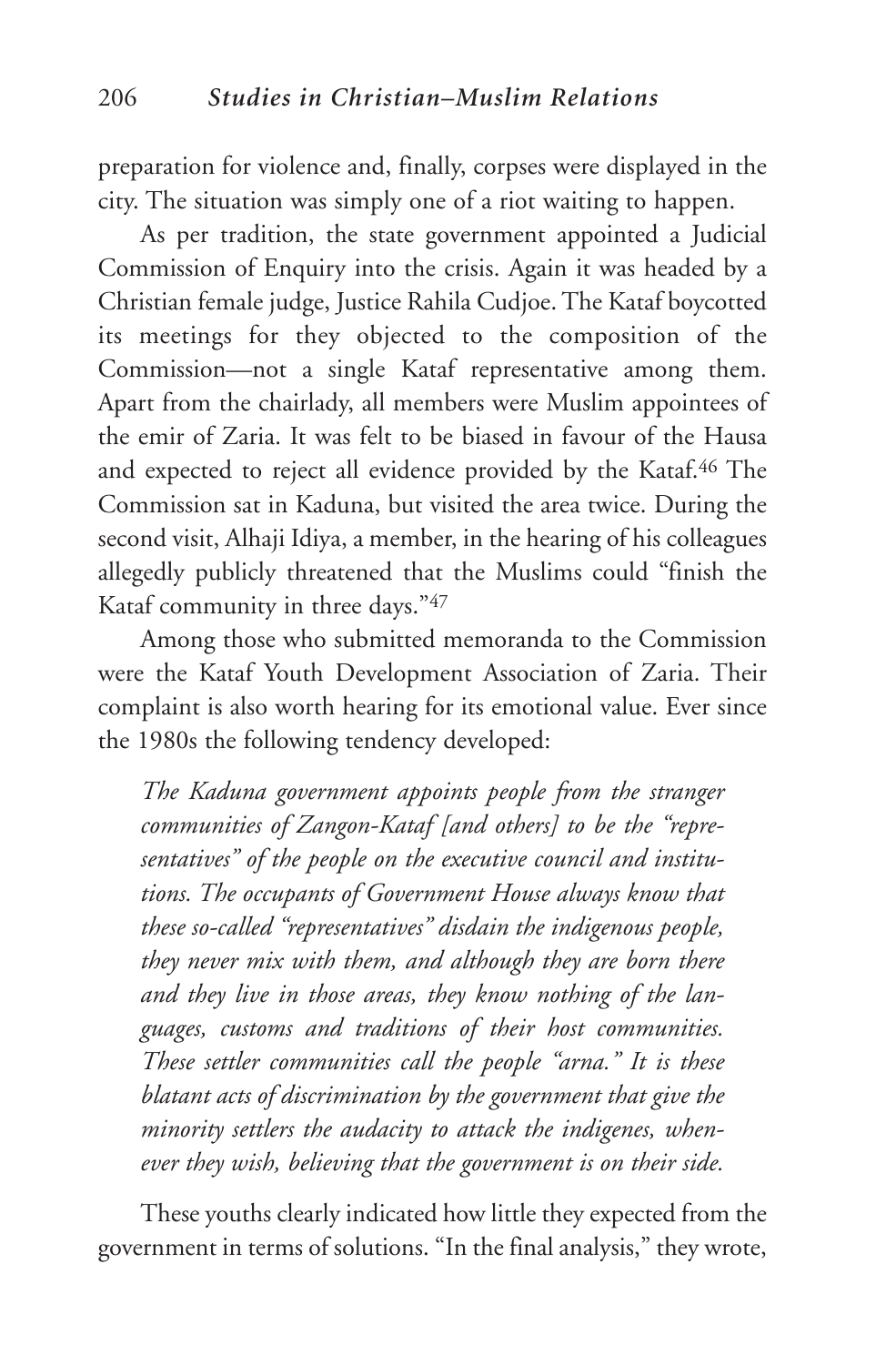*we are left with the impression that government does not really care about peace, it only pays lip-service to it. Government does not seem to be really interested in lasting solutions, it only wants stop-gap measures. Government does not seem to be really interested in creating an atmosphere of trust and mutual respect, because it is unwilling to tread on some sacred toes. It is the ordinary people who get killed in these conflicts. It is they who are maimed, injured, rendered fatherless and motherless, whose children are imprisoned. The property owners get compensation, but who can compensate the poor for the lives they lose? Who can take away the burdens of decades of oppression and injustice through monetary compensation?* <sup>48</sup>

As expected, the Commission exonerated the Hausa and blamed the Kataf for the rioting. The Hausa suffered most of the casualties and, it concluded, acted in self-defence. This panel rejected the market incident as "nothing but a smokescreen." Apart from making recommendations as to how to treat certain participants in the drama, the panel suggested that Muslims discontinue using terms like "*arne*" and "*kafiri*" to refer to non-Muslims, since they are insulting names. Beyond this, it merely urged tolerance and greater education.

According to Mahmud Jega, writing in *Citizen*, the panel dodged the most sensitive issue, namely that of chieftaincy.49 This request, it suggested, should be processed through existing channels. But, at least, this suggestion implied some official recognition of a problem that the Kataf saw as absolutely crucial. That was one up from the general Muslim denial of this issue.

Another inquiry, the Justice Benedict Okadigbo Tribunal, was established to try retired Major General Zamani Lekwot and other Kataf leaders for their role in the riots. Some of them, including Lekwot, were condemned to be hung. This tribunal likewise was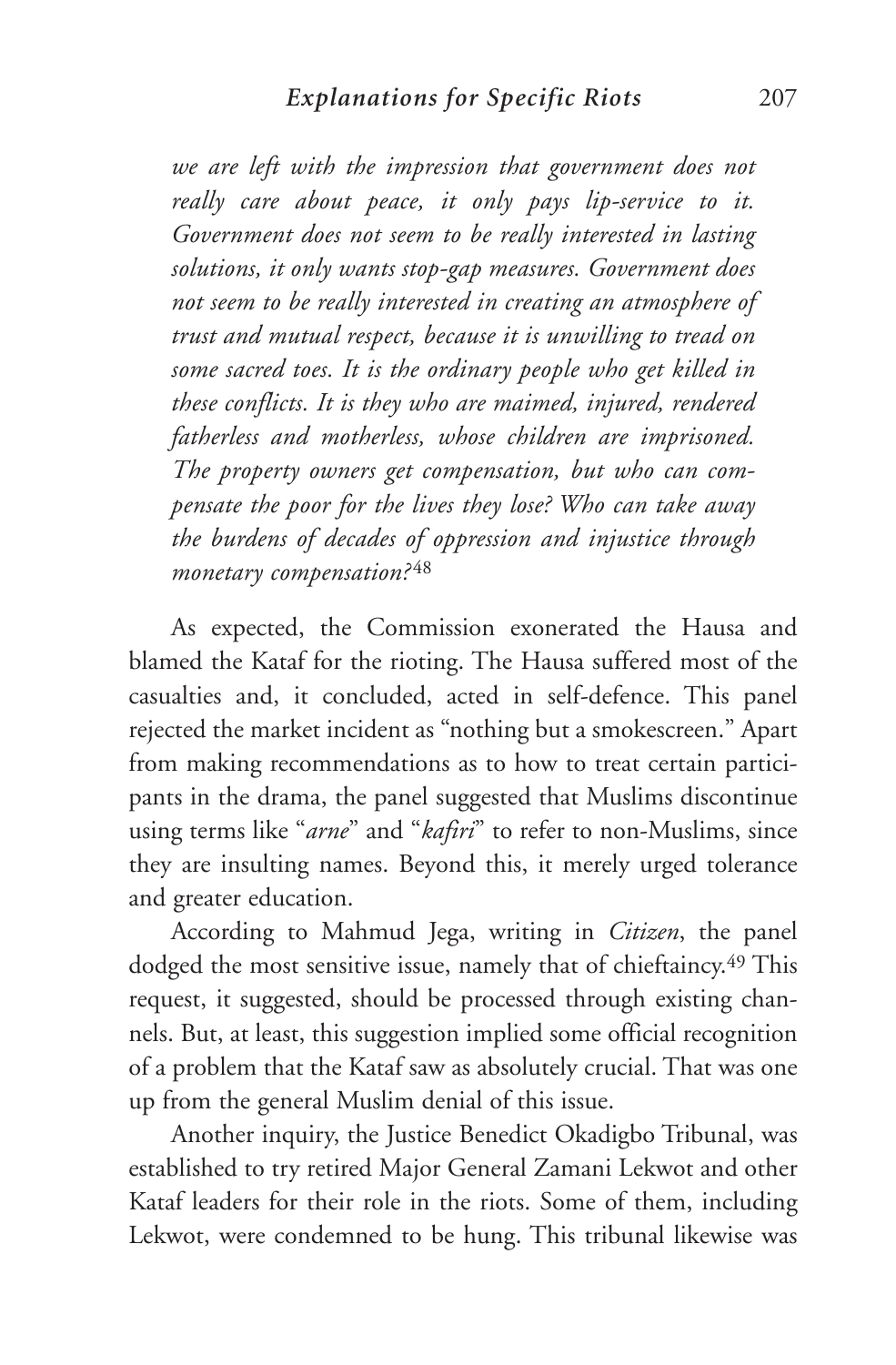widely condemned for its one-sided composition and for the sentence it meted out.50

Fellow generals pleaded for clemency,<sup>51</sup> something outspoken Anglican Bishop Benjamin Kwashi of Jos rejected, since Lekwot had committed no crime.<sup>52</sup> Leaders of CAN and even Olusegun Obasanjo, at the time a private citizen between his military and civilian terms of head of state, entered the fray in defence of the general and his fellows. The situation was described by various human rights activists as "a sham, a mockery, a travesty of justice and a horrendous national tragedy." Others used terms such as "kangaroo affair." Madaki, one who has seen the depth of corruption, wrote that "we never knew until now that a judge could descend to such a terrible and disgraceful level, and be used against the people. In fact, the evidence available is that these judgements were written for the judges before the action was filed." Okadigbo "was very, very uneasy each time he realised that an accused person may be free. He started shouting at counsels, shouting at the accused, just to make sure that he pleased his masters."53 A retrial was widely demanded, for the tribunal was seen as "an instrument of entrenching the will and wishes of the strong and the privileged." In fact, according to an ECWA statement, unless quickly corrected, it was capable of "plunging the whole nation into a serious social, political and religious crisis." Only Katafs were "arrested, detained and brought to trial." No wonder, since the tribunal was stacked with Muslims.

The only other Christian member of the tribunal, Graham Douglas, a lawyer of national prominence, withdrew and so did the defence counsels. They found it impossible to operate, given the terms of reference under which the tribunal was established.<sup>54</sup>

In the national psyche, the issues of alleged crimes "receded in the face of the complex interplay between religion, ethnic hatred and legal chess-war." The entire Zangon-Kataf story had become "a deadly addition to the national virus of sectional hatred and divi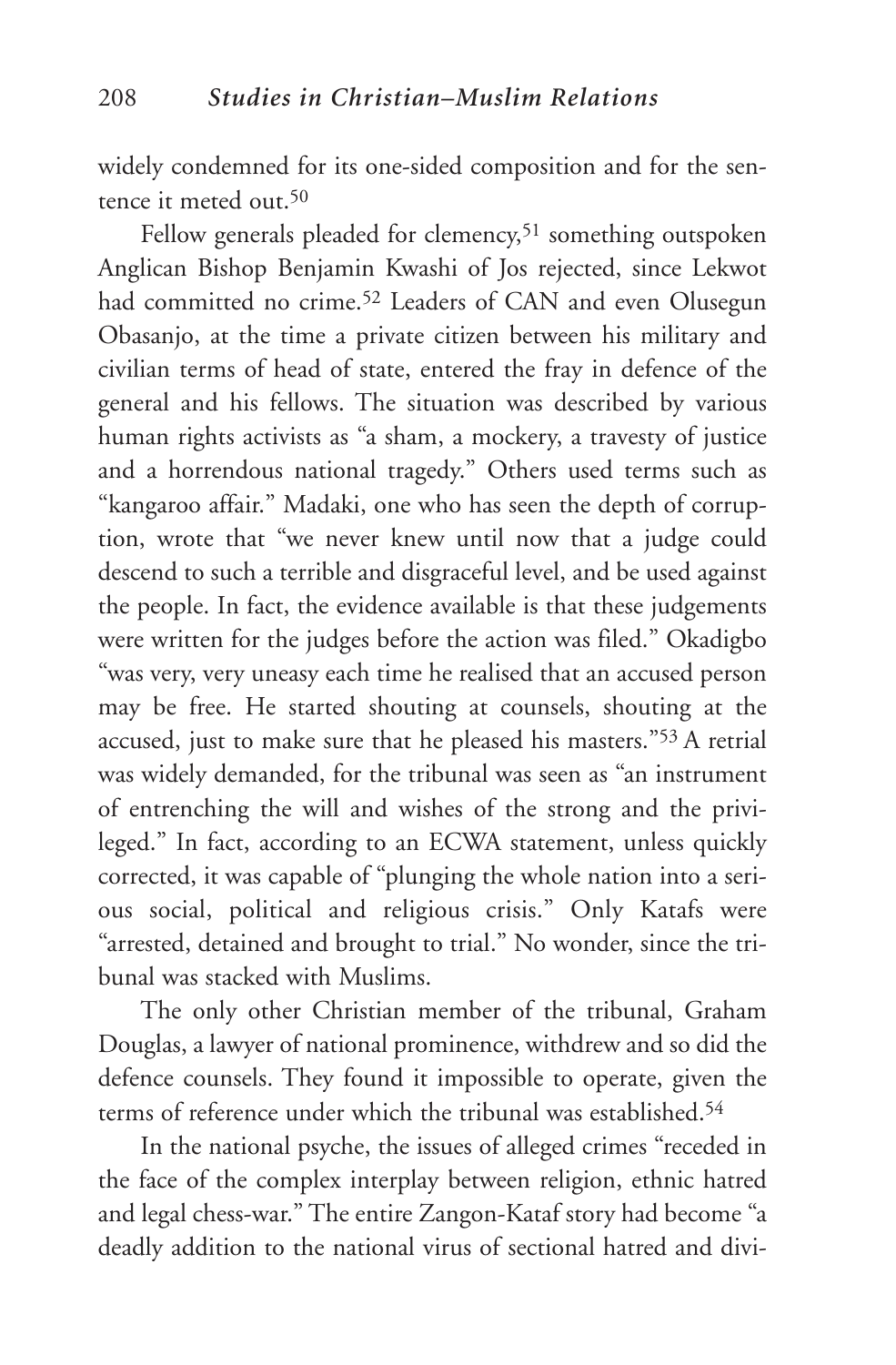sion. Its trial was complicated, if not muddy, and highly emotional. It was inevitable, therefore, that it would leave many casualties." In fact, the entire attempt seemed like one grand legal, political and ethical mess beyond description. The exhaustive report in *TSM* on this extraordinary "legal" mess leaves one with his head spinning and shaking in unbelief. The term "judicial terrorism" justifiably became a popular phrase.55

The federal government seemed divided on the issue. No one less than Vice President Augustus Aikhomu, a Christian, had ordered the arrest of some prominent Hausa personalities, Alhajis Mato, Danbala A. T. K. and Idia, for their roles in fanning the violence. They had frequently been mentioned in the riot stories. Mato, uncle to Dabo Lere, then military administrator of Kaduna State, is said to have "threatened bloodshed" during a programme on the federal radio in Kaduna. Many considered this action a most dangerous provocation in the midst of such violence, designed to intensify rather than alleviate the volatile situation. The arrest was prevented "because of pressures higher than that of the vice president"! It was even claimed that these *alhajis* were among those awarded contracts to reconstruct Zango town. As to the fate of the Christian detainees, General Lekwot and cohorts were at one stage cleared of charges and released, but he was "re-arrested a few minutes afterwards" with no fewer than twenty-two new charges against him.56 Eventually the general was released permanently.

The women from southern Zaria continued the struggle by means of a demonstration on July 8, 1992, in Kaduna city. When Nigerians appear in public events, they come out in colourful regalia, but this time they came in rags to demonstrate their displeasure at the way the government had followed up on the riots. They wore ashes on their foreheads to symbolise mourning for their husbands and sons, who "were killed in the hundreds by Islamic fanatics during the riots, while the charcoal on their cheeks symbolised the maltreatment of their kinsmen who are either in detention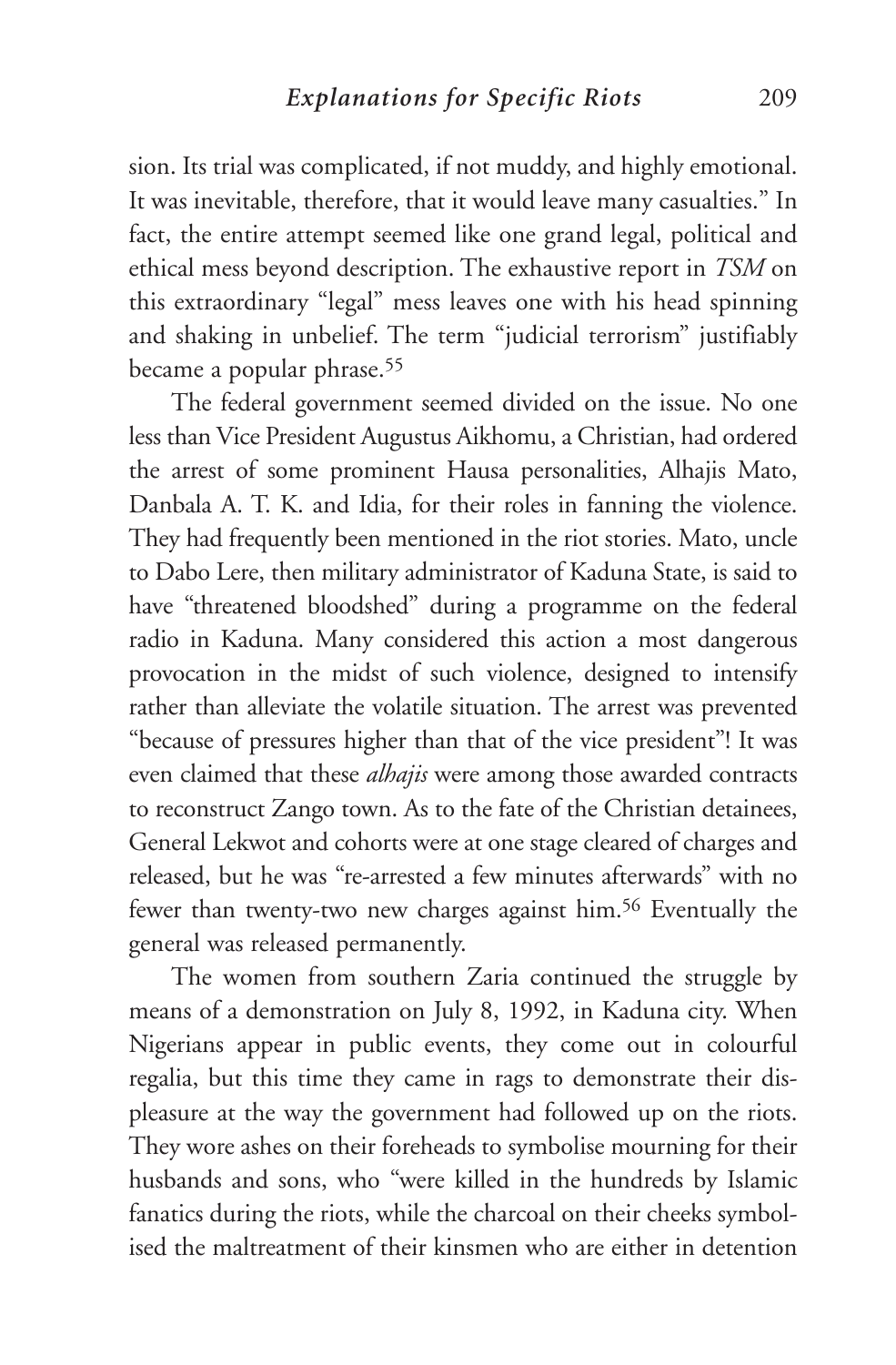or have been thrown into the labour market as a result of ongoing victimisation in the civil service as a result of the incident."

The purpose of the demonstration was to hold a press conference to inform the world about the chain of events, but the police formed a barrier between them and the press corps. The lead woman, Mrs. Chechet, spoke about the "one-sided arrests of people, especially the Katafs" after the riots. She claimed "more than 400 men and women are languishing in … cells and prisons, not because they have committed any crime or were caught committing any, but just because they are Katafs. The Hausa-Fulanis who actually started the problem have not been arrested till date."

The speaker demanded their immediate release. An acceptable alternative would be the "immediate arrest" of various prominent Muslims who were alleged to have caused the riots, including the secretary to the federal government and the emir of Zaria. She also objected to the "release of fanatics who were caught actually slaughtering people. 'We condemn this double standard,' she said." A non-negotiable, she declared, was the right of the indigenes to selfdetermination. "We will not be ruled again by strangers," she announced, "who do not know, would not care to know and do not want to respect our customs and traditions."

The Kaduna state government's response to the demonstration was to move the prisoners into more secure detention. Trying to turn the tables on the ladies, the government warned that such demonstrations were dangerous and could escalate the crisis.57

Others similarly accused the government of "direct victimisation and intimidation." Dr. Harrison Y. Bungwan, a Kataf leader, alleged that "most of the Kataf people in positions of authority have been arrested." He claimed to be reliably informed that government intended to flush out Katafs from the state civil service on grounds of doubtful loyalty, including civil servants, local government employees and teachers. Local government officials were allegedly tricked into a meeting from where they were conveyed to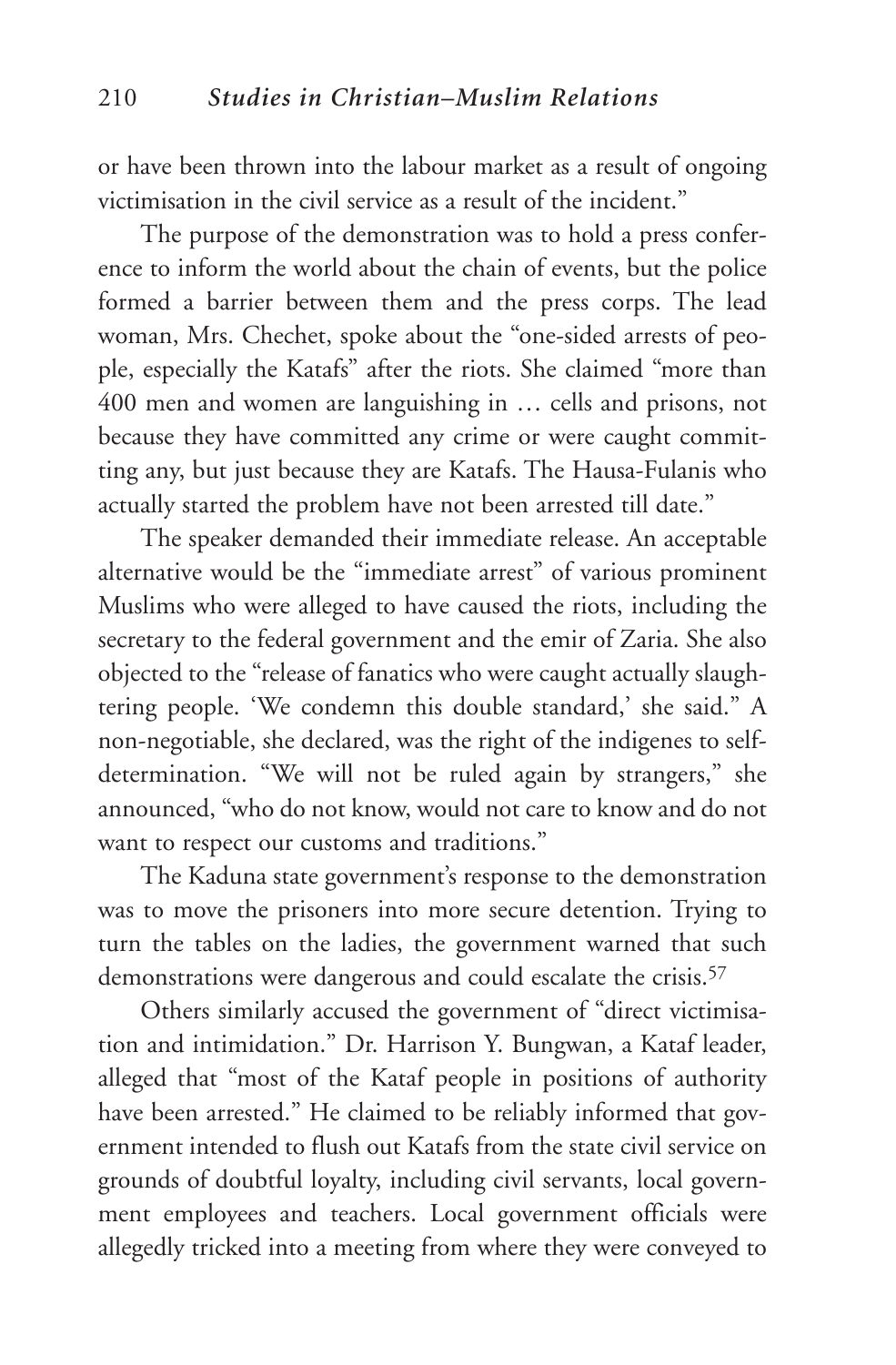prison. While there, they were said to be maltreated. The people supplied them with food, for the government failed to feed them.<sup>58</sup>

Archbishop Jatau was unhappy about both state and federal government. He was disturbed by their "unwillingness or incapacity to stop such riots. They are always caught pants down." Their pronouncements are "one-sided and discriminatory." With respect to previous riots, the government did not rush in relief. However, "now that the government thinks the tide has turned against the Hausa Muslims, it is treating the situation with bias." Even during the current riot series, worse things happened in other communities than in Zangon Kataf, "but no one is talking about these, only Zangon Kataf." When the president visited the place, he showed one-sided concern to the Muslims, none of whom had been arrested, while "prominent Katafs have been arrested and searched."59

One Austeen J. Tsedason also noticed that one-sided concern. In a letter to the editor he wrote, "The prompt reaction of Mr. President and his immediate order of relief measures, resettlement and full compensation of Hausa-Fulani Muslims leaves us with so many questions." Among others, "What is so special about this incident?" Or, "Why did the president order the production of a film on this incident for all Nigerians to watch? Is it more grievous than the previous incidents where Christians were brutalised, killed or had their property looted?" Tsedason knew the answers. "The action of Mr. President depicts explicitly the role of the Nigerian government in religious matters," he declared. "In Kano riots, where southerners and Christians lost their lives and property, the president described the episode as an act of Allah. But Zangon Kataf, which affected Muslim Hausa-Fulani, is described by him as a massacre. This is an eye opener."<sup>60</sup>

In the description of this riot in Volume 1, there is also reference to violence in the federal prison in Zaria. The situation created a high degree of tension in the city, according to Isaiah Ilo, but this tension was not peculiar to this immediate situation. "It may be no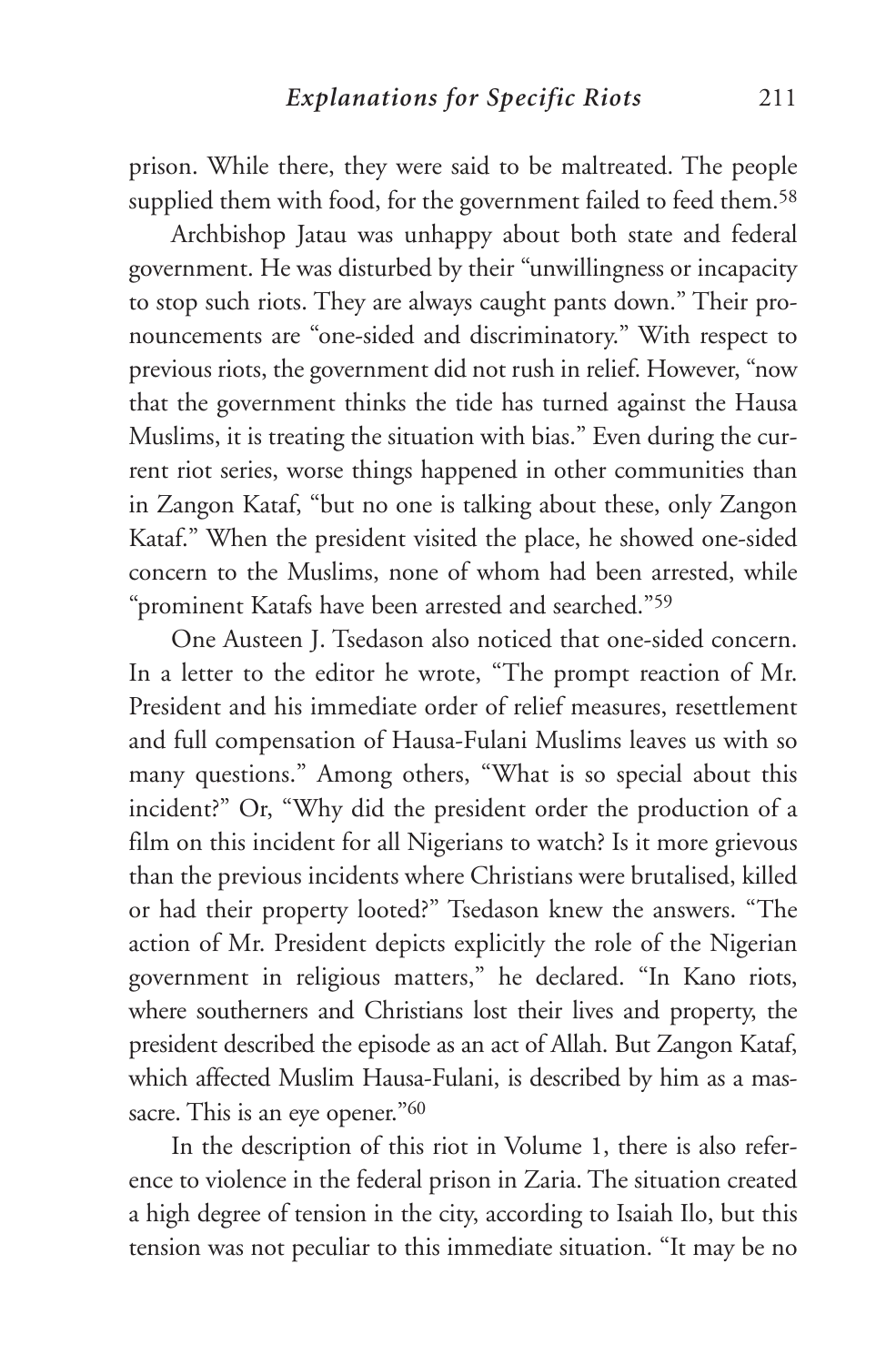exaggeration to say that all over the North, the existing situation between Muslims and non-Muslims is that of simmering tension, mutual suspicion and alleged preparations against an expected day when mutual slaughter will be sparked off." Nigerians, Ilo asserted, were not happy with Babangida's "pledge to beef up security." They would much prefer that he pledge

*that his government will ensure that tacit support is no longer given to the perpetrators of religious intolerance and vexatious domination. Nigerians would have taken to the streets in jubilation had the president promised that government would not act in any way that could even be misconstrued as favouring a particular religion or ethnic group which has an avowed goal of subjugating others.* 

The problem is not one of poor security so much as "the reluctance of official authorities to use the forces for the protection of the targeted citizens." The beefed-up security could be turned against the people.61

Six years later, the matter was still not settled to everyone's satisfaction. During mid-1998, renewed rioting was reported in the area over land. It was serious enough to warrant the sending of antiriot police to ensure it would not escalate into yet another major fracas.62 Even after the turn of the millennium new unrest flared up.

However, some important steps have been taken in dismantling what has been called "internal colonialism." A number of ethnic groups received their own chiefs. One step at a time. I have no doubt that this is an inexorable process that in time will reach its desired and natural conclusion.

In September, 2001, nine years after the Zangon-Kataf ruckus, the federal government-appointed Oputa panel on human rights abuses announced they would visit the area, since "peace was yet to fully return." This was to be a "fact-finding mission" at the invitation of the Kataf community, which was "prompted by [continued]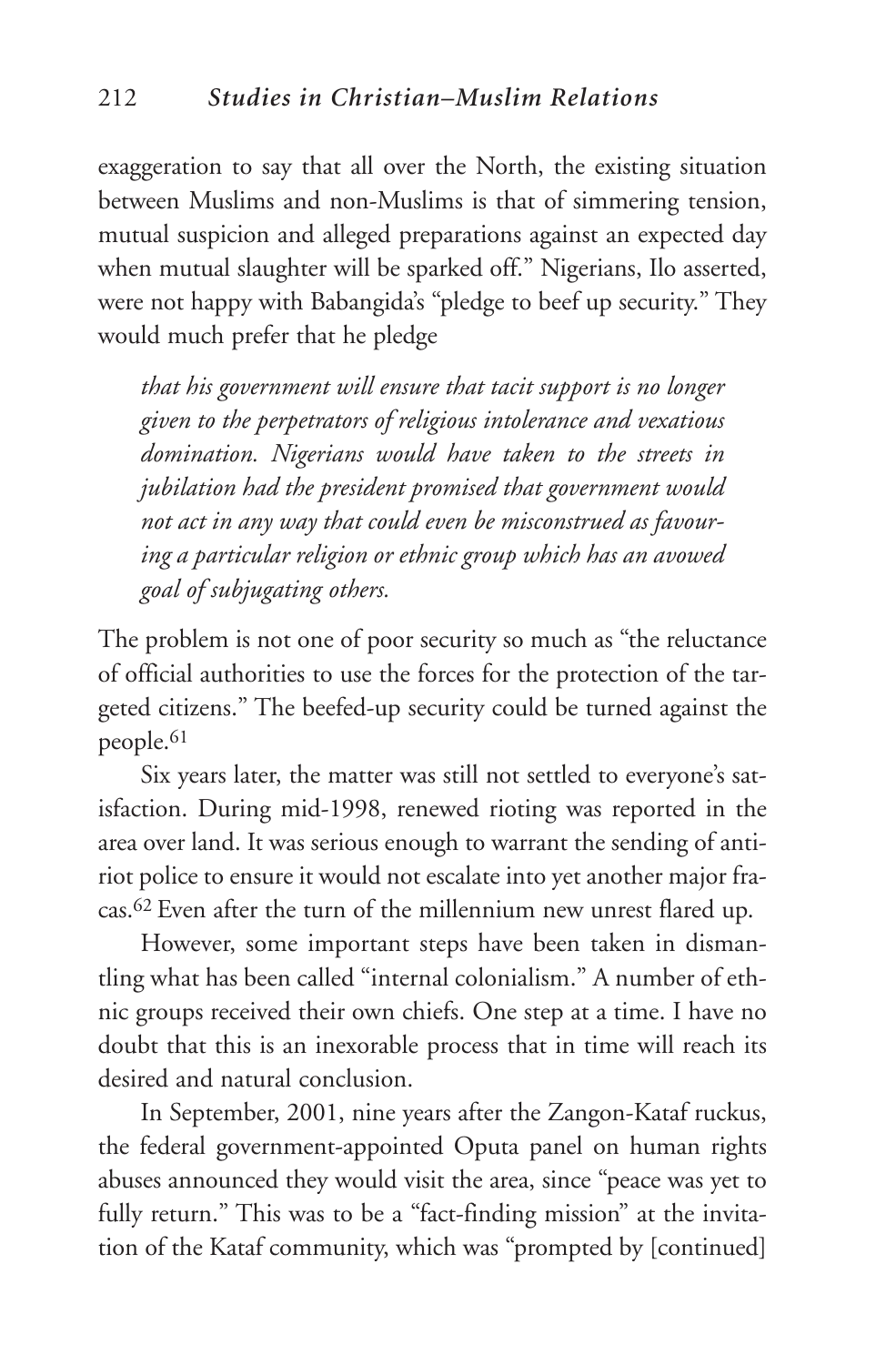allegations of 'systematic marginalisation' by the Kataf" against the state government. Although the Kataf community had enjoyed firstrate legal representation in the person of Chief Ajayi since the original riot till this time, the complaints remained. However, on this occasion, the Oputa panel was "expected to organise a symbolic peace parley" between the Kataf and the Hausa. The former had informed the panel that they "were ready to make peace and live in harmony with their Hausa neighbours." The panel included our indefatigable son of the soil, Matthew Kukah, as well as Elisabeth Pam, a Christian from Jos.<sup>63</sup>

## 3. KADUNA 2000: AUDU'S CLINCHER

The new millenium was greeted with a lot of turbulence in Kaduna City in connection with sharia issues, as readers of Volume 1 will recall. "Father" Ishaya Audu wondered why the five-day Muslim demonstration in 2000 in favour of sharia could be so peaceful, when the "one day of peaceful demonstration against sharia was met with an orgy of serious violence unprecedented in the history of Kaduna. Arson, looting, murder and maiming galore! What could possibly have been the cause of all these?" To him it was "obvious that mere advocacy for sharia could not possibly be the sole reason why neighbours could suddenly find themselves at each other's throats overnight." And then the clincher: "Some satanic powers must have taken over from sane rational human beings!"

After all the mayhem and the lengthy rationalizations, perhaps Audu's clincher comes closer to the core than any other *foundational* explanation, while it does not eliminate the sociological and other empirical explanations. It certainly echoes the words of the apostle Paul who declared that "…our struggle is not against flesh and blood, but against the rulers, against the authorities, against the powers of this dark world and against the spiritual forces of evil…."64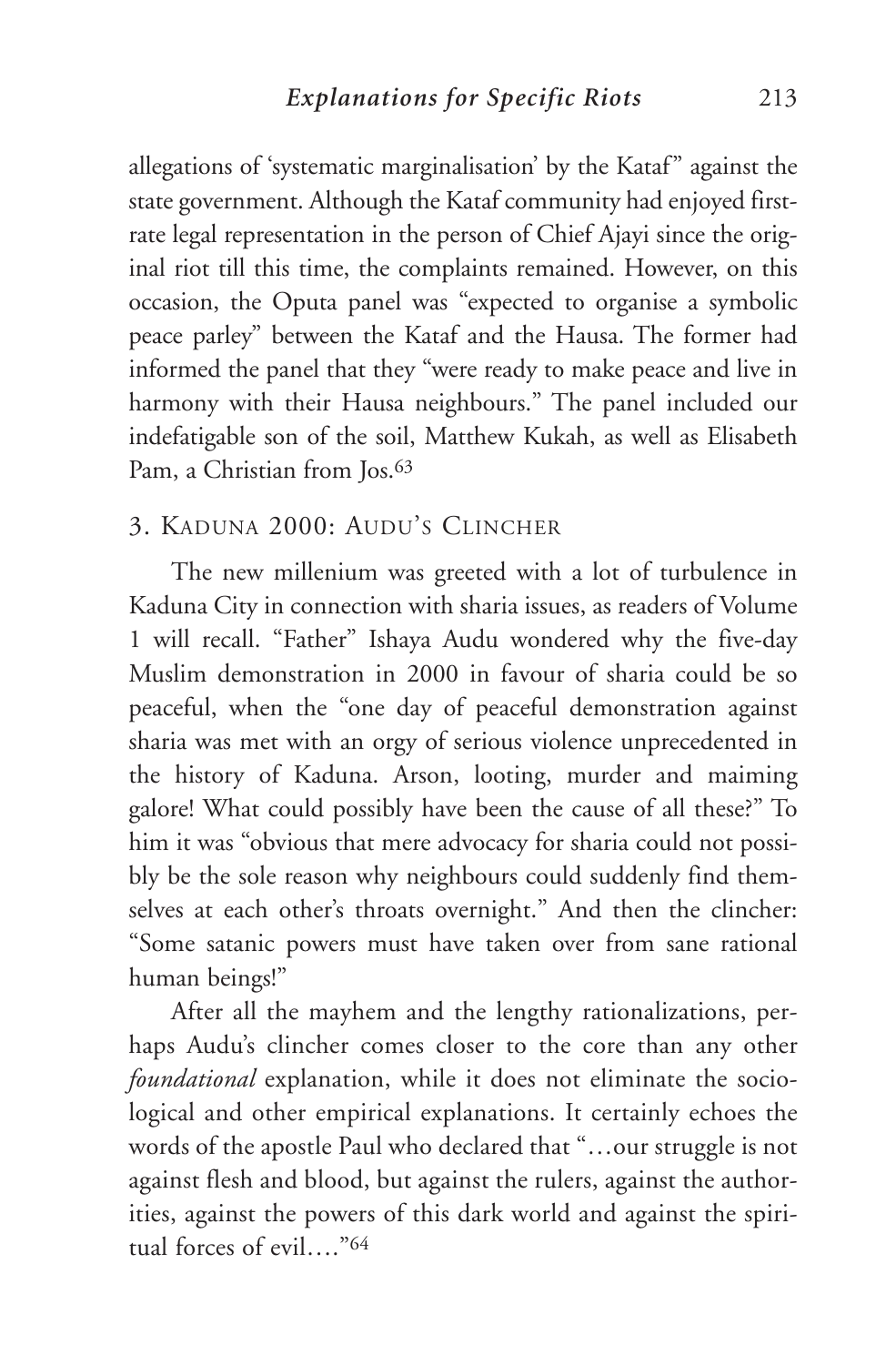#### ▲ *Focus on Tafawa Balewa* \_\_\_\_\_\_\_\_\_\_\_\_\_\_\_\_\_\_\_

#### 1. 1991

The most basic and long-time simmering problems in the Tafawa Balewa area of Bauchi state are two-fold. First, there is the alleged Muslim suppression of Christians and, secondly, the desire of the indigenes for Sayawa chiefs to replace the Muslim chiefs imposed on them by the colonial regime. These issues, shared with the people of Southern Kaduna and many other ethnic groups, created the dynamic of violence started by the 1991 riots which continued in the deep recesses of the psyche of the Bauchi peoples, both Christian and Muslims. They thus also undergirded the subsequent events through 1995 right into the new millennium.

In 1996, Minchakpu published a "Special Report" on the 1995 riots that shed much light on the earlier ones of 1991. He explained that this underlying issue had been smouldering for "over sixty years," with the "Hausa-Fulani Muslims" attempting "by all means to totally subject the Sayawa to the ambit of their feudal exploitative system." Minchakpu wrote that, prior to colonialism the Sayawa were a "politically self-ruled and independent community." However, the British device of indirect rule "provided the opportunity for the Muslim exploiters to subject the Sayawa Christian community to all sorts of exploitations and inhuman treatment."

The post-colonial period introduced no changes in this regard, since the "Muslim feudalists received the mantle of political leadership" from the British. Minchakpu continued, "The attempt by the Sayawas to free themselves from the clutches of feudal Muslim exploitation was heavily resisted by the exploiters. This degrading position has continued to be the bane of peace." This situation was the "remote cause" that led to the eruption of April 22, 1991.65

Osa Director interviewed Baba Peter Gonto, the oldest living Sayawa at the time and founder of the Sayawa liberation struggle. Gonto's story was most enlightening not only for the background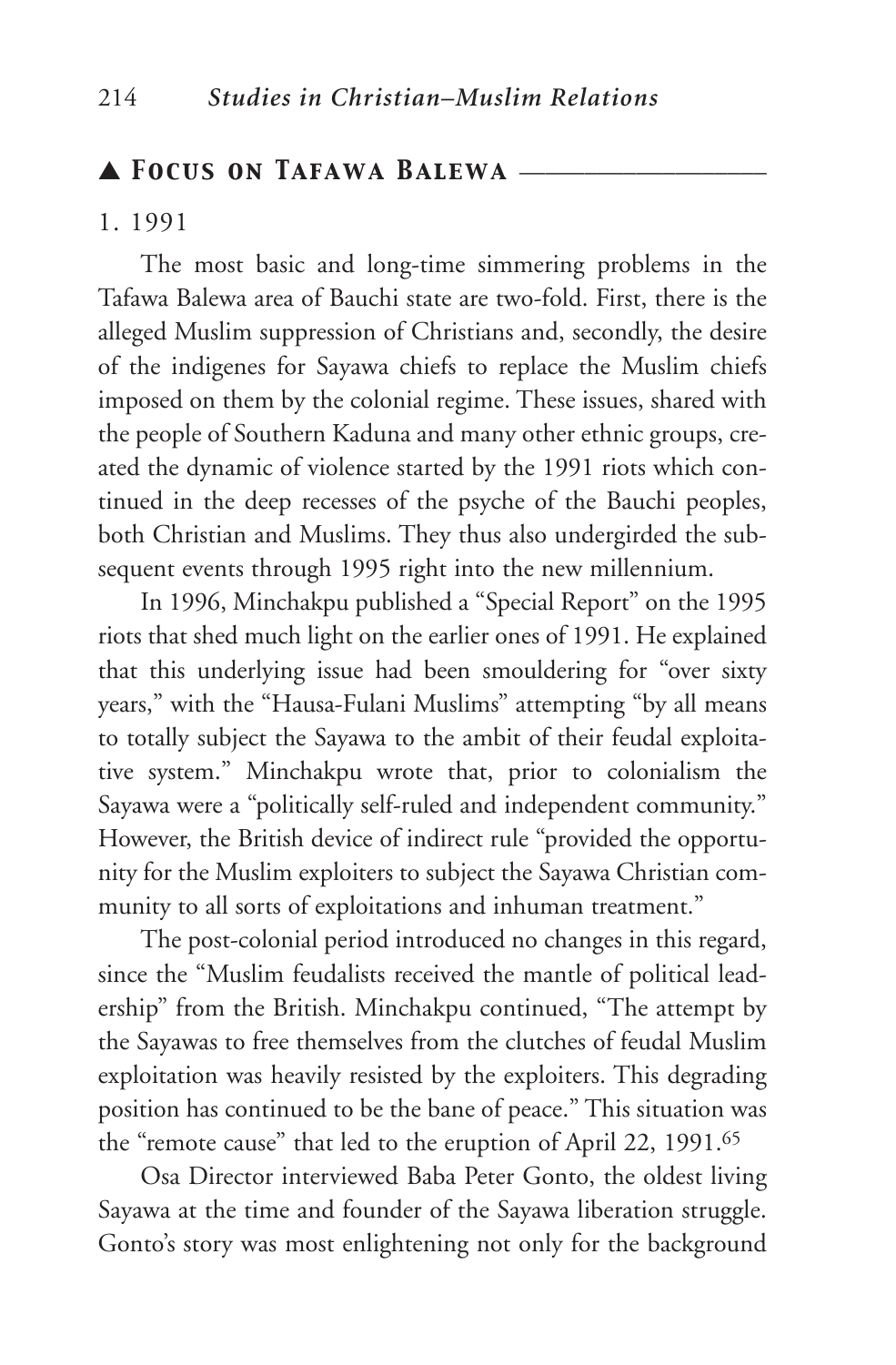details of the Bauchi situation, but also as a typical example of similar histories in Southern Zaria and other places. Gonto, allegedly over 100 years old at this time, claimed that during his youth the Sayawas had control over Tafawa Balewa. Though Fulanis came to water their cattle and buy foodstuffs from the Sayawa, they made no claims on the area and did not settle there. It was the Hausa who only recently began to claim ownership of the area. The Sayawa, according to Gonto, "were very unhappy, because we gave them land and guaranteed them space and security. Suddenly they started agitating and claiming ownership." The reason for their claim was that "they want to grab political power and own everything in Tafawa Balewa." The land is fertile. The large population is a lucrative tax base for the Bauchi emirate. The Hausa profited "from the sweat of the Sayawa." Gonto continued, "We are well educated. So they use us to run the parastatals. But when they find any of them [educated], they impose them to head the ministries while we provide the intellectual manpower. They actually use us."

Gonto recalled how he started the struggle in 1926. Here is this part of his story:

*I have been convicted three times in the law court. They have also arrested and detained me over four times. They have searched my house uncountable times. Even my Holy Bible, along with my property, has been carted away by the security agents on some occasions.* 

*I assembled all the chiefs from the Sayawa. We had a meeting and agreed that we should be separated from Bauchi. I mean, the agent of the Bauchi emirate who was ruling us should be sent back and a Sayawa man appointed. I was then sentenced to six months imprisonment, and my comrades also got various sentences on trumped-up charges.*

Asked whether there was "any religious undertone" in the struggle, Gonto replied,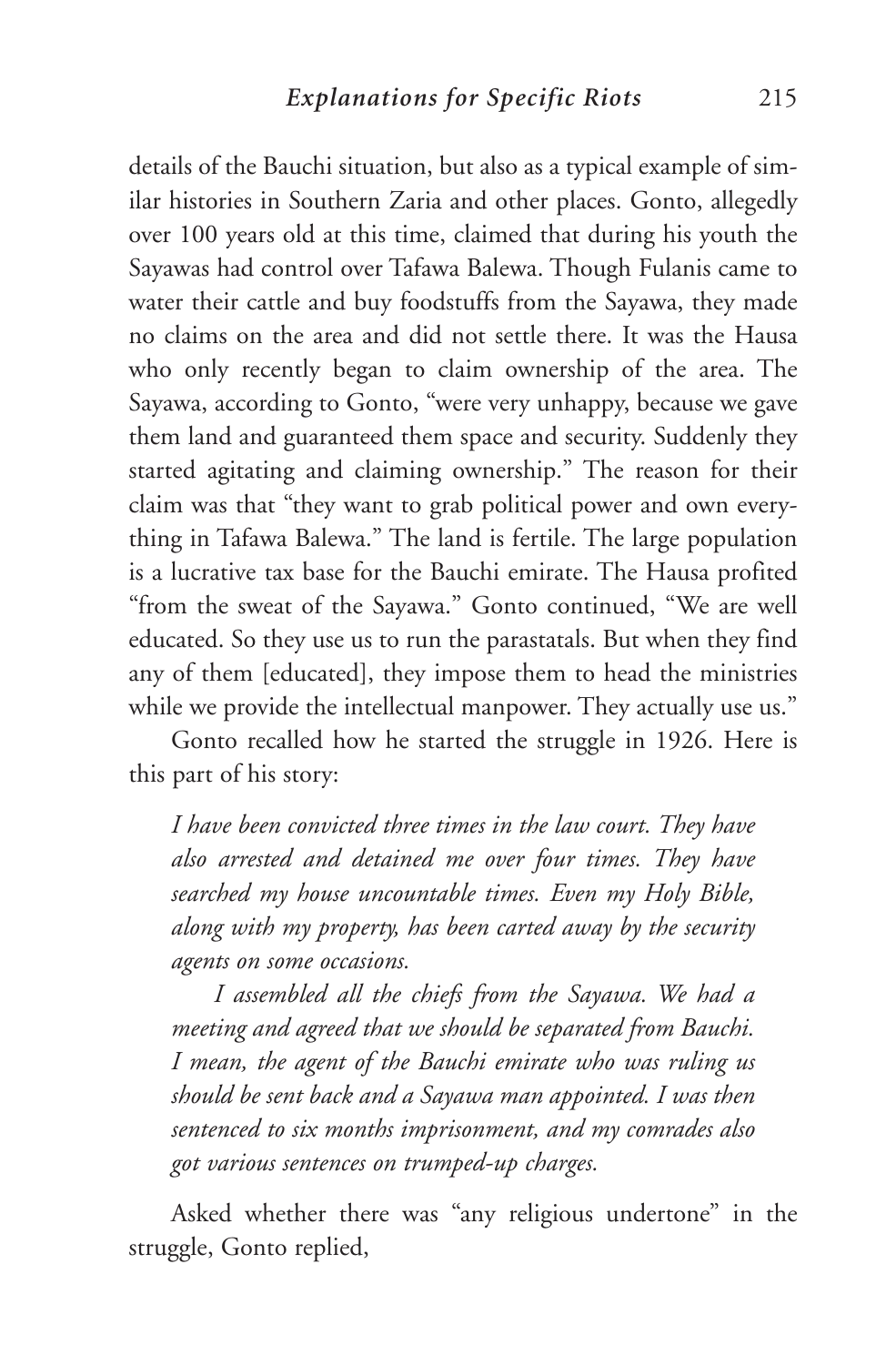*In our early contacts with the Hausa-Fulani, the Sayawa were basically pagans, worshipping idols. At that time we lived with the Hausa-Fulani without any problem. But with the advent of Christian missionaries, we adopted Christianity. Then the rivalry started. In essence, religion is the fundamental reason for the oppression and quarrel between us and the Hausa-Fulani.*

As to the goals of the Sayawa, Gonto claimed that "I have told all those concerned, including the emirs past and present, that we want our chiefdom. We don't want imposition of any district head from outside. Our people should rule us, to that extent we will be independent." His message to Sayawa youth was to continue the "fight for the dignity and respect of the Sayawa nationality."66

The Sayawa case was clear, even though the opposite Muslim viewpoint in Volume 2 seemed equally clear! Merely a matter of taking your pick?

Sayawa Christians were aware that their approach was difficult to swallow for the Muslim community. A report from "a Christian leader from northern Nigeria"67 in the files of the International Institute for the Study of Islam and Christianity (IISIC) explained that there was a Muslim nervousness at the growth of the Christian community. They feared that Bauchi could become predominantly Christian like its neighbour, Plateau State. Such anxiety easily turns into a spark. It is hard enough for Muslims to be in a minority position, but to see their power position erode before their very eyes is intolerable and may lead to desperate measures. The Bauchi case has all the earmarks of such desperation.68 So far the *remote* causes of these Bauchi riots.

The *immediate* cause of the 1991 riot, the actual spark, according to local Christians, was the Christian challenge to the Muslim monopoly of the butcher's trade, including the abattoir. In this, too, the situation was typical of the entire far North and most of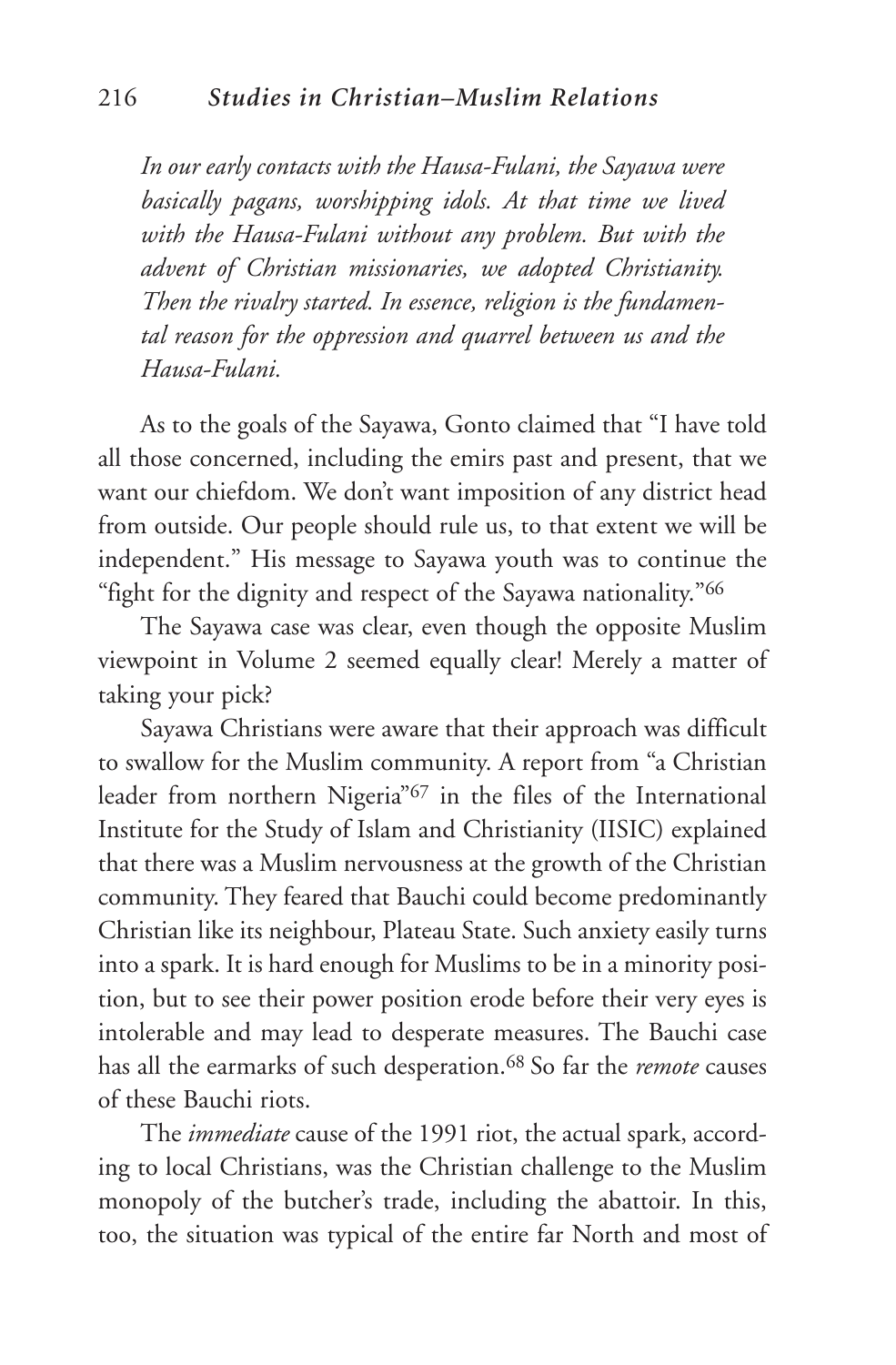the Middle Belt. There are a few different versions of the basic story. The spark was provided when a Muslim unknowingly bought pork from a Christian butcher. When he discovered his mistake and tried to return the item to the seller, the latter refused to take it back. The Muslim then stabbed and killed the Christian butcher. A group of butchers comprising both Christians and Muslims in turn killed the customer. When the two corpses were shown in public by the police, the violence started. At the end, according to the report, some 500 people were dead, with "about half" having been killed by the police. There is a slightly different version of this event in Volume 1.

This incident increased tension throughout the North and the Middle Belt to a flash point. Everywhere Christians and Muslims were ready to attack each other. We are told, "A huge amount of arms is moving around the country in the hands of civilians. People are arming themselves and training for guerrilla warfare."69

The National Executive Committee of CAN issued a statement under the title "Enough Is Enough," a phrase they borrowed from Babangida, the head of state. CAN demanded "on behalf of all Christians in the whole country, the protection of their fundamental human rights and an end to selective negligence." After the Kafanchan debacle of 1987, CAN had expected that the government "would have taken adequate preventive measures." Unfortunately, history repeated itself in Bauchi, when "well organised Muslim fanatics burnt down about thirty-four churches and vicarages. Nearly 100 people were murdered." The government once again failed in its "constitutional responsibility towards a section of the Nigerian citizenry." CAN threatened that the "government is entitled to the loyalty of its citizenry *only* if it can protect the lives and properties of such citizenry" and referred to this principle as "an age-old doctrine." At the moment the government did not appear to deserve such loyalty. CAN then called on the federal government "to discharge its avowed constitutional responsibility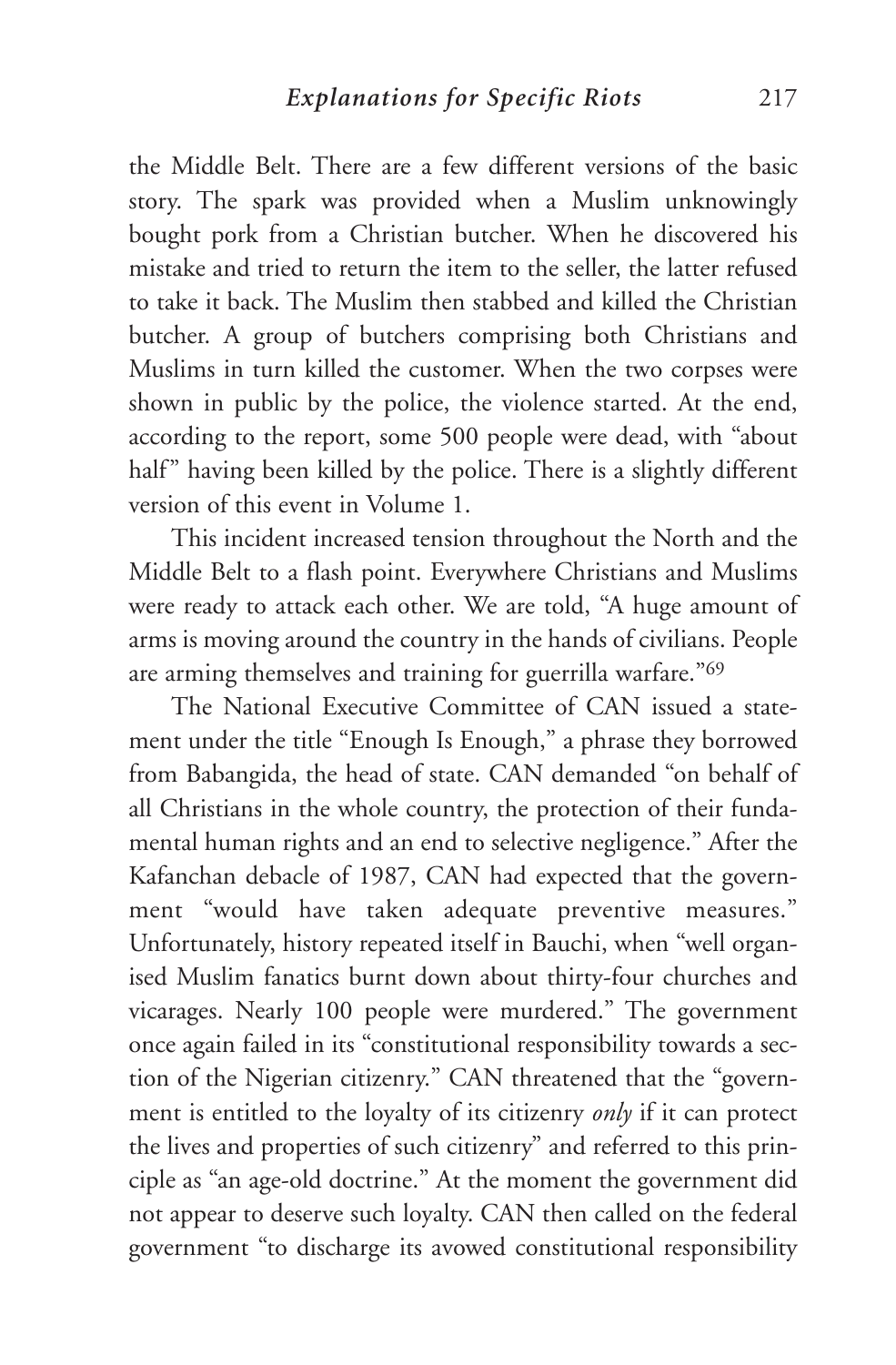by guaranteeing the security of the lives and properties of all Christians; because *Enough is Enough."*<sup>70</sup> Indeed, losing thirty-four churches to arsonists *is* enough.71

In his 1996 "Special Report" Minchakpu described the aftermath of the 1991 riots and clearly showed their relation to those of 1995. He saw the 1991 version and its aftermath as an attempt at ethnic cleansing of the Sayawa community, a predominantly Christian community in a Muslim-dominated environment.

Minchakpu also reported on the "Justice Babalakin Commission" that was appointed to investigate the 1991 riots. Its recommendations aimed at solving the basic problem: the Sayawas given self-rule by receiving their own chieftaincy, a courageous recommendation. However, the state government, being under Muslim control, "refused to implement these recommendations." Brief relief came with the appointment of a Christian military governor who brought a Sayawa son into the state cabinet. This was to give them a sense of belonging. Shortly afterwards, "the almighty feudalists" had the governor removed and replaced by Rasheed Raji, a Muslim. Raji, in turn and in deference to his godfathers, "quickly dropped the Christian commissioner and appointed one Alhaji Ibrahim [Musa]" in his place.

And then comes another classic example of insensitivity. The Tafawa Balewa LGC decided on a welcome reception for the same Ibrahim Musa who had replaced a Sayawa! Believe it or not, this reception was to be funded by compulsory payroll deductions from Sayawa civil servants! Sayawa women organised a peaceful protest during the first week of July, 1995 against this confiscation of their breadwinners' salaries. On the advice of security agents, the reception was cancelled.

To the local Muslims "it was an abomination to allow a Christian have his liberty. They could not accept why Sayawa Christians could be so bold as to reject being exploited. Who are they to question their oppressors and exploiters from doing what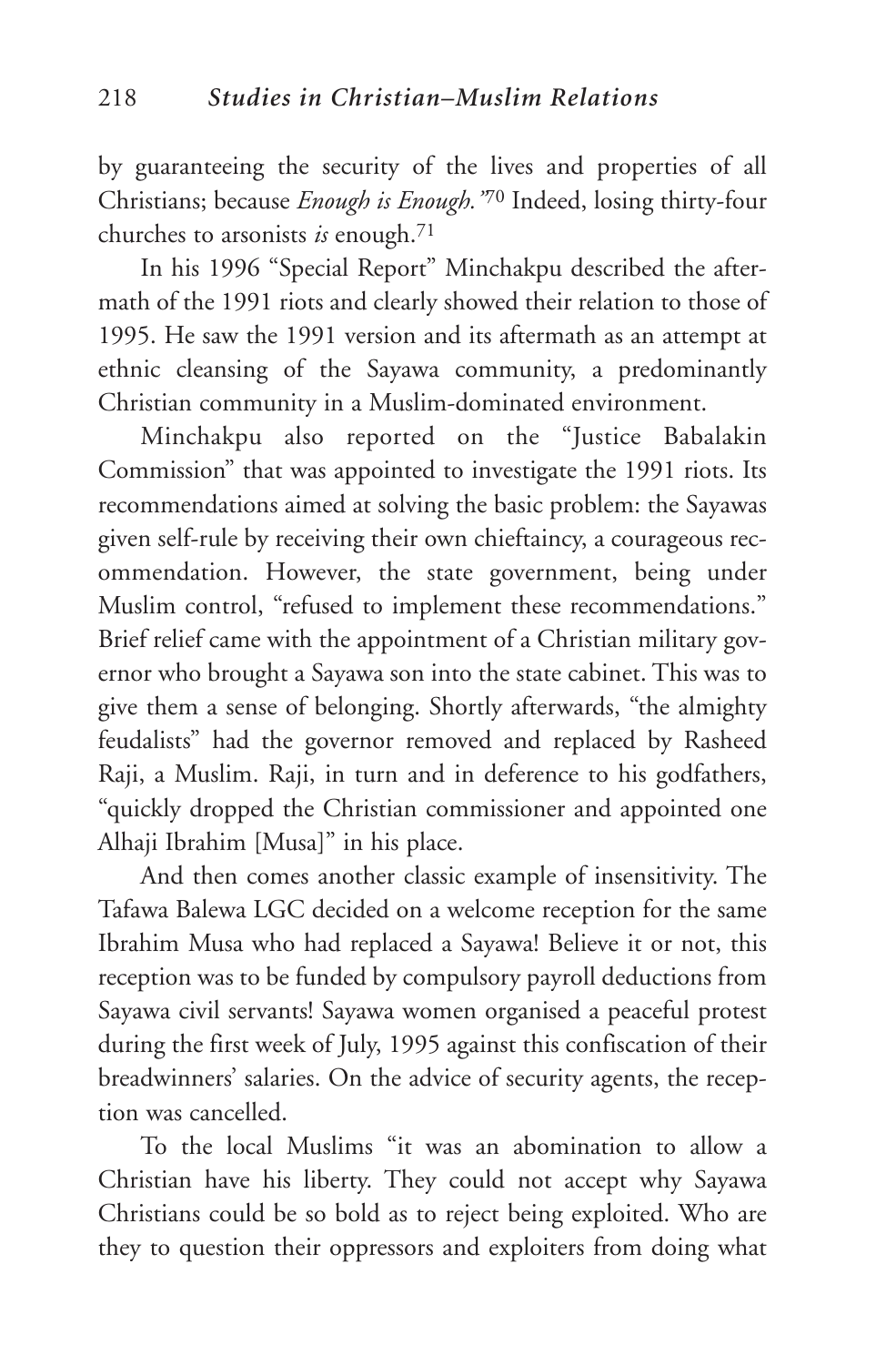has been ordained by Allah, the business of exploitation, suppression, and engaging in profane acts?" It was at this point that the Muslims began their 1995 riot by setting the central market of Tafawa Balewa ablaze.72

So, the 1991 unrest naturally developed into that of 1995; the latter being simply an extension or even continuation of the former. It was the same for subsequent riots in Bauchi state which continued into the new millennium.

## 2. 1995

Having explained the historical dynamics of these riots and the aftermath of the one of 1991, Minchakpu of *TC*, Madaki, the exgovernor-lawyer and Osa Director of *TELL* together tell us a great deal about the aftermath of the 1995 mayhem.

As to the horrors of murder retold by some individuals in Volume 1, Christians received little consolation or sympathy from Muslims. Under normal circumstances, the case of Dogo would attract sympathy almost anywhere, but not among Bauchi's Muslims. Director tells the reaction of one Salisu Hameed Barau, a Hausa-Fulani lecturer at Tatari Ali Polytechnic in Bauchi, who hails from Tafawa Balewa. "In controlled rage," he demanded to know why Dogo should "complain about the loss of his family. He got what he deserved. After all, he is said to have slaughtered six Hausa-Fulani in Jaja village during the crisis." Director commented, "Such mutual hatred and gory details of murder and counter manslaughter are commonplace tales and almost a way of life among the Christian Sayawa and Muslim Hausa-Fulani in Tafawa Balewa."

Madaki asserted that, though they were alerted and fully aware of events, the police took no action. The subsequent government investigation, according to him, went completely off the track. Suleiman Musa, chairman of the local government, though aware of the facts, was not interested in the dead or their statistics. He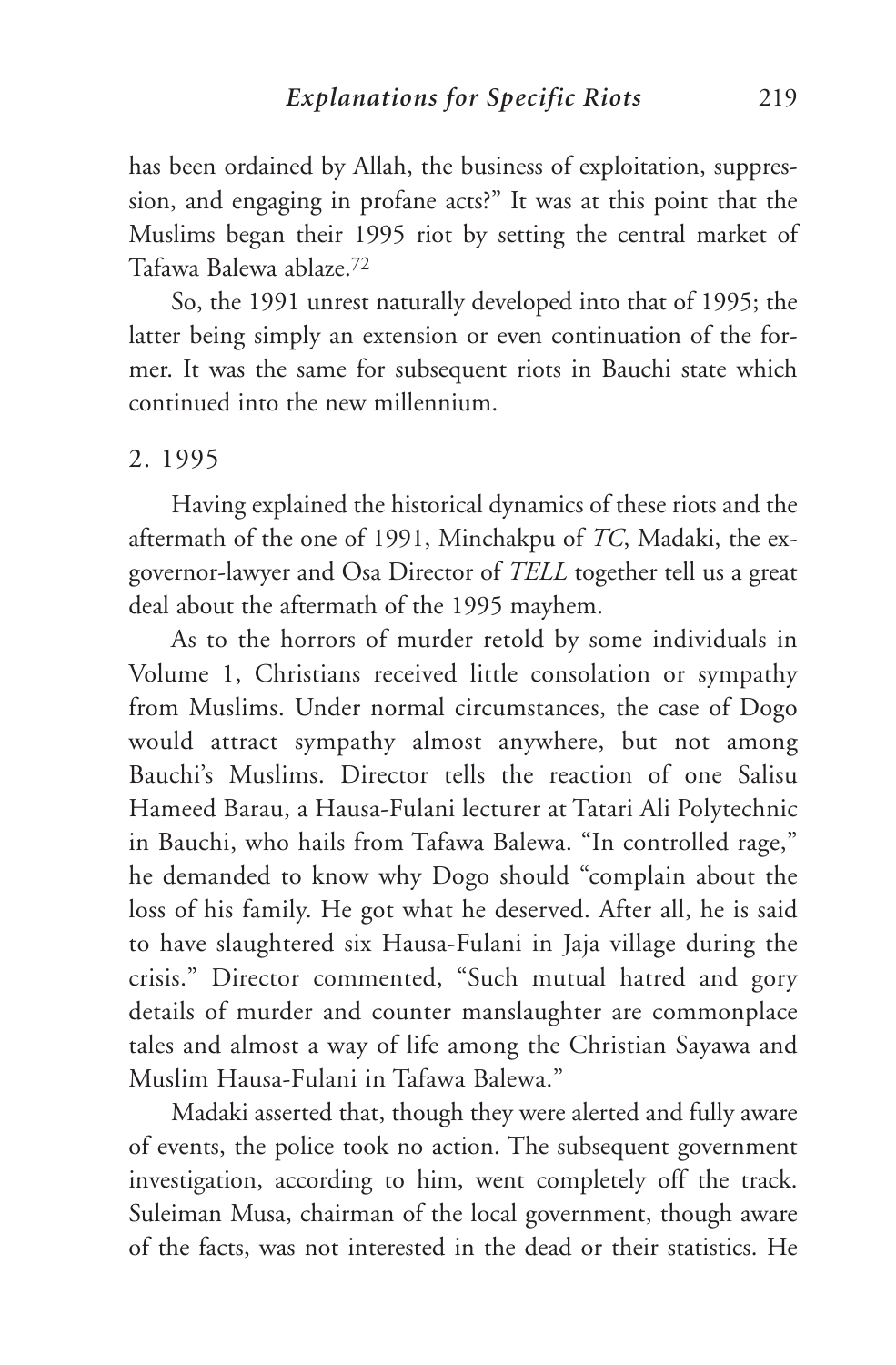pretended to have more important things to attend to. He did not even keep a record of the dead. Tapgun, a Christian, was ordered by his superiors to keep out of the investigation and thus he could not make any arrests. Suleiman Musa revealed that a programme had allegedly been in operation to deprive the Sayawas of their farms and homes by pushing them out, an attempt set in motion by no one less than Suleiman Adamu, the emir of Bauchi.73

As per tradition, Governor Raji appointed a military tribunal, but it, too, was beset with problems and irregularities. It was to try "some Sayawa Christian leaders." He disregarded a Jos Federal High Court order to restrain him. That court order was in response to the Christian challenge. They had argued that they would not receive a fair hearing, since the tribunal was "illegally constituted" and "there was a tripartite conspiracy between the government of Bauchi State, the Bauchi State judiciary, and the emirate council of Bauchi State to ensure that they did not receive any fair hearing." Furthermore, the composition was completely weighted in that it did not include one representative of the Sayawa people. Even the way in which the tribunal was established bypassed legal procedure. This was because "there are some powerful forces that are desperately looking for ways of eliminating the Sayawa leaders and the community in its entirety." After all the atrocities committed against the Sayawa as reported in Volume 1, "not even one Muslim" was on trial for the violence they perpetrated. Instead, it is the victims, the Sayawa, who were standing trial before the illegal tribunal. True, twenty-four Muslims were initially arrested, but "within the twinkle of an eye, they were all set free" on bail.

Madaki also identified various illegalities and other irregularities in the trial, many of which would take us too far into legalities for our purposes. A startling one was the involvement in the tribunal of investigators of the case. By law, no one who has participated in an investigation is to sit on such a body. However, a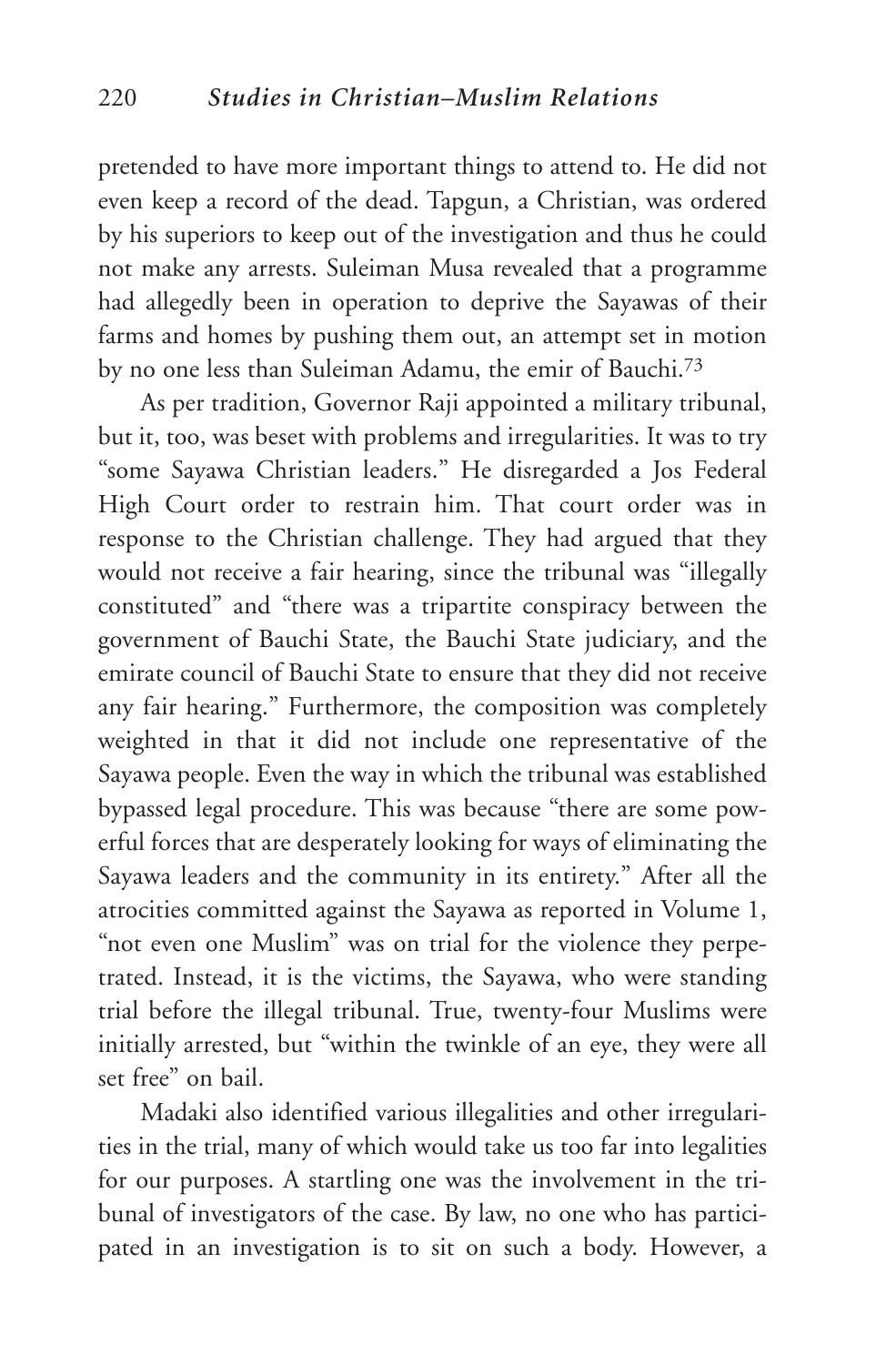policeman who had participated in the investigations and arrests also sat on the tribunal.

Madaki reported what can only be described as fiendish shenanigans, totally irresponsible and illegal, on the part of Bauchi authorities, including Governor Raji. Reading Madaki's allegations leaves one shaking his head in disbelief at the alleged desperate wranglings by the government to cover their own tracks as well as those of the Muslim community. The strong of heart can find documentation of this activity in the Minchakpu article and in Madaki's own report as well as in an interview Minchakpu conducted with Madaki a year later.74

Minchakpu asked, "For what are the Sayawa being tried? Are they being tried for being victims? How reasonable is it to think that the Sayawas attacked themselves, killed their wives and children, set ablaze their houses and churches?" He concluded that "there must be something behind all these manipulations." He charged that Raji, in openly "championing the cause of his fellow Muslims," was not a representative of "good governance." His determination to proceed with this illegal trial "goes to prove that there is a hidden religious agenda."

In view of the alleged falsehood of the charges, it was not surprising that the accusers could identify neither the victims of alleged Sayawa atrocities nor the alleged Sayawa perpetrators. It was "established," according to Minchakpu, "that there was no case against the Sayawa." Yet, at the time of Minchakpu's report, a number of Sayawa Christians had been in detention for over seven months.

Minchakpu's incredible story continues. He alleged that the governor was behind this continued detention "without trial before a competent court of jurisdiction." He wrote,

*On November 20, 1995, the Bauchi State chief judge, having played his abracadabra and engaging in wuru-wuru*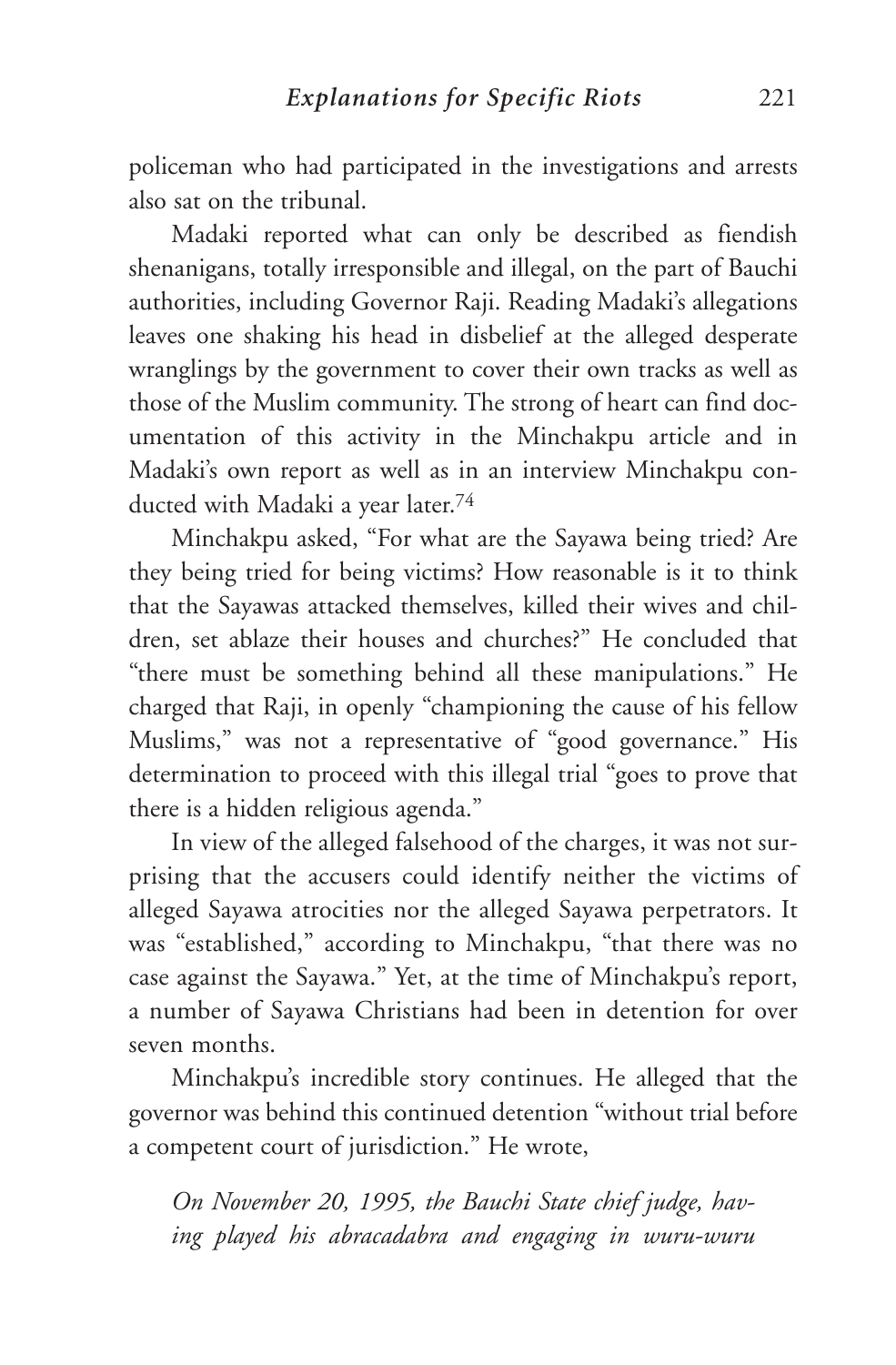*antics without success, bowed to the rule of law by declaring that there were no standing charges against the Sayawa Christians. He declared that they are illegally held. Yet, he still refused to direct that they be released. He instead asked the police to screen the Sayawas again.* 

In addition, Sayawa Christian civil servants were victimised. Three-hundred-fifty-seven Sayawas in the police force posted in Bauchi were transferred to other states. The state's emirate council "decided that the traditional rulers in Toro and Tafawa Balewa expel all Sayawas domiciled there. These [places] are the abodes of the Sayawas. This is in addition to the pressures being mounted daily by the traditional council on the government to ensure that the formula of ethnic cleansing be applied on the Sayawas."

Minchakpu ended his story with the challenge to the broader community of Nigerian Christians that, by forming a united front, they were the only ones who could prevent the destruction of the Sayawas.

But Minchakpu could not possibly give us all the intricacies of the entire story and so *TC* included a lengthy letter written by Madaki to the governor, his military colleague. Unfortunately, it is too lengthy for inclusion in this volume. However, in view of the clear picture it presents of the entire unbelievable drama, I pledge to include it in the promised accompanying CD.75 If you enjoy reading "legal smut," you will eventually get it there. Go for it!

The media, often accused of fanning riots either by exaggerations or falsehood, were reportedly restrained in the case of Bauchi 1995. The federal and state governments had agreed to keep the lid on the riots by not broadcasting about it. The alleged reason was that spreading the news might also spread the violence, as it had done in previous cases. So, "mum" was the word.

This, according to the Christian Jonathan Manzo, was the "only saving grace." The government had the injured brought to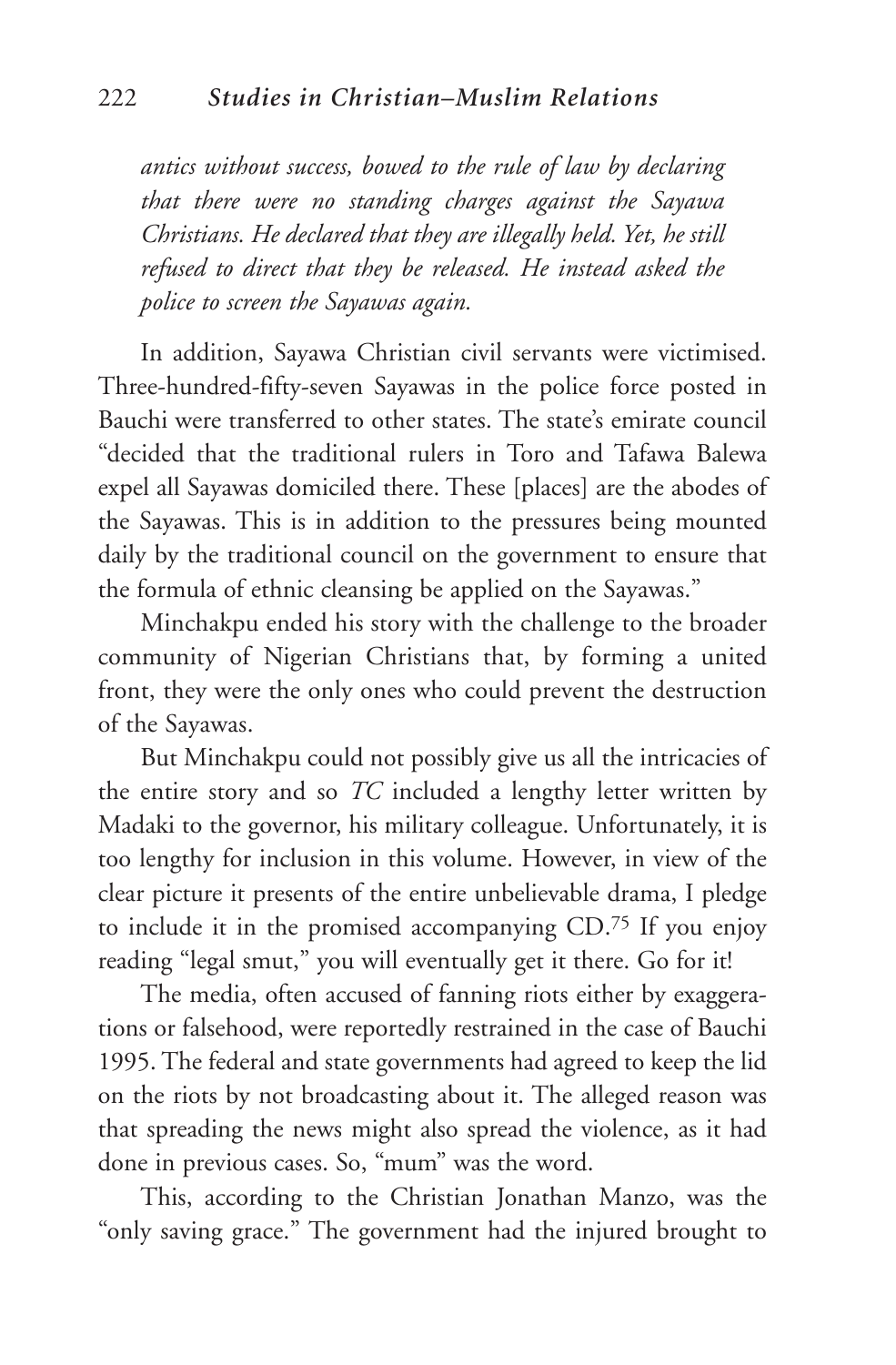Dass, a nearby village, instead of to Bauchi town, where "restless religious fundamentalists and undesirable elements could have capitalised on the situation to wreak havoc" once again in the town. Instead, medical people were brought in from Bauchi. It was an effective policy. The conflict became "Nigeria's Hidden War," as per the title of Director's article. It seemed, he wrote, as if the struggle was waged on "another planet." However, to call the riot "unreported," as Director did, is patently false. *TC*'s Minchakpu gave ample coverage of the event.

The hostilities have continued into the new millennium. In 2001, Minchakpu reported that the struggle "continued unabated for several years." In a November 2001 article, he reported that during the previous two months more than 200 Christians were killed. In September, an escalation occurred due to Muslims conspiring with the state government to bring in "Muslim extremists" from Chad to attack Christians. Markus Musa, the chairman of the local chapter of CAN, reported, "The Muslim *jihadists* first invaded the two local government areas in August when the state government began the implementation of the sharia." We are told that "Christians have appealed to the federal government, asking for its intervention in the marginalization, discrimination and persecution of the Christians in Bauchi state." The president was requested to declare a state of emergency in the area.76

## ▲ *Focus on Potiskum 1994* \_\_\_\_\_\_\_\_\_\_\_\_\_\_\_\_\_\_\_\_

Minchakpu, ever ready to tell the Christian story, declared that the Potiskum riot was just one more example of the manipulation of religion and of the "contradictions inherent in our own political and administrative systems in the country." He told of an official report that asserted that this issue was a pretext for "political machinations by the Bolewa ethnic group in active collaboration with the Hausa-Fulani ethnic groups in Potiskum." The state's police com-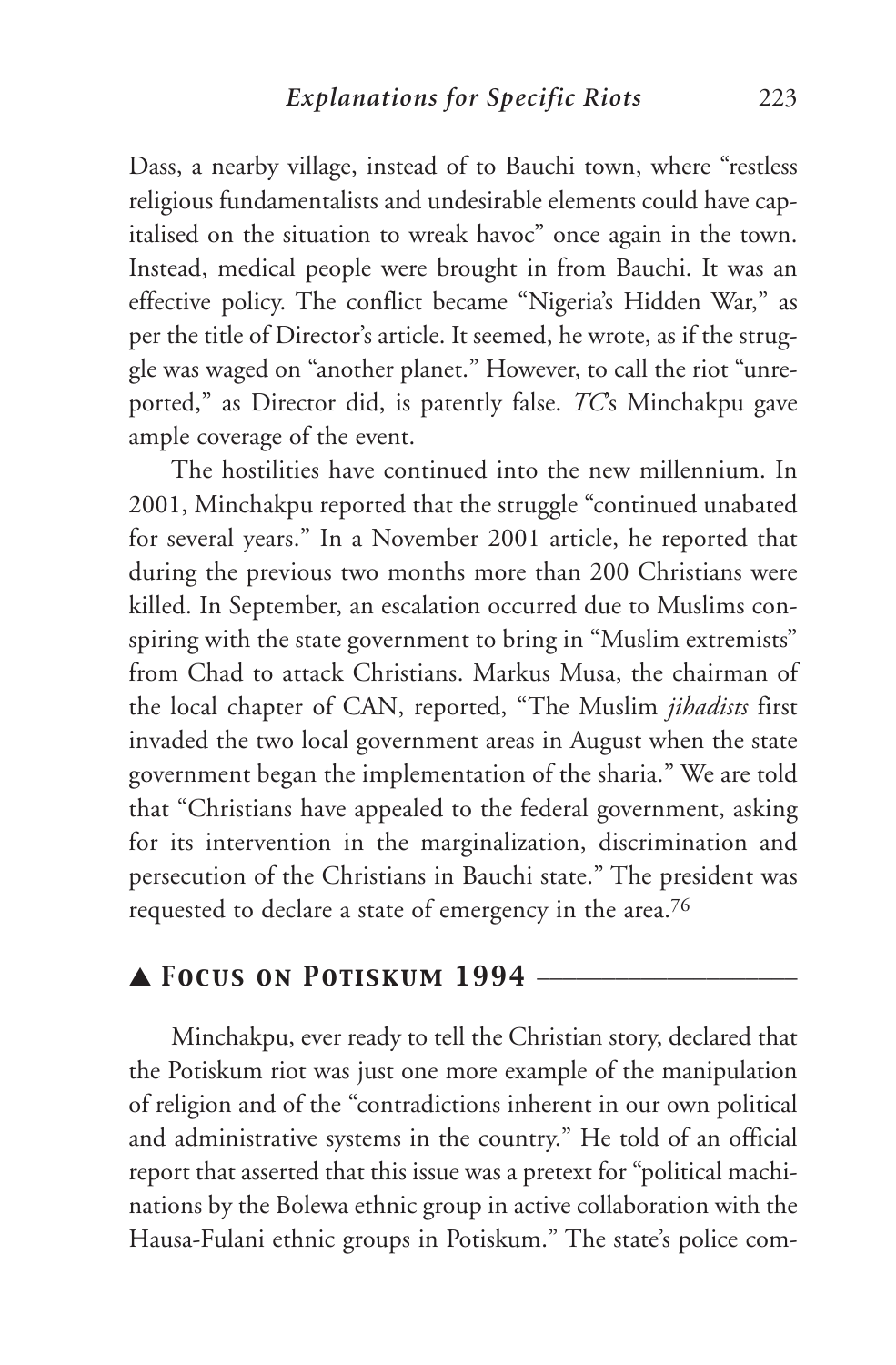missioner claimed that the incident was a case of "manipulation of the Islamic religion for political purposes" in the interest of "the feudal emirate institution, and as such, Islam has become a ready tool to suppress the other ethnic groups." Minchakpu blamed the crisis on the Nangare local government's Vice Chairman Yusufu Umar Kukuri, who "mobilised the fanatics to carry out the mayhem." His goal was to eliminate "prominent Kare-Kare personalities, who are Christians." The manipulators were trying to "cover up such satanic acts with a frame-up story of an alleged conversion of a nineteen-year-old Christian girl as the cause of the crisis. This is a shame and a disgrace!"77

It was the story about Catherine Abban. The perpetrators of the violence, under the leadership of a Qur'anic teacher Hassan Adamu, claimed that they were "fighting the cause of Islam." Their specific claim was that Catherine, a Christian, had converted to Islam but was denied the right to do so by both her parents and the police. Her father claimed that the aforementioned Adamu abducted her and hid her while forcefully converting her. Minchakpu wondered how these people could be rioting because of Catherine, when they had her in their custody already for two months. While the riot was running its course, a church property next to that of Abban was burnt, but his own was untouched. He himself was able to move around freely without being molested. Clearly, the issue of his daughter had nothing to do with the event.

The police declared this motivation a farce and that Catherine was used as an excuse. The real reason, according to them, was that the Muslims were engaging in the manipulation of religion because they had lost their power base to local people who had begun a quest for self-determination and had thus become a threat to the local "feudal emirate institution." Here, as elsewhere, Islam became "a ready tool." It sounds like the stories of Zangon-Kataf and Tafawa Balewa. It also is in line with my opinion, expressed earlier,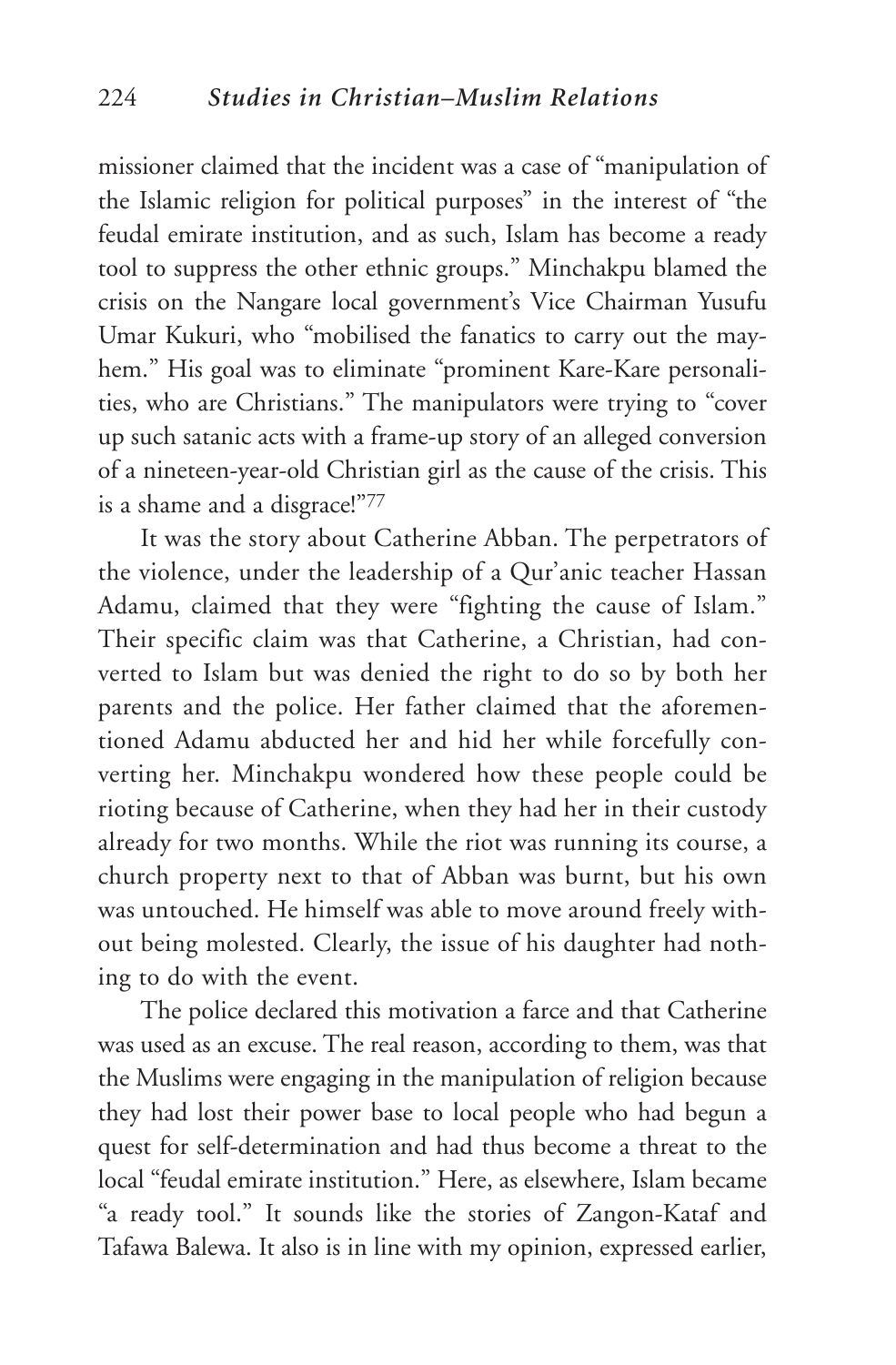that these riots, even when the result of manipulation, usually have religion as an important component.

The police further revealed that the mayhem was organised by Vice Chairman Yusufu Umar Kukuri, who had "mobilised the fanatics." The local CAN chapter claimed that the attack on Christians "was premeditated and well planned through the active collaboration of the Yobe State military administrator Dabo Aliyu, the emir of Fika, Minister of Agriculture Alhaji Adamu Ciroma and the administration of Nangare LGC."

The police reported the arrest of fifty people, but Minchakpu claimed that Yusufu Umar, the brain behind the attack, was released by authorities before an official inquiry even began. Furthermore, the composition of the appointed committee "was one-sided in favour of the Muslims. Of the five-man committee, four are Muslims, while only one member is a Christian," even though the government allegedly promised to include three Christians. In response to this imbalance, CAN told the governor that they did not believe justice would be done and that they would not even submit the customary CAN memorandum.

Yusufu Turaki, in an interview with *TC*, expressed the opinion that this attack was a "continuation of the implementation process of the grand design by Muslims to wipe out Christianity in northern Nigeria."78

It was simply one grand chorus about an alleged Muslim design that was sung as lustily as its antiphone in Volume 2—or should it be described as a grand lament?

TEKAN and ECWA published a joint press release on the last day of 1994, the concluding section of which was devoted to the Potiskum riot. It read as follows:

*Our constitution allows religious freedom of worship, but why are Christians killed, maimed, and deprived of their rights? The recent killing of Christians, destruction of church build-*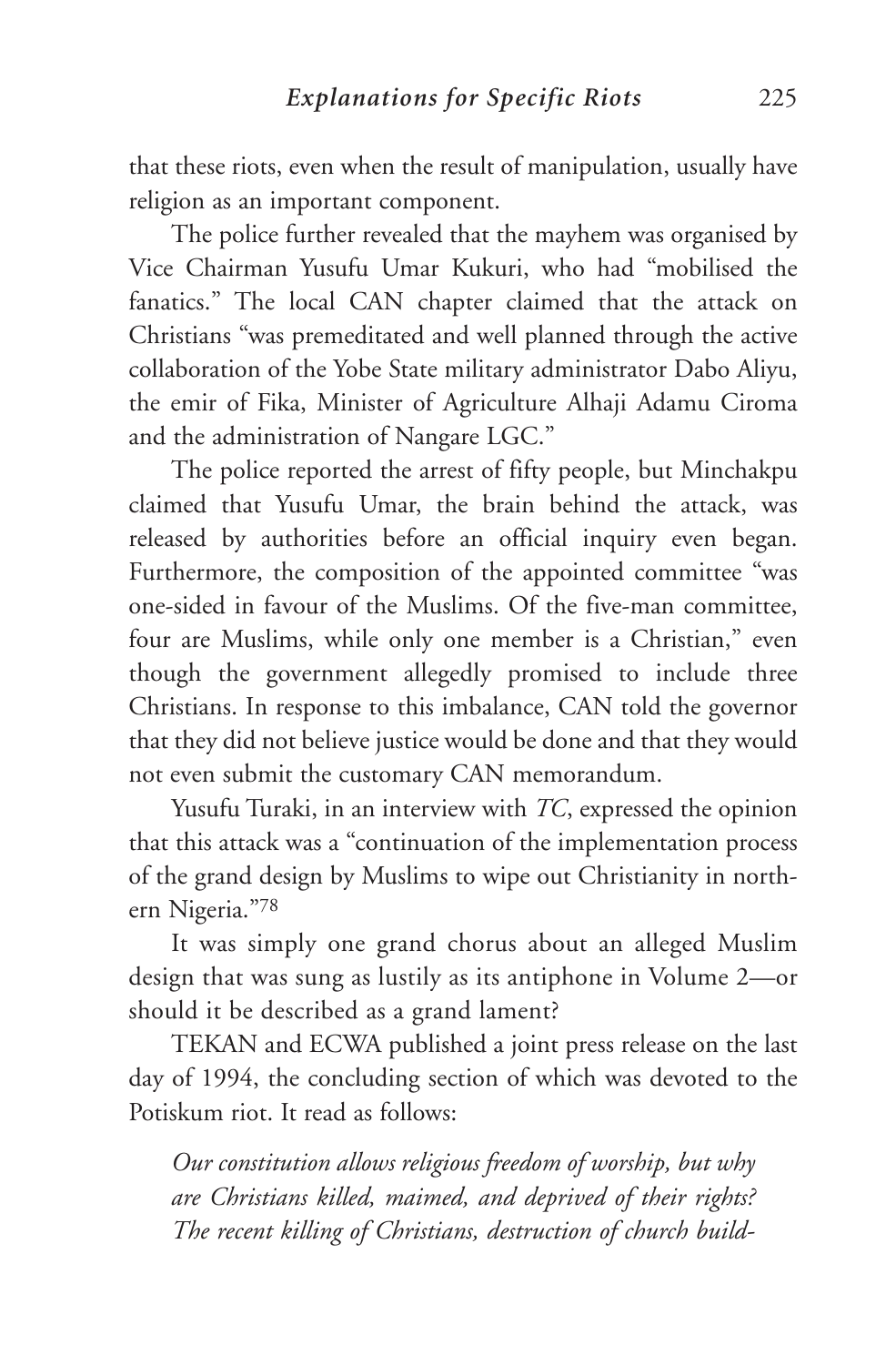*ings and burning of Christian properties in Potiskum mark the peak and open expression of government's unwillingness to protect her citizens. The security was absent. The governmentowned dailies refuse to report such happenings. The government describes such perpetrators of instability as "misguided elements" or "touts" and not Muslims. But such religious vandals do not kill Muslims nor destroy mosques, except the churches and Christians. Is the government really sincere? How shall unity be maintained with such open hypocrisy? Why are these religious riots so rampant only in the far North? Christians and Muslims in the South and Middle Belt build churches and mosques side by side and live together in peace. Why are the far North Muslims so harsh?*<sup>79</sup>

## ▲ *Concluding Remarks* \_\_\_\_\_\_\_\_\_\_\_\_\_\_\_\_\_\_\_\_\_\_\_\_

I promised to attach as Appendix 11 an anonymous article from *TC* as an appropriate closure to this volume. It is a document that hails from the middle of the period covered in this series and summarises well the attitude of Nigerian Christians throughout this period. I also attach as Appendix 12 another article from Minchakpu. Firebrand anti-Muslim as he seemed during his days at *Today's Challenge,* perhaps due to either maturing or pressure from the international news services that distribute his reports, the tone of his writing seems to be growing more mature and balanced—as does, perhaps, the attitude of Christians as well. The title of the article, "Christian Retaliation Increasing in Nigeria's Violence," shows a Christian stance moving away from the language of cheek turning, a process already noted earlier, to a more aggressive stance. Finally, an article written at the end of the Miss World debacle in 2002 by Father George Ehusani serves as a perfect bridge between this volume and the next one about sharia and thus constitutes Appendix 13.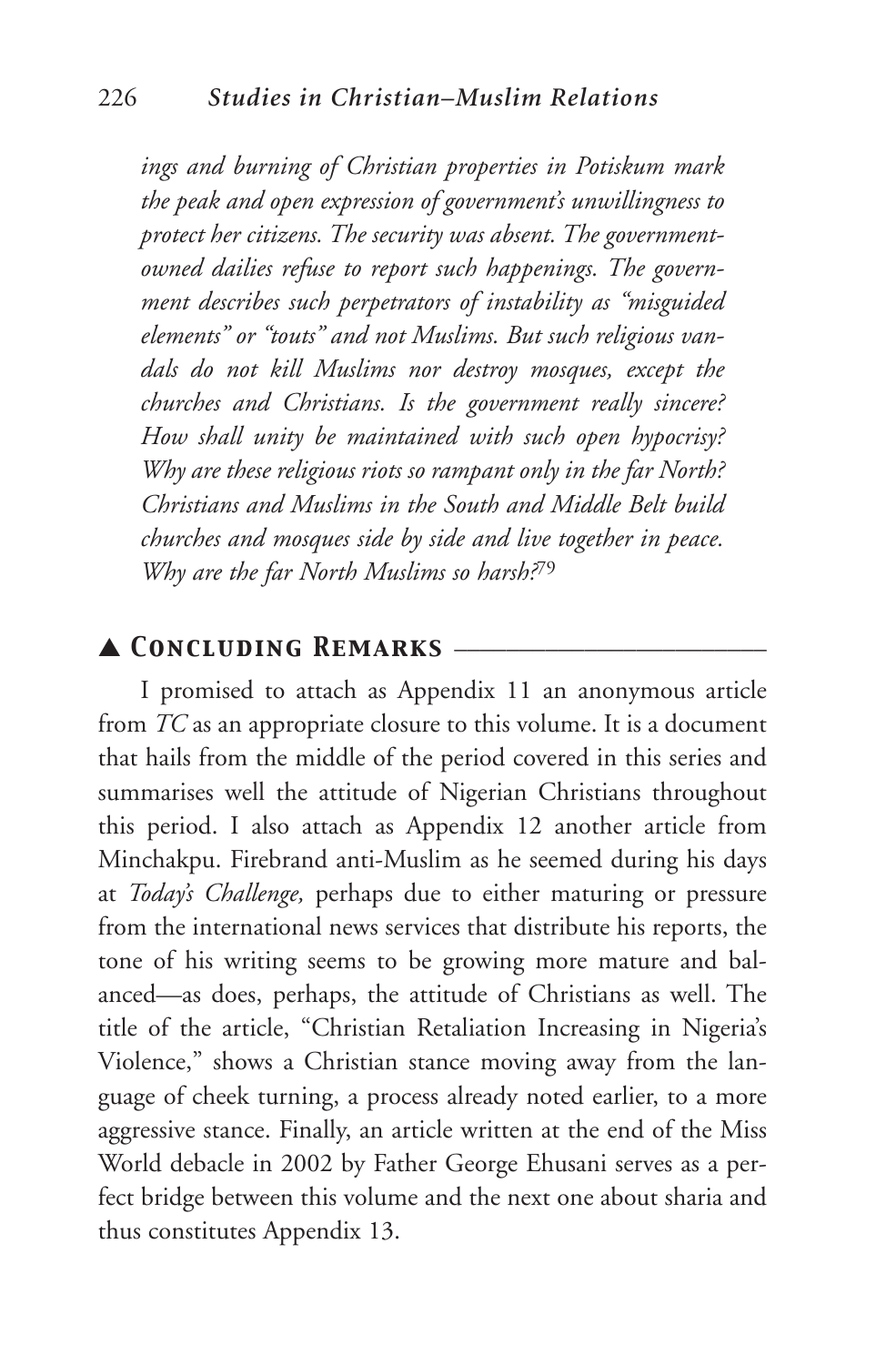Remember that this is only the end of a volume, not the end of the series. It is too early for firm concluding statements. Furthermore, I prefer to leave you readers to develop your own conclusions to these materials thus far. No doubt, Christian, Muslim and secularist readers will all have come to different conclusions by now. I caution you to be careful with your conclusions, unless you have read the earlier volumes as well. You may wish to hold all in abeyance until you have read the entire series.

The next step in our adventure will take us into the shadows of secularism. In Volume Five, I present the Nigerian Muslim view on secularism. That discussion will be followed by its Christian parallel. See you there! I treasure you as my fellow traveller.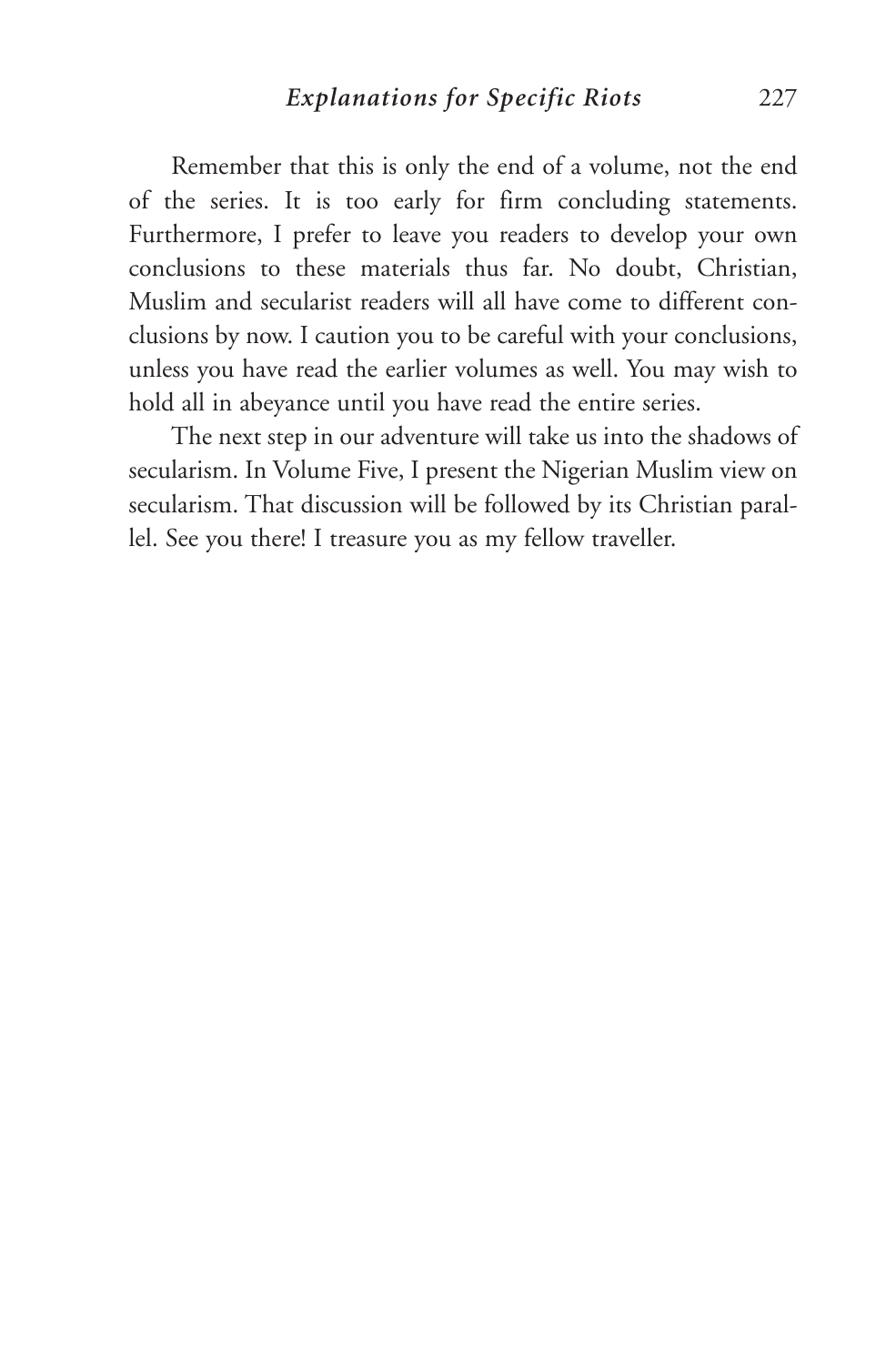## ▲ *Notes* \_\_\_\_\_\_\_\_\_\_\_\_\_\_\_\_\_\_\_\_\_\_\_\_\_\_\_\_\_\_\_\_\_\_\_\_\_\_\_\_\_

<sup>1</sup> "J. O." Letter, 21 Aug/92.

2 With 2004 here, it will be "interesting" to see what will happen when the church applies for a renewal or extension. Is the Muslim community already making secret plans? All eyes will be on Kano.

3 Hausa terms derived from Arabic that drip with contempt: "pagan," "worthless people," "people without religion."

4 Letter from CAN to the Kano State Commissioner of Education, 4 Nov/82, published in CAN, 1982, pp. 37-38.

5 Dandaura, 3 12/82, pp. 7-8.

6 Kukah, 1993, pp. 158-160.

7 Ogbonna, 1991, p. 5.

8 "Bible Society Raps Government." *Liberation Times*, Vol. 1, No. 5.

9 *Liberation Times,* Vol. 1, No. 5.

10 *Liberation Times,* Vol. 1, No. 5. More helpful information regarding the 1991 riot can be found in the following places: *Citizen*, 21 Oct/91, pp. 7, 12-18. *Nigeria's Christian Digest*, 20 Mar/91, pp. 11-15. *Newswatch*, 28 Oct/91, pp. 14-18. *African Concord*, 28 Oct/91, p. 33.

11 In fact, I would hardly have believed the story if I had not read Tsado's master's thesis about equally unbelievable corruption in a Nigerian state government. Tsado has shown he is capable of deep digging in incredibly murky waters.

12 Challenge Bookshops is a chain of bookshops owned by ECWA and thus closely associated also with JETS, a school of ECWA.

<sup>13</sup> Nigerians love exaggerated large-scale thinking. Theirs is probably the only country in the world where such huge numbers could be taken seriously.

<sup>14</sup> These are two major northern Nigeria universities.

15 Tsado and Ari, *TC*, 4/87.

16 Y. Turaki, 1992. Appendix 10.

17 Appendix 1.

18 Though CAN does not refer to it here, a list of Christian leaders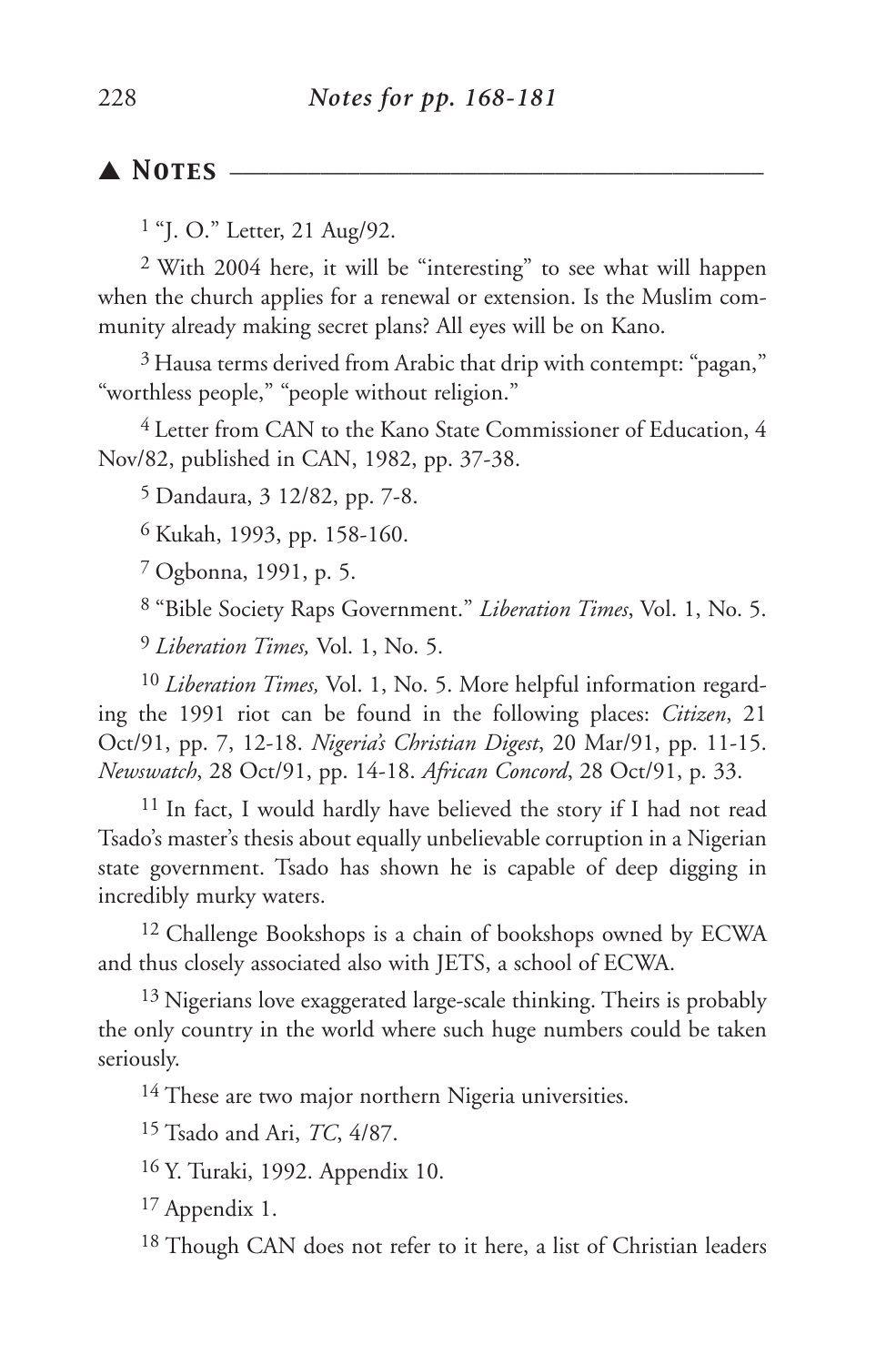supposedly marked for elimination was making the rounds.

19 CAN Release, 1987, pp. 8-9.

20 Appendix B in the CAN Release.

21 *Tidings*, 2/87. Kukah, 1993, pp. 193-195.

22 Kukah, 1993, pp. 194-195. CAN was not really calling for ecclesiastical or canon courts. It was only serving the government notice that if the sharia is enshrined in the constitution, then they will have to face the demand for canon courts, an implicit promise of a very messy development what with all the different Christian denominations. CAN was really advising the government not to go there but to retain its secularity.

23 Kukah, 1993, p. 191.

24 Kukah, 1993, pp. 203-204. I find it hard to accept this as a causal explanation for the riots sparked by Kafanchan, since the initiative came from Muslims. I do accept it as a major explanation for the Zangon-Kataf episode, where the immediate initiative came mostly from Christians. The occasion was used to express their pent-up feelings. The connection between the riots and the content of the submission was, in my estimation, more psychological and emotional than causal.

25 Kukah, 1993, pp. 203-204.

26 Kukah, 1993, p. 186.

27 Kukah, 1993, pp. 48-49.

28 Kukah, 1993, pp. 185-186.

29 Kukah, 1993, p. 196.

30 Youthful students, often children, at the popular Qur'anic schools found in all Muslim communities.

 $31$  His phrase later was used by CAN to haunt the government when CAN published its statement of 24 Apr/91 under that title.

32 Kukah, 1993, pp. 189-190.

33 Kukah, 1993, pp. 192-193.

34 Byang, *TC,* 5/87, pp. 16-18.

35 Byang, *REC*, July-Aug/99.

36 The term "settler" is questionable here. Can a people who have lived in a place for 350 years still be considered settlers? The local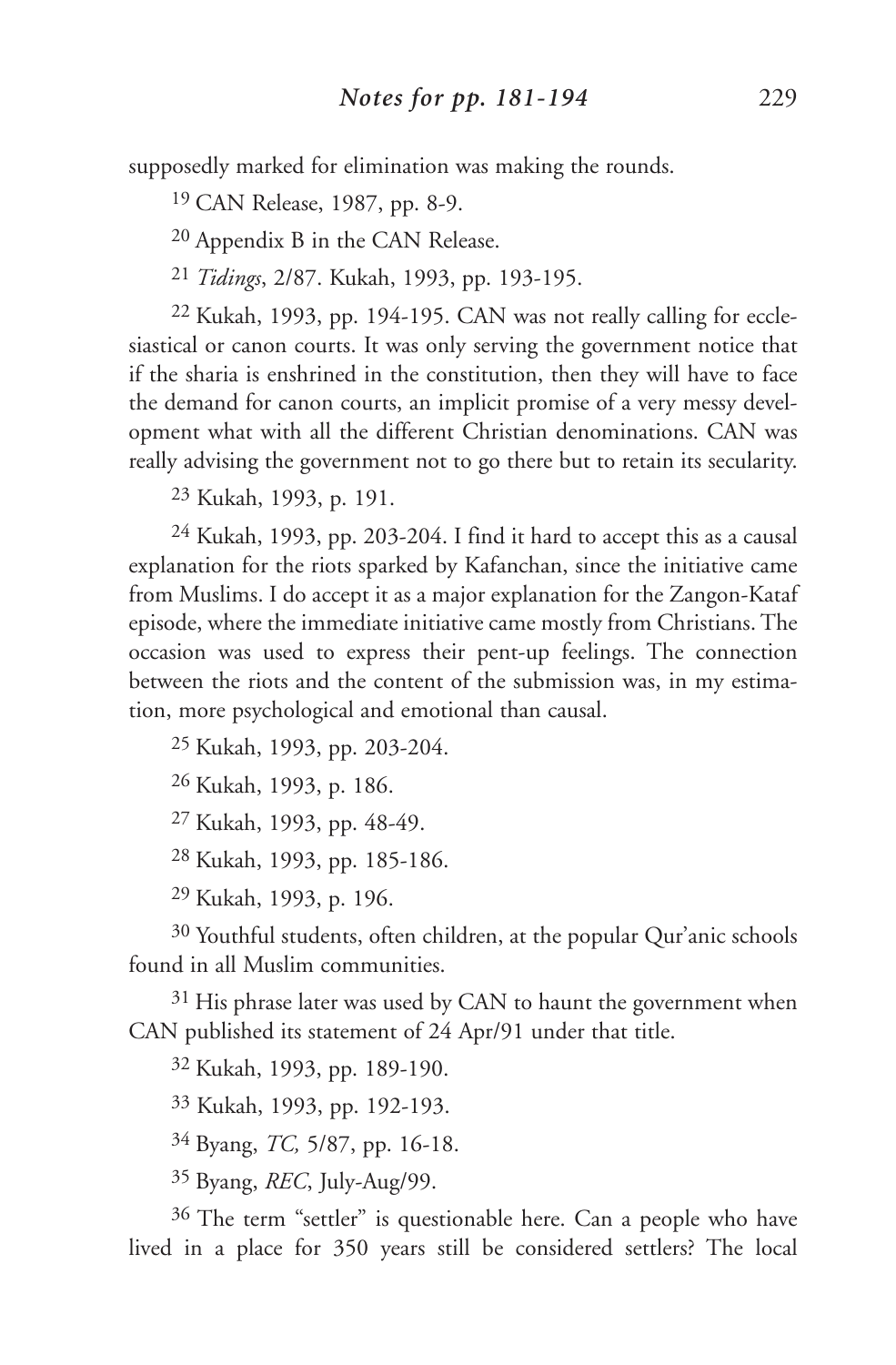Christians and Traditionalists do so regard them; the "settlers" themselves have good reason to object to the designation. Where I use it in this chapter, I do so only as an expression of local Trado-Christian opinion.

37 Anonymous, *TC*, 3/92, p. 15.

38 CAN, Kaduna State Branch, 17 June/92.

 $39$  There were some very good reasons for calling Turaki to testify: (1) He was the general secretary of ECWA, a prominent Christian denomination in the area; (2) He grew up in Kaduna State in an area contiguous to Zango–Kataf; (3) His doctoral dissertation deals extensively with the subjugation of the southern Kaduna people to the emir of Zaria on the part of the colonialists.

40 Y. Turaki, 1992.

41 Hausa term for "tribes" or "ethnic groups." When used by Muslims in Nigeria, it is a term of contempt and stands over against the "civilised" Muslim culture of the North.

42 Y. Turaki, *TC*, 3/92, pp. 6-7.

43 Y. Madaki, *TC,* 4/92, pp. 11-12.

44 Jatau, *TC,* 3/92, pp. 14-15.

45 See Boer, 1979, pp. 126-129 and 1984, pp. 36-37 for brief but pungent descriptions of that part of Muslim slave culture in West Africa that is always hidden.

46 *TC,* 4/92, pp. 4-13.

47 Anonymous, *TC*, 3/92, p. 8.

48 Anonymous, *TC*, 3/92, p. 11.

49 M. Jega, 15 June/92.

50 *TC,* 1/93, p. 4.

51 *TSM,* 14 Feb/93, p. 4.

52 *TC,* 1/93, pp. 6-8.

53 Madaki, *TC,* 3/93, p. 5.

54 *TC,* 1/93, p. 7.

55 *TSM,* 14 Feb/93, pp. 4, 6-15.

56 Anonymous, *TC*, 4/92, pp. 4-9. Anonymous, *TC,* 1/93, pp. 4-8*.*